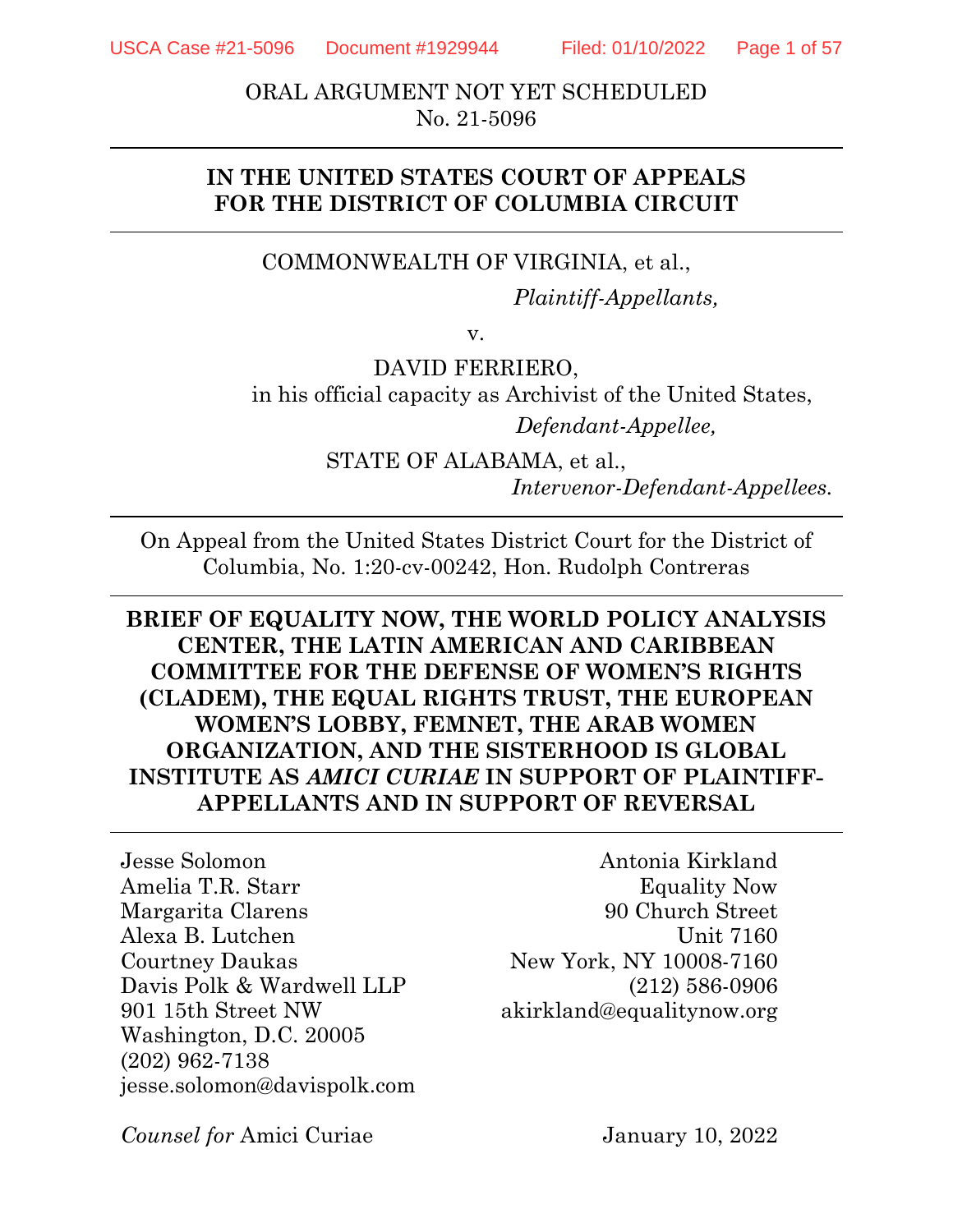## **STATEMENT REGARDING CONSENT TO FILE AND SEPARATE BRIEFING**

All parties have consented to the filing of this brief. Pursuant to Circuit Rule 29(d), *amici curiae* certify that this separate brief is necessary because it reflects a perspective not found in the parties' briefs or in any of the other *amici* briefs. A separate brief is necessary given the *amici*'s extensive experience in every region of the world advocating for the protection and promotion of the rights of women and girls. The *amici*, as organizations that fight for equality around the world, would highlight for the Court their global experience with constitutional sex equality provisions and the concrete injury effected by the United States' failure to guarantee sex equality at the constitutional level.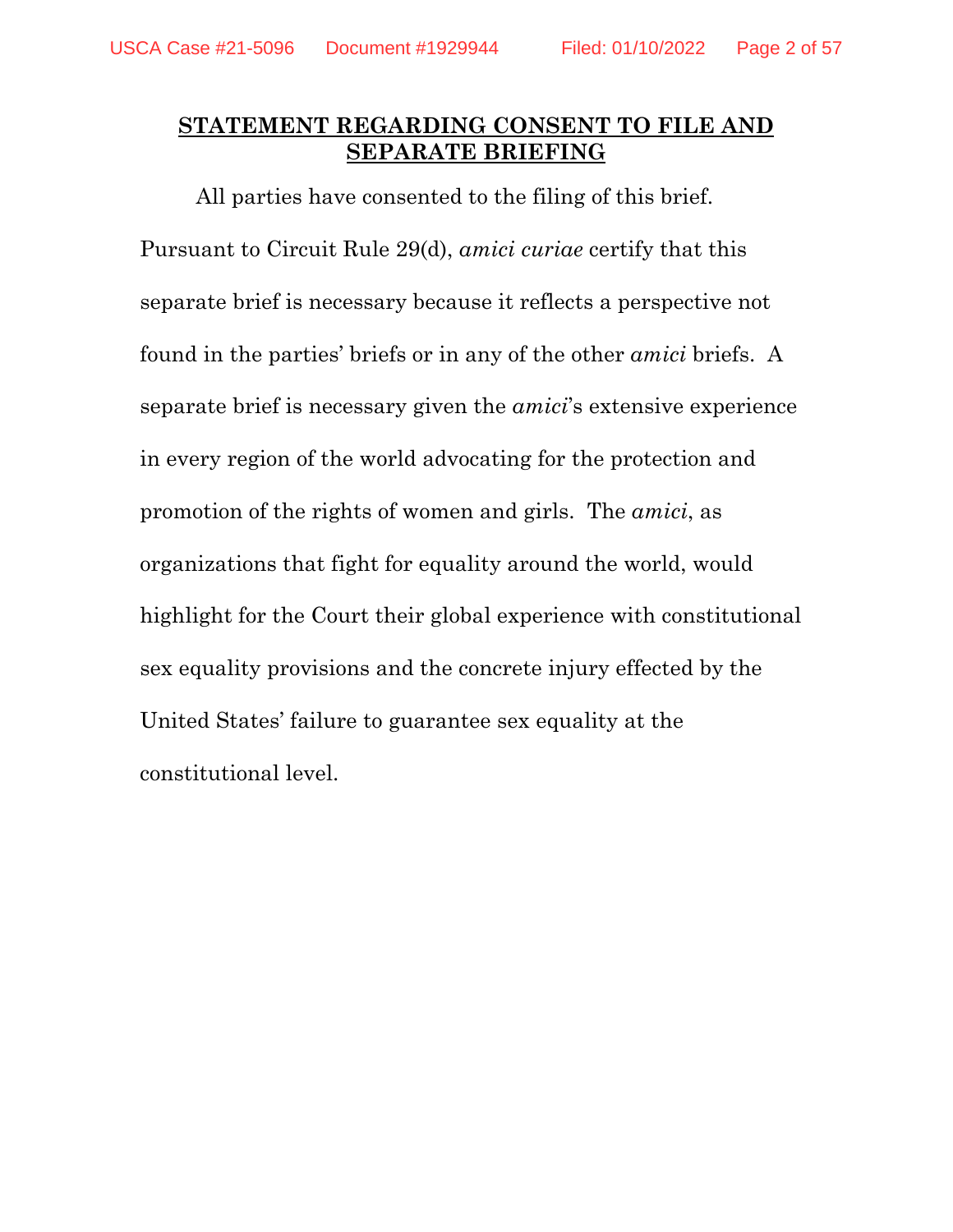## **CERTIFICATE AS TO PARTIES, RULINGS, AND RELATED CASES**

Pursuant to District of Columbia Circuit Rule 28(a)(1),

counsel for the *amici* certify the following:

A. Parties and *Amici Curiae*

All parties and *amici curiae* who appeared before the district court appear in Plaintiff-Appellants' brief. The parties appearing in this Court include those listed in Plaintiff-Appellants' brief and the *amici* listed in Defendants-Appellees' brief.

B. Ruling Under Review

An accurate reference to the ruling at issue appears in Plaintiff-Appellants' brief.

C. Related Cases

The only related case of which counsel are aware is identified in Plaintiff-Appellants' Brief.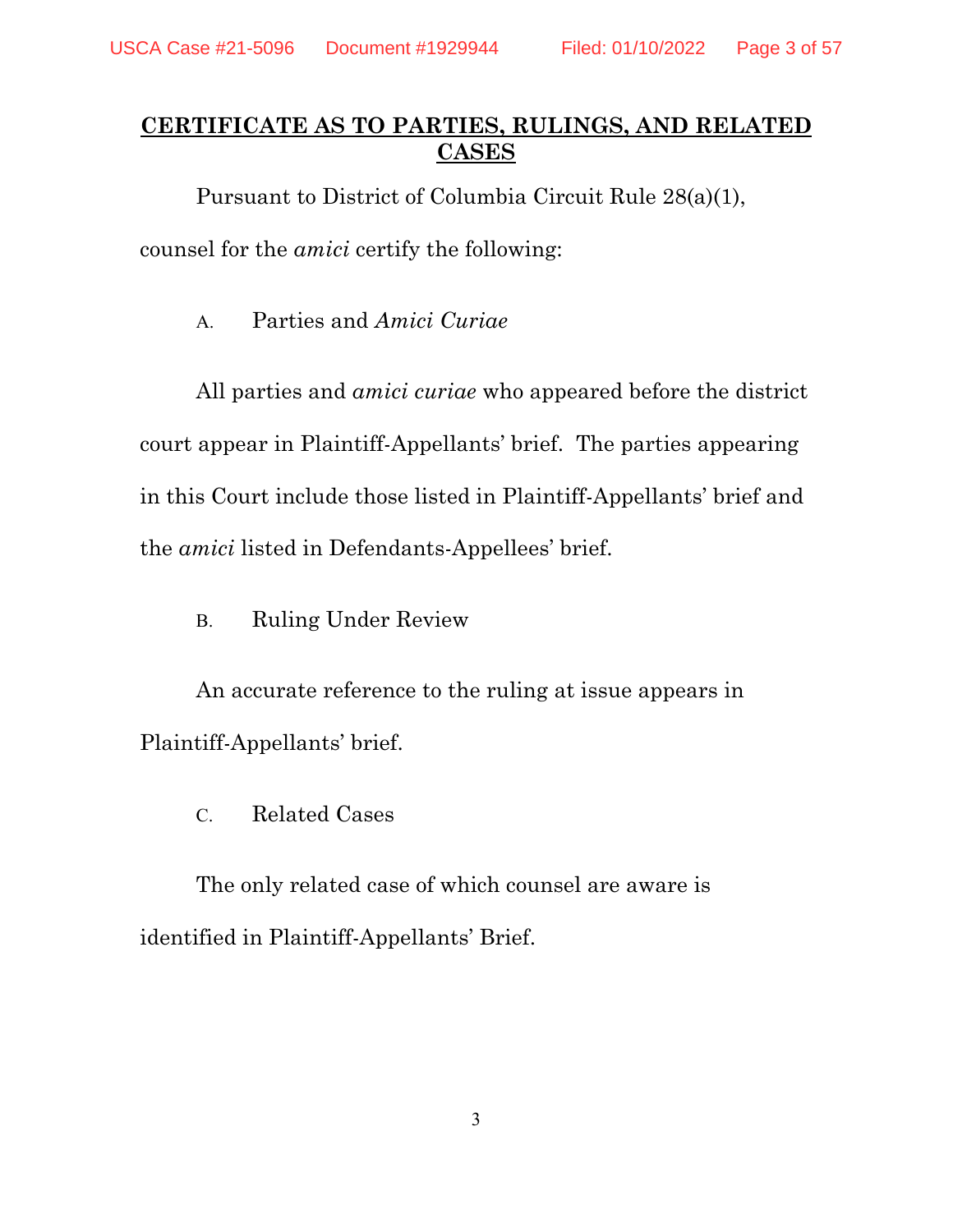## **CORPORATE DISCLOSURE, AUTHORSHIP, AND FINANCIAL CONTRIBUTION STATEMENTS**

Pursuant to Rule 29(a)(4)(A) of the Federal Rules of Appellate Procedure and D.C. Cir. Rule 26.1(a), *amici curiae* are nonpartisan, nonprofit organizations with no parent corporations and declare that no publicly held corporation owns 10% or more of their respective stock or other interest in the organizations.

Pursuant to D.C. Cir. Rule 26.1(b), *amici curiae* state that their general nature and purpose are organizations working for the protection and promotion of the rights of all women and girls worldwide.

Pursuant to Federal Rule of Appellate Procedure 29(a)(4)(E), *amici curiae* state that no counsel to a party in the matter before the Court authored this brief in whole or in part; that no party or party's counsel contributed money intended to fund preparing or submitting this brief; and that no person contributed money to *amici curiae* that was intended to fund preparing or submitting this brief.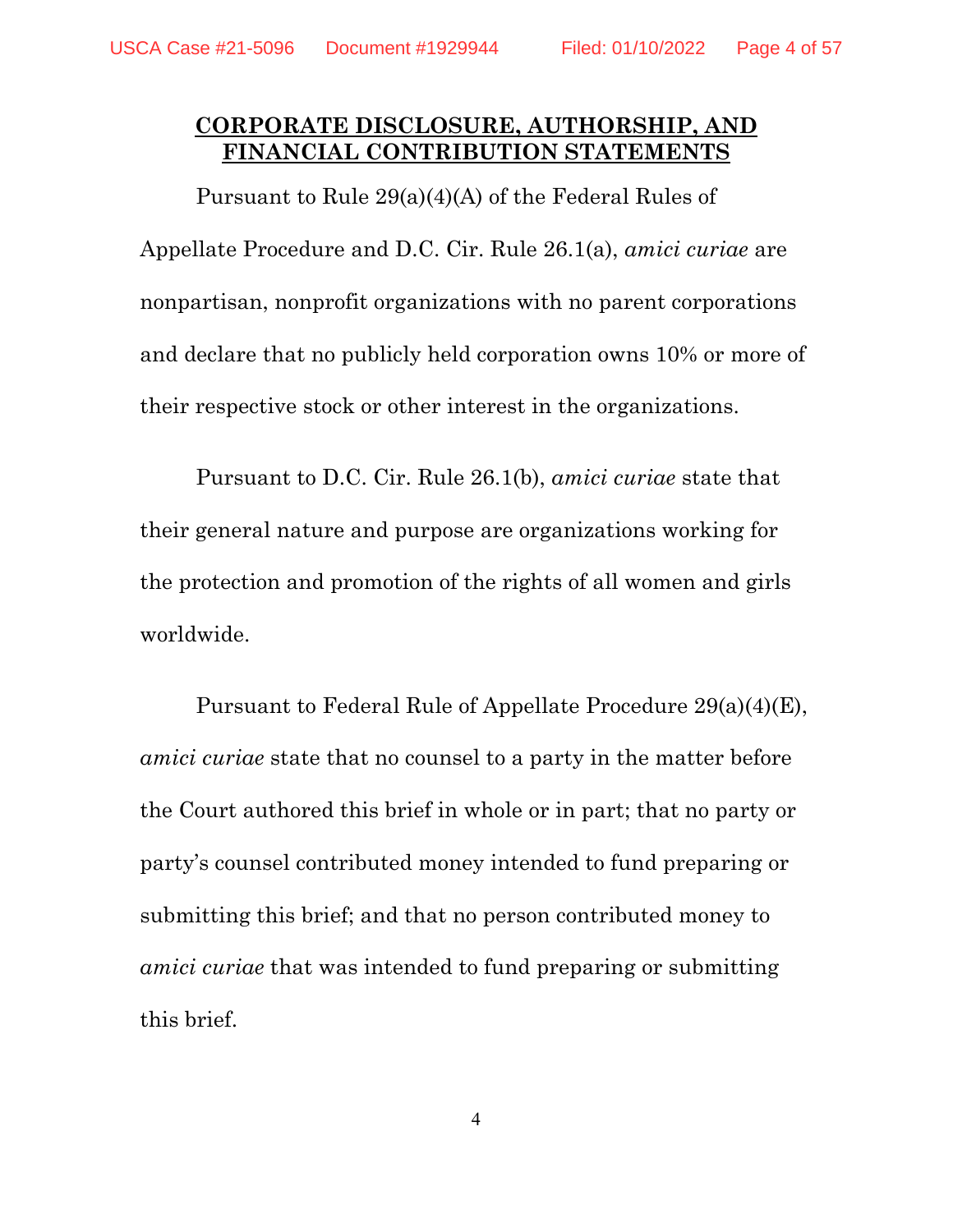# **TABLE OF CONTENTS**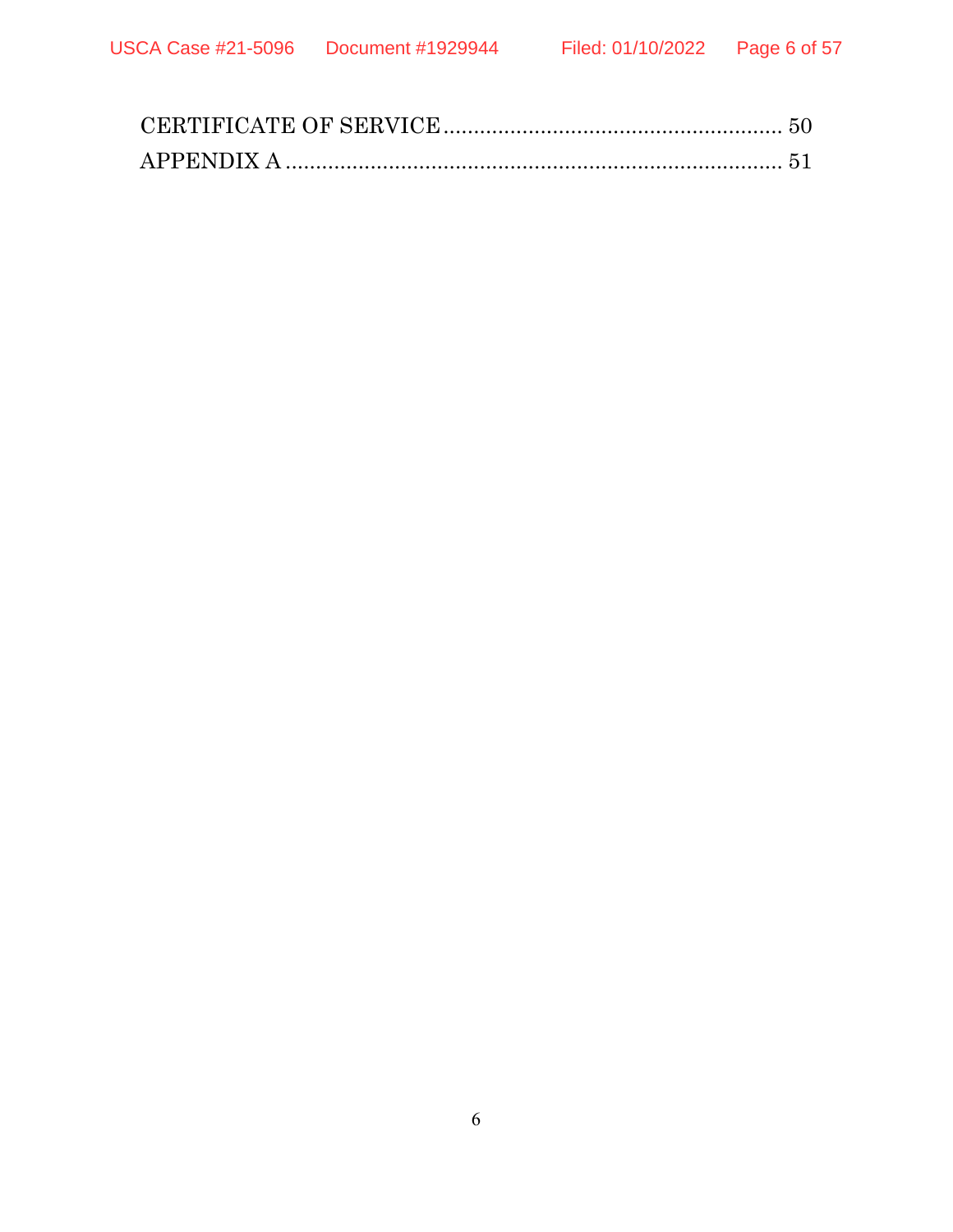# **TABLE OF AUTHORITIES**

## PAGE

## **CASES**

| Al-Bihani v. Obama,         |  |
|-----------------------------|--|
| Baker v. Carr,              |  |
| Commonwealth v. Ferriero,   |  |
| <i>Gonzales v. Raich,</i>   |  |
| Massachusetts v. EPA,       |  |
| Tuan Anh Nguyen v. INS,     |  |
| United States v. Morrison,  |  |
| United States v. Nagarwala, |  |

# Foreign Cases

*Attorney General v. Unity Dow*, (1992) 103 I.L.R. 128 (Bots.) ...... 18

| Benin Constitutional Court Decision, DCC 14-172 (Sept. 16, |  |
|------------------------------------------------------------|--|
|                                                            |  |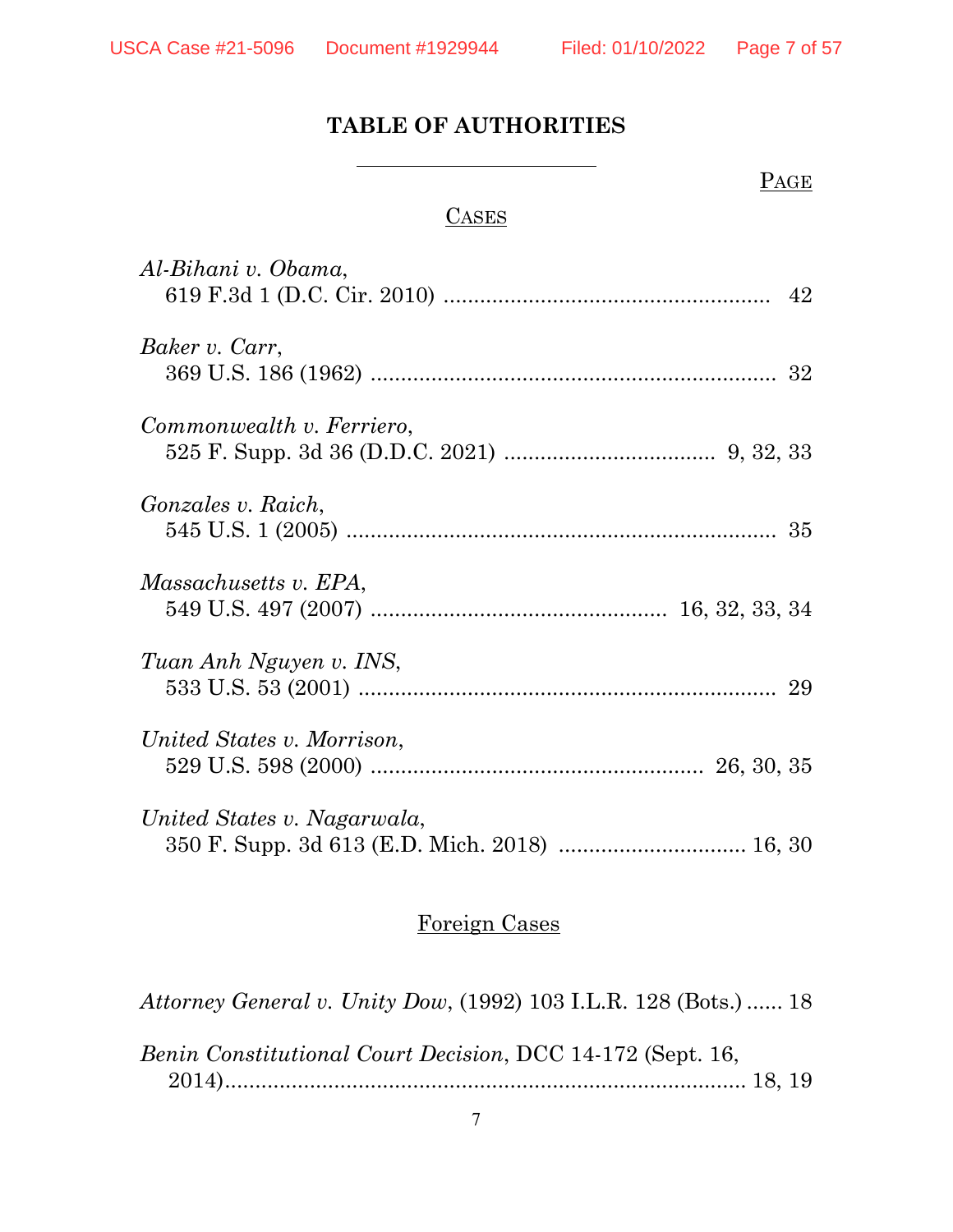| <i>Benner v. Canada (Sec'y of State)</i> , [1997] 1 S.C.R. 358 (Can.) 18                                                                              |
|-------------------------------------------------------------------------------------------------------------------------------------------------------|
| Bundesverfassungsgericht (BVerfG) [Federal Constitutional<br>Court] May 21, 1974, 37 Entscheidungen des                                               |
|                                                                                                                                                       |
| Meera Gurung v. Her Majesty's Gov't, Dep't of Central                                                                                                 |
| <i>Immigration, Ministry of Home Affairs, Dec'n No. 4858 2051,</i>                                                                                    |
| Rattigan and Others v. Chief Immigration Officer, 1995(2) SA 182                                                                                      |
| Romein v. Adv. General for Scotland, [2016] CSIH 24 (Scot.)  19                                                                                       |
| Saikō Saibansho [Sup. Ct.] June 6, 2008, Hei 6 (Gyo-Tsu) no. 135,<br>62 Saikō Saibansho Minji Hanreishū [Minshū] Majority § 2<br>(Japan) (translated) |
| at http://www.courts.go.jp/app/hanrei en/detail?id=955) 18                                                                                            |

# STATUTES & RULES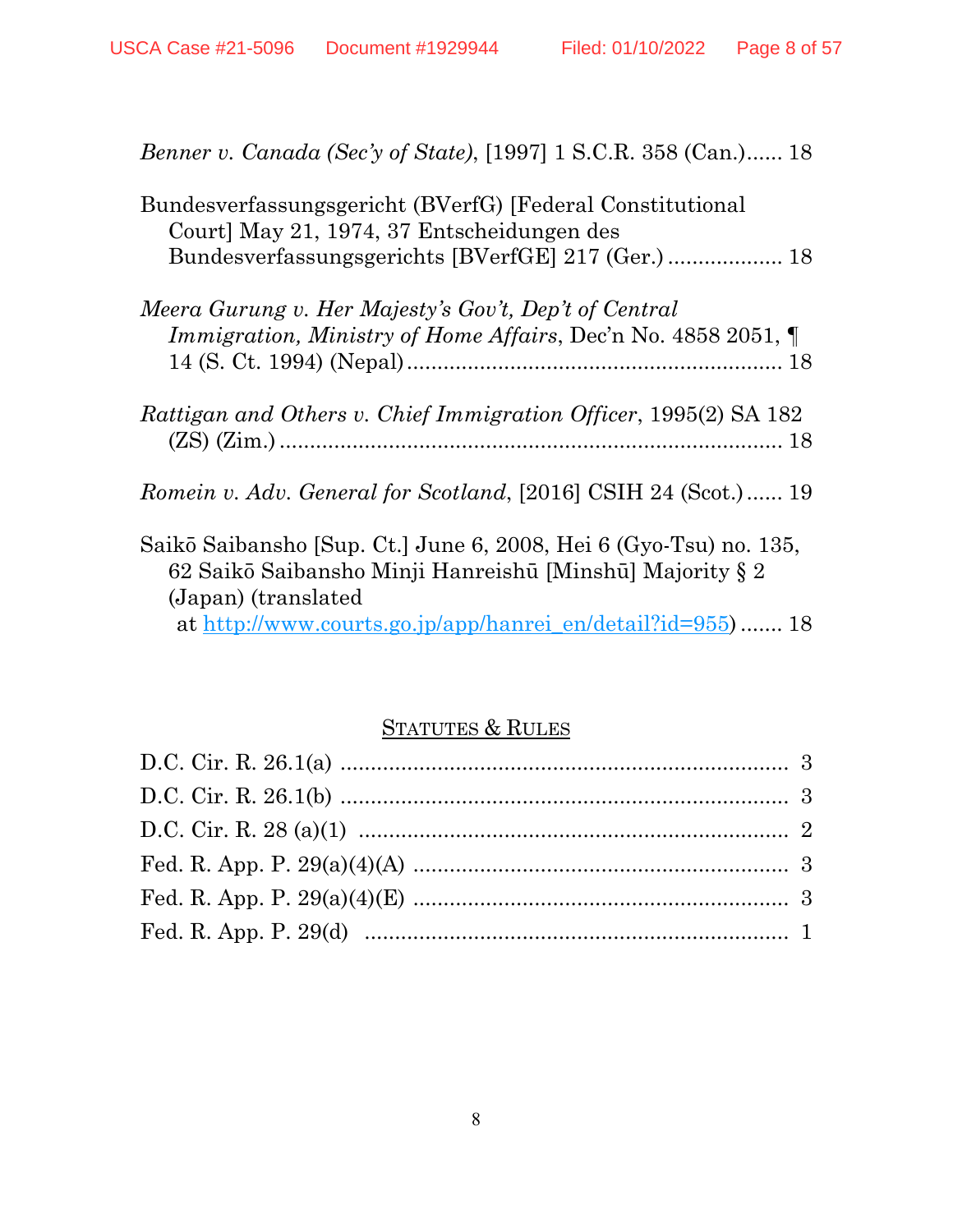# **OTHER AUTHORITIES**

| Ayaz Gul, Taliban Say They Will Use Parts of Monarchy                    |
|--------------------------------------------------------------------------|
| Constitution to Run Afghanistan for Now, VOICE OF AMERICA                |
| (Sept. 28, 2021, 12:03 PM), https://www.voanews.com/a/taliban-           |
| say-they-will-use-parts-of-monarchy-constitution-to-run-                 |
|                                                                          |
|                                                                          |
| Catharine A. MacKinnon, Creating International Law: Gender as            |
|                                                                          |
|                                                                          |
| Child Marriage in the United States: A Synthesis of Evidence on          |
| the Prevalence & Impact, ICRW (Aug. 2020),                               |
|                                                                          |
| https://www.icrw.org/wp-content/uploads/2020/08/child-                   |
| marriage-in-the-US-prevalence-impact_8-2020_ICRW.pdf.  35                |
|                                                                          |
| Convention on the Elimination of All Forms of Discrimination             |
| against Women, Dec. 18, 1979, 1249 U.N.T.S. 13 (entered into             |
| force Sept. 3, 1981), https://treaties.un.org/Pages/View                 |
| <u>Details.aspx?src=TREATY&amp;mtdsg_no=IV-8&amp;chapter=4&amp;clang</u> |
|                                                                          |
|                                                                          |
| Corte cost., 28 Gennaio 1983, Giur. it. 1983, I, 91 (It.)  18            |
|                                                                          |
| HUMAN RIGHTS COMMITTEE, GENERAL COMMENT NO. 28, EQUALITY                 |
| OF RIGHTS BETWEEN MEN AND WOMEN (ARTICLE 3), U.N. DOC.                   |
|                                                                          |
|                                                                          |
| International Covenant on Civil and Political Rights, arts. 2, 3, 26,    |
|                                                                          |
|                                                                          |
| Lindsey Sacher, From Stereotypes to Solid Ground: Reframing the          |
| Equal Protection Intermediate Scrutiny Standard and Its                  |
|                                                                          |
| Application to Gender-Based College Admissions Policies, 61              |
| 29                                                                       |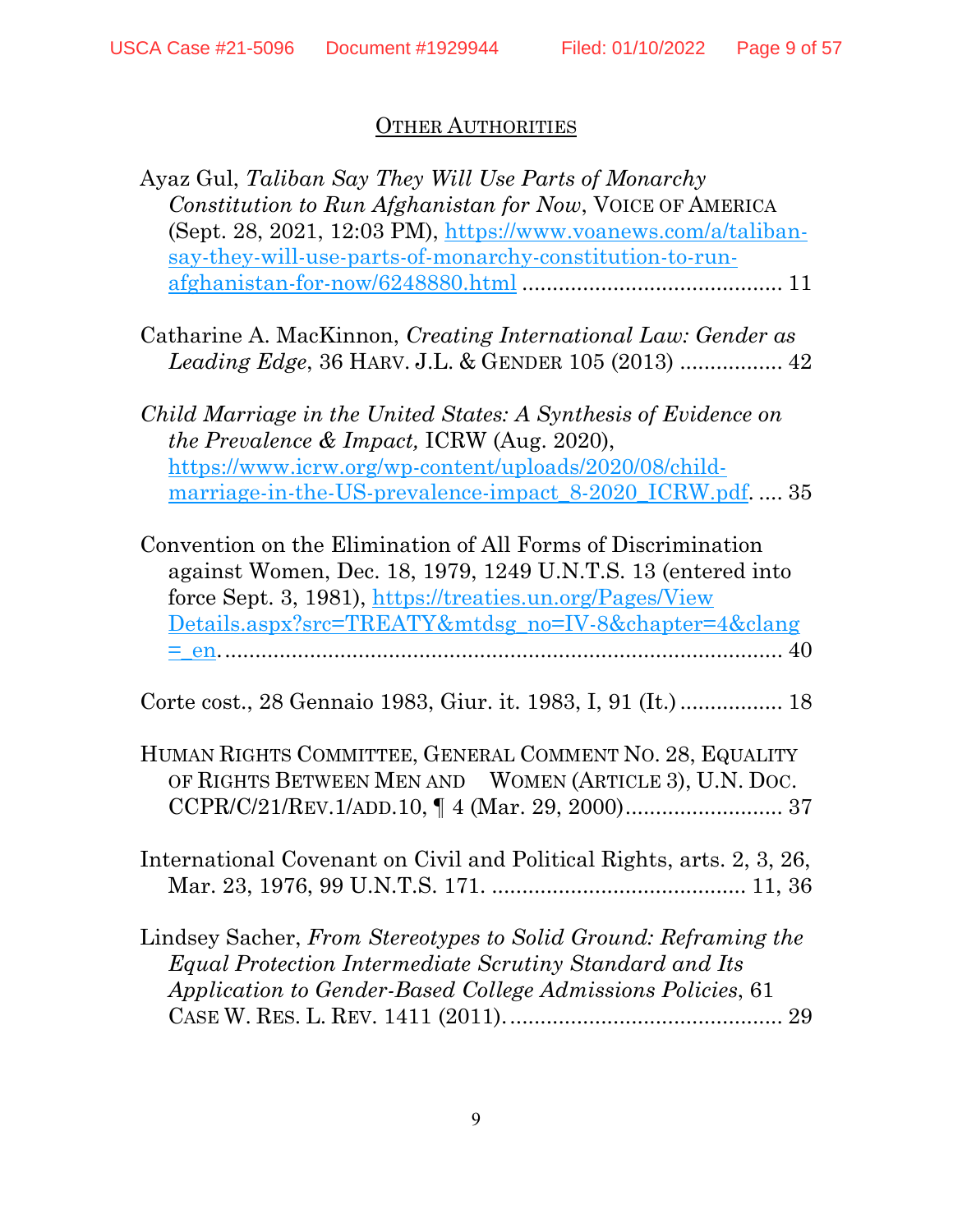| S. Todd Rogers, The Originalist, LEGALLY SPEAKING (Jan. 2011),  |
|-----------------------------------------------------------------|
| https://podcast.uctv.tv/webdocuments/legally-                   |
|                                                                 |
| The United States signed the Vienna Convention on April 24,     |
| 1970. https://treaties.un.org/pages/View                        |
| DetailsIII.aspx?src=TREATY&mtdsg_no=XXIII-1&chapter             |
|                                                                 |
|                                                                 |
| US Laws against FGM – State by State, EQUALITY NOW (Feb. 2,     |
| 2021), https://www.equalitynow.org/us laws                      |
|                                                                 |
|                                                                 |
| United States' Child Marriage Problem: Study Findings,          |
| UNCHAINED AT LAST (Apr. 2021), https://www.unchained            |
| atlast.org/united-states-child-marriage-problem-study-findings- |
|                                                                 |
|                                                                 |
| Vienna Convention on the Law of Treaties art. 18, May 23, 1969, |
|                                                                 |
|                                                                 |
| WORLD POL'Y ANALYSIS CTR.,                                      |
| https://www.worldpolicycenter.org/data-tables/policy/does-the-  |
| constitution-explicitly-guarantee-equality-or-non-              |
|                                                                 |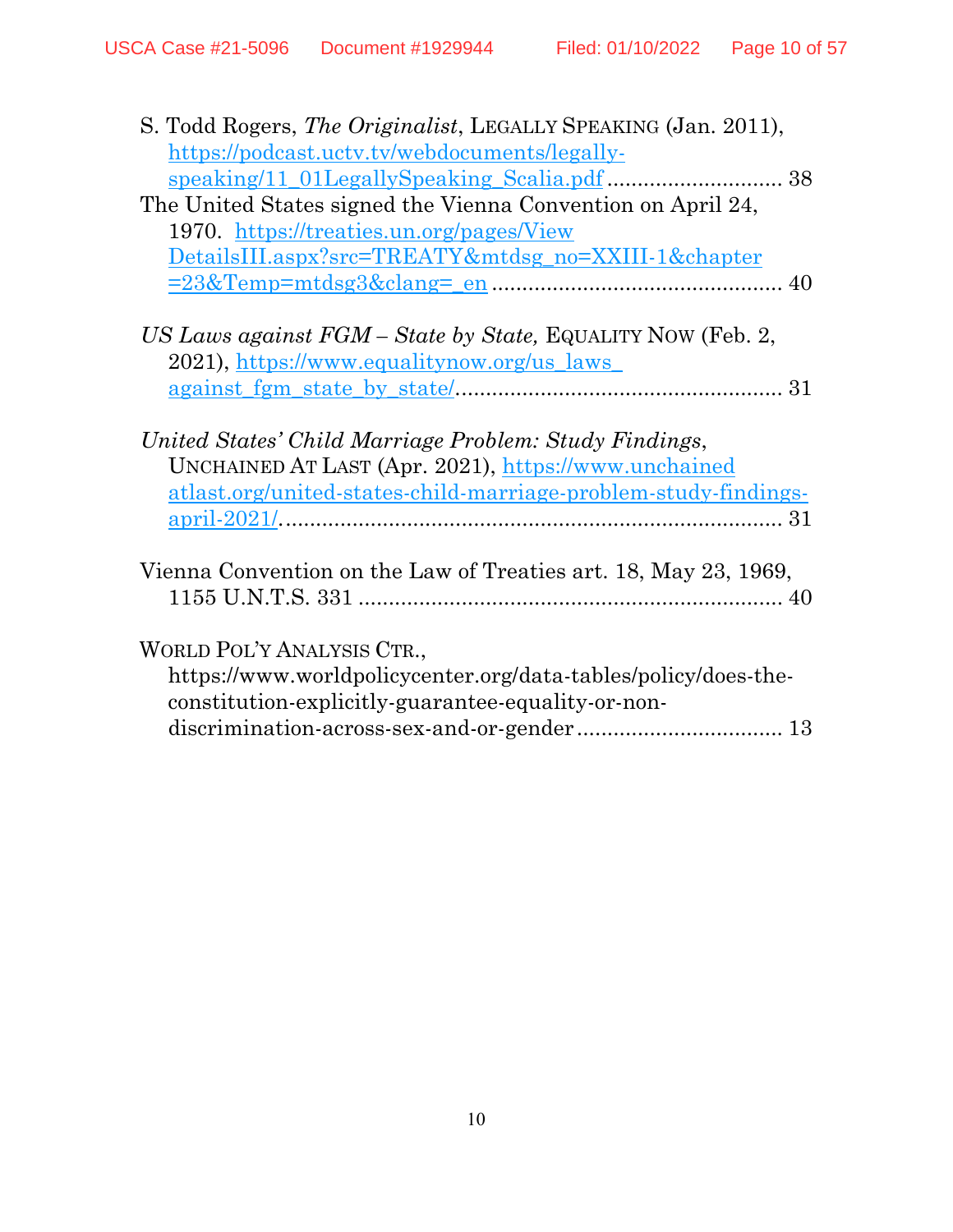$\overline{a}$ 

#### **INTEREST OF AMICI CURIAE**

The following organizations, from nearly every region of the world, all advocate for the rights of women and girls and join Equality Now, an international human rights organization incorporated in New York, in its submission of this brief: the WORLD Policy Analysis Center, the Latin American and Caribbean Committee for the Defense of Women's Rights ("CLADEM"), the Equal Rights Trust, the European Women's Lobby, FEMNET, the Arab Women Organization, and the Sisterhood is Global Institute.1

Given the relevance of this lawsuit to the rights of all women and girls and the important effects that this case may have on efforts to prevent sex discrimination and gender-based violence in the United States, Equality Now and *amici* have a strong interest in the outcome of the case. The United States' failure to publish and certify the Equal Rights Amendment specifically impedes the work and mission of the *amici* because of the significant role of the

<sup>1</sup> Full descriptions of *amici* appear in the Appendix to this brief.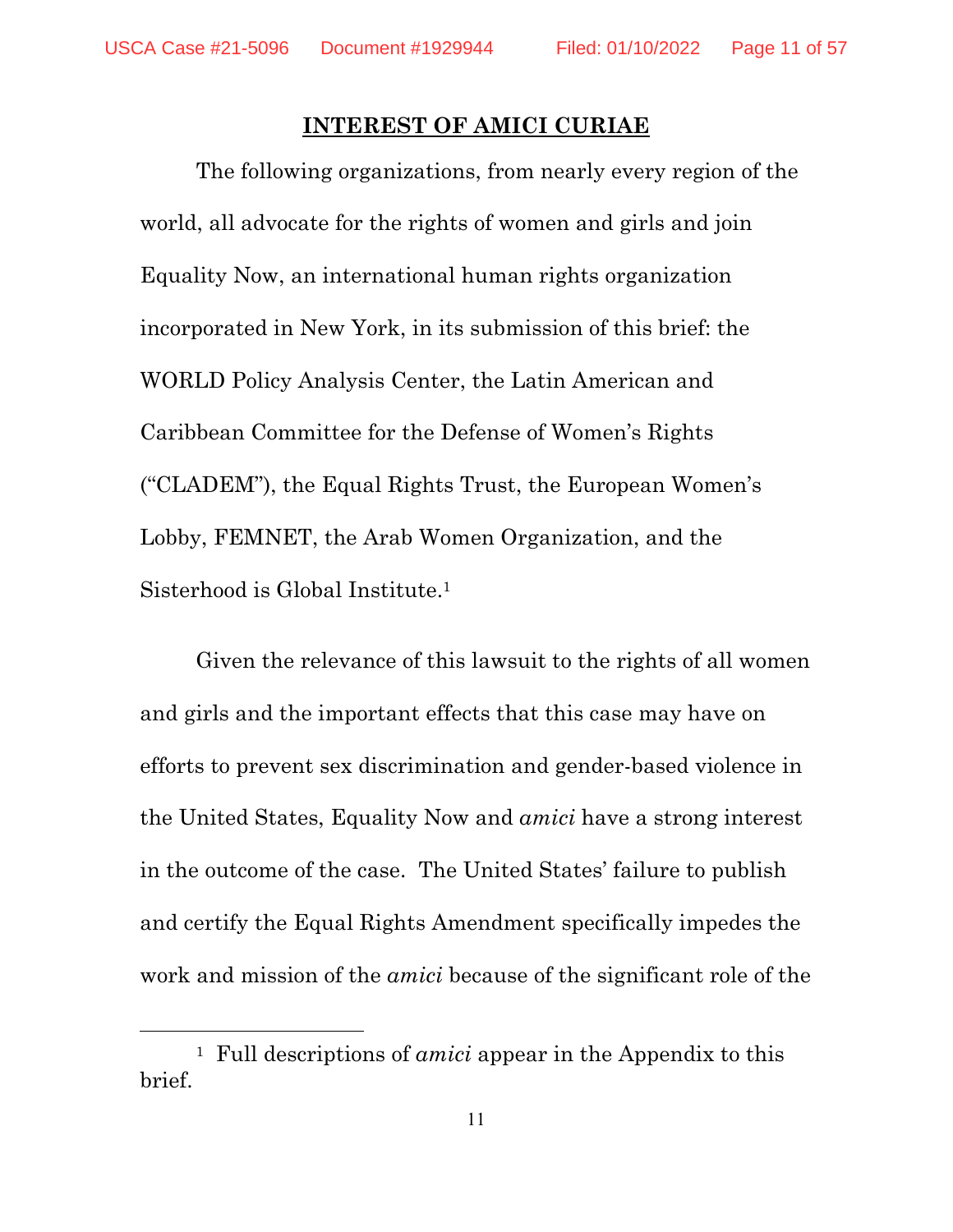United States as a global leader that can influence global gender policy, as well as jurisprudence around the world.

#### **SUMMARY OF ARGUMENT2**

The Equal Rights Amendment (the "ERA") adds express language to the United States Constitution (the "Constitution") guaranteeing equality on the basis of sex. In the course of almost thirty years of working to address sex inequality and violence around the world, Equality Now has seen the damage wrought by inequality, and the benefits gained by countries that have embraced sex equality. In this brief,<sup>3</sup> *amici* seek to highlight the worldwide success of constitutional sex equality amendments, provisions required under international law, and to refute the district court's claim that Plaintiff-Appellant states failed to

<sup>2</sup> The authors thank Divya Srinivasan for her invaluable assistance with this brief.

<sup>3</sup> While this submission focuses on these specific points, *amici* disagree with each of the government's positions on appeal. The Plaintiff-Appellants' brief addresses these additional arguments.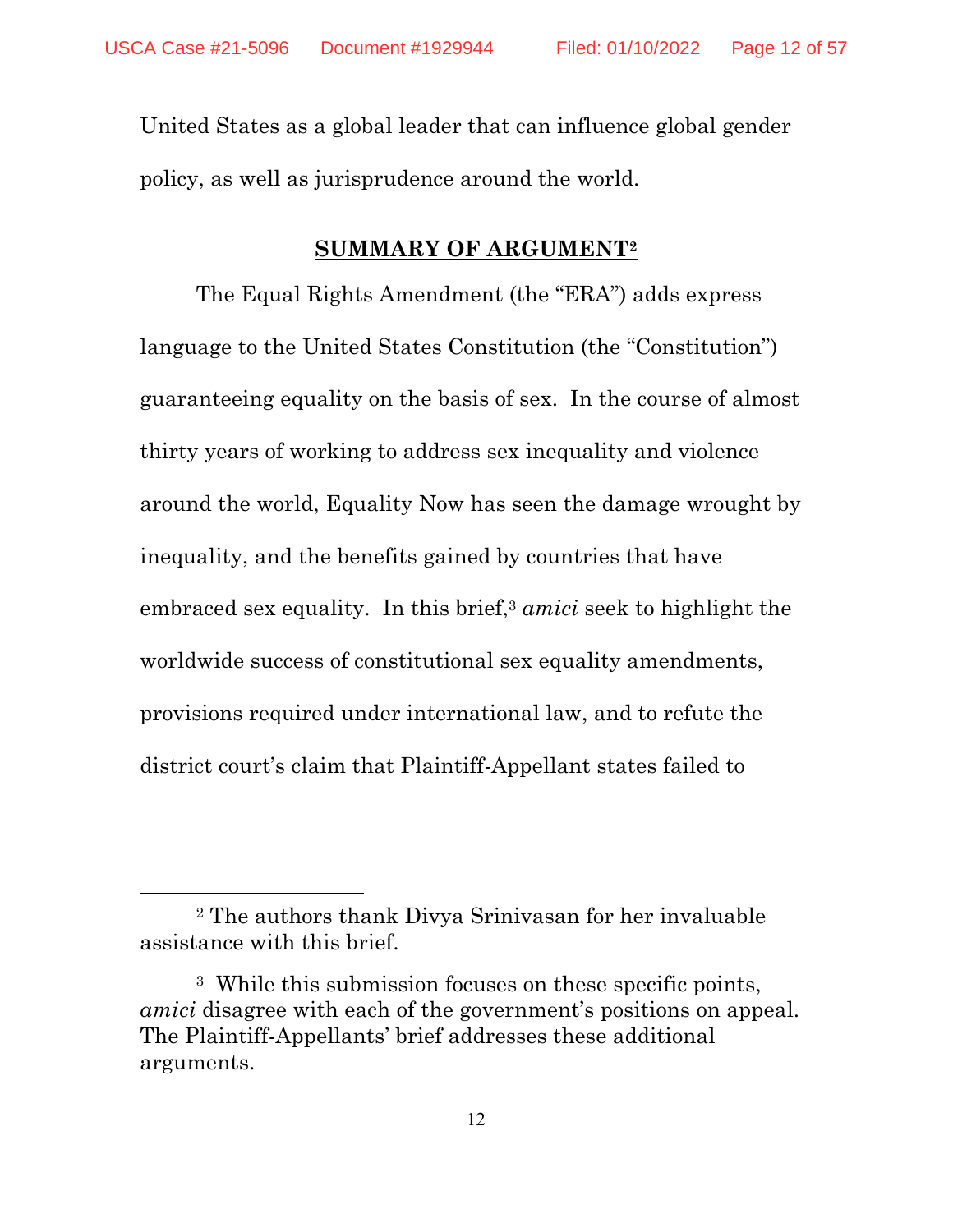"establish a particularized harm" to their sovereign interests.4 The district court admitted below that sovereigns have "unique and sweeping interests that ordinary litigants lack" but nevertheless concluded the harm alleged by the Plaintiff-Appellants was "too abstract to be judicially cognizable."5 Equality Now's experience demonstrates that the harms suffered by the Plaintiff-Appellants are anything but "abstract." Like women and girls around the world, the Plaintiff-Appellant states suffer concrete injury from ongoing discrimination, lack of political and economic representation, and inadequate protection of their citizens from gender-based violence.

The failure of the United States to provide constitutional protection for equality on the basis of sex undermines any efforts by individual states to address this systemic issue. Indeed, the international experience demonstrates that an incomplete

<sup>4</sup> *See Commonwealth v. Ferriero*, 525 F. Supp. 3d 36, 47 (D.D.C. 2021).

<sup>5</sup> *Id.*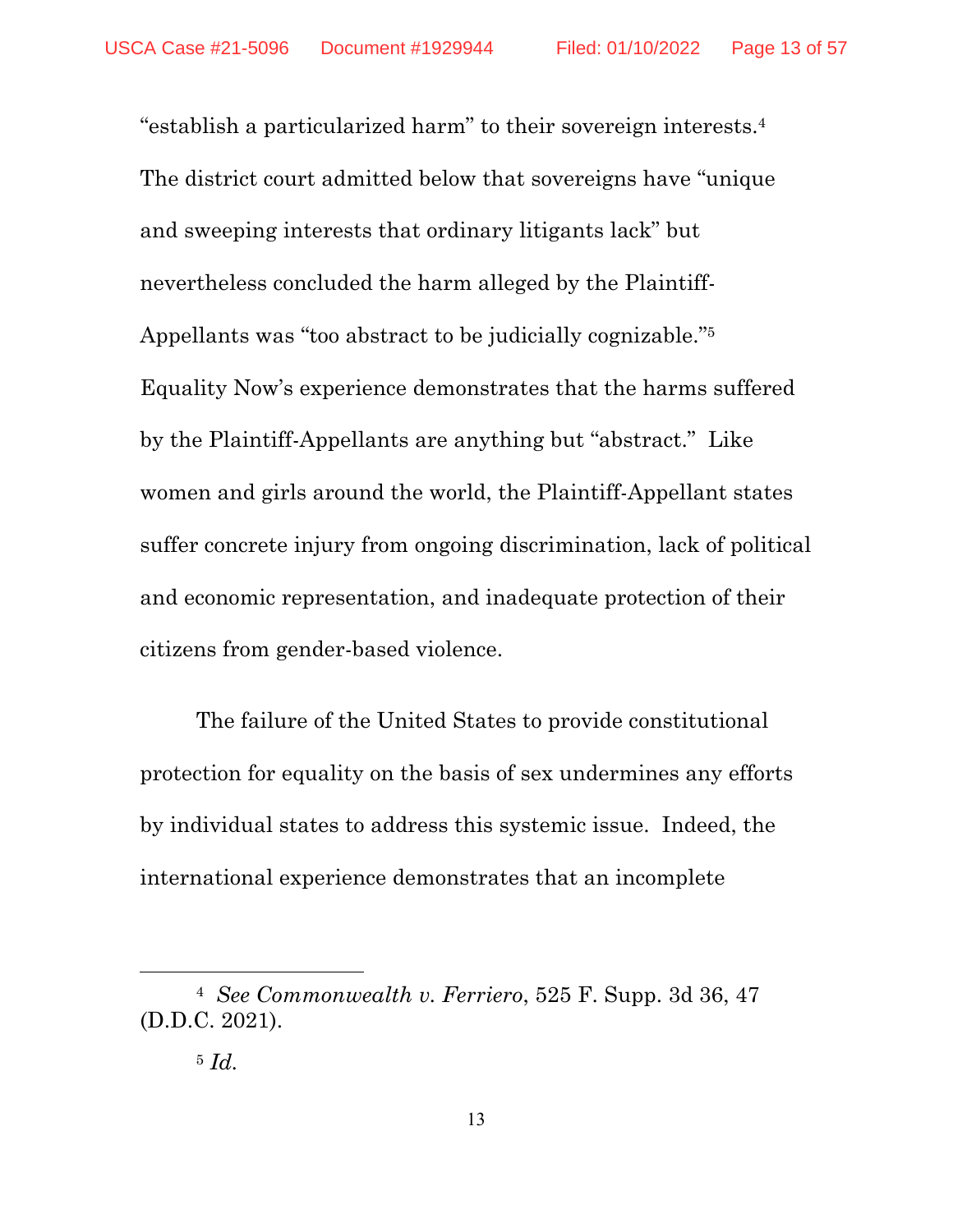patchwork of local efforts cannot remedy these harms—only constitutional action on a nationwide basis can ensure the universal right to equality for all women and girls.6 In nations without nationwide guarantees of sex equality without exception for religious, customary, or traditional law, the rights of women and girls are tenuous and their political advances fleeting. Look no further than the recent tragedies in Afghanistan to see how quickly the majoritarian tides can turn. Our Constitution exists precisely to protect certain rights from the will of temporary political majorities.7

<sup>6</sup> The vast majority of U.N. member states have a single, written constitutional document. The remainder have a series of documents understood to have constitutional status, such as the Equality Act in the United Kingdom and the Basic Laws of Israel.

<sup>7</sup> Though Article 22 of Afghanistan's 2004 Constitution contained a sex-equality provision, it was cabined by Article 3, which read: "No law shall contravene the tenets and provisions of the holy religion of Islam in Afghanistan." The Taliban recently announced a plan to abandon the 2004 Constitution and enact articles from a prior, 1964 Constitution that "are not in conflict with Islamic Sharia law and the principles of their new government. *See* Ayaz Gul, *Taliban Say They Will Use Parts of Monarchy Constitution to Run Afghanistan for Now*, VOICE OF AMERICA (Sept. 28, 2021, 12:03 PM),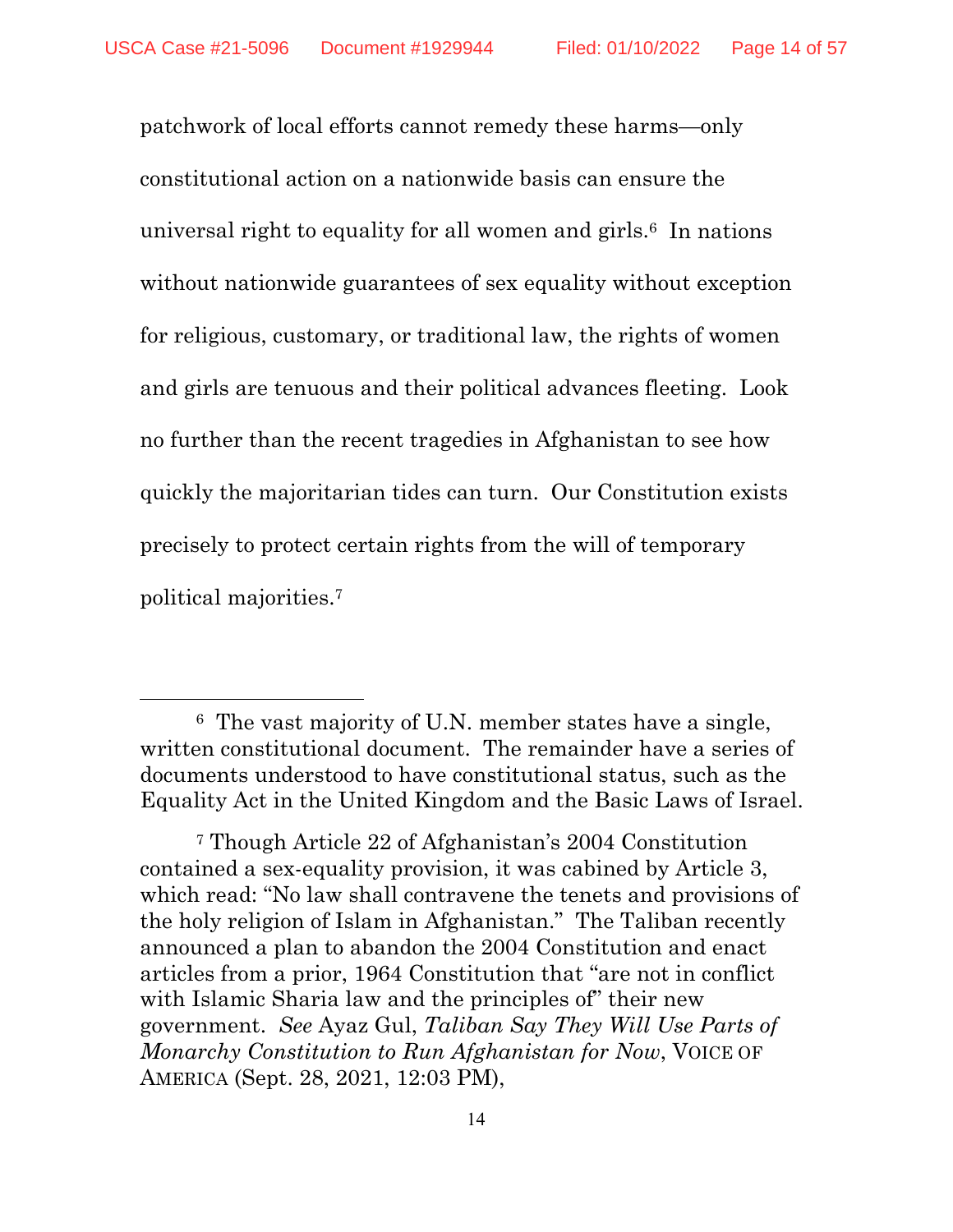The United States' failure to guarantee equality at the constitutional level is shocking. The rest of the world has recognized the harms of discrimination on the basis of sex, including violence against women and girls, and that constitutional action is necessary to address them. These constitutional guarantees of equality have enabled national legal reforms that eliminated discriminatory statutes and have facilitated laws that protect women and girls.

Additionally, the United States' failure to adopt the ERA violates its binding international legal obligations. In 1992, the United States ratified the International Covenant on Civil and Political Rights ("ICCPR"), which *requires* it to take *all steps necessary* to put an end to sex discrimination and to ensure that the *law prohibits discrimination* on the basis of sex.8 Without the ERA, the current constitutional structure in the United States is

https://www.voanews.com/a/taliban-say-they-will-use-parts-ofmonarchy-constitution-to-run-afghanistan-for-now/6248880.html.

<sup>8</sup> *See* International Covenant on Civil and Political Rights, arts. 2, 3, 26, Mar. 23, 1976, 99 U.N.T.S. 171.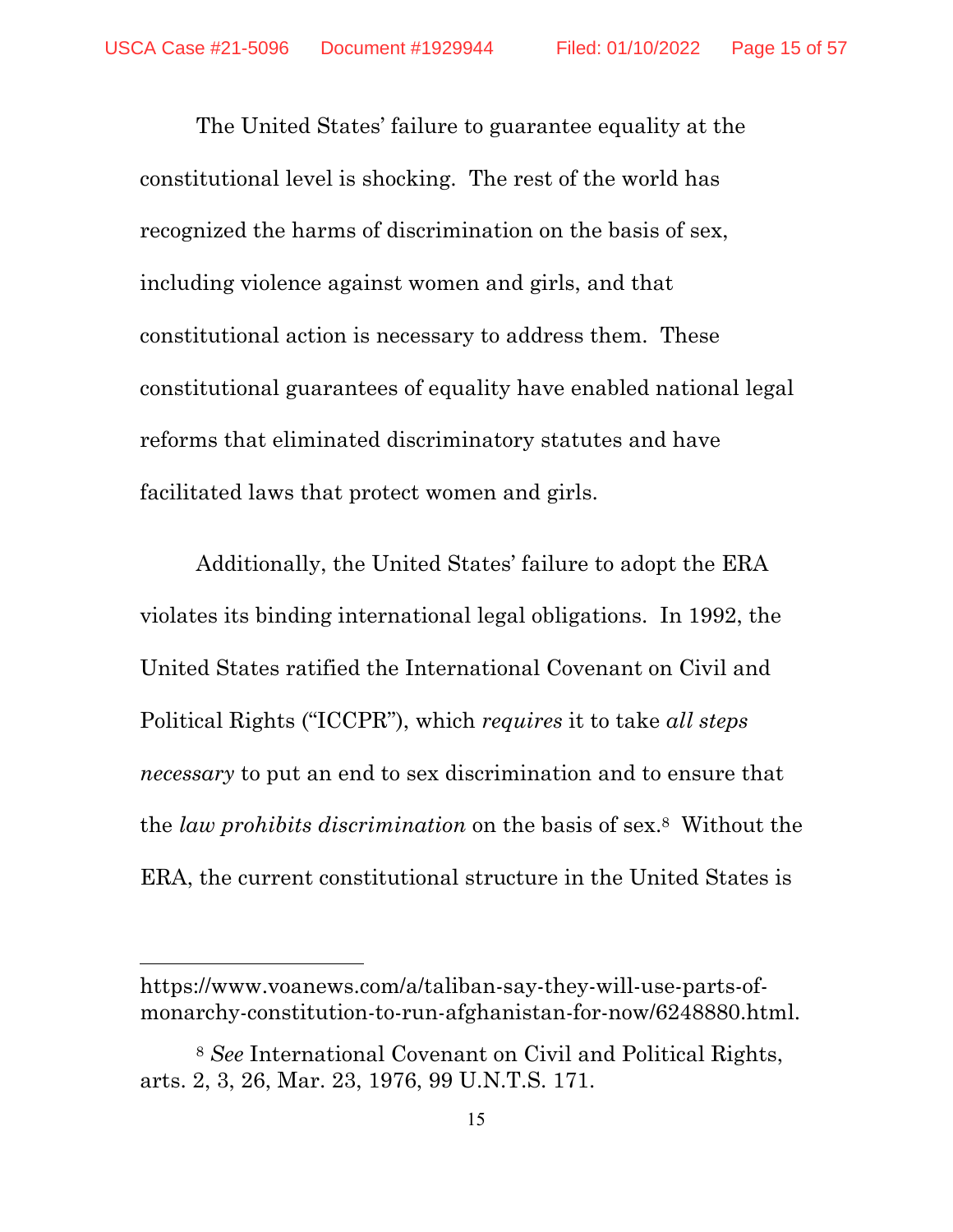inadequate to bring the United States into compliance with the ICCPR and other international law and standards.

Immediate certification of the ERA is necessary to remedy the failures of the United States to comply with its obligations under international law. To the extent this Court finds any ambiguity as to the effect of the ERA's preamble, that ambiguity should be resolved in favor of the United States' longstanding international legal obligations.

## **ARGUMENT**

- L. **THE VAST MAJORITY OF COUNTRIES AROUND THE WORLD RECOGNIZE THE CONCRETE AND PARTICULARIZED HARM ARISING FROM SEX INEQUALITY AND THE NEED FOR EXPRESS CONSTITUTIONAL GUARANTEES OF EQUALITY ON THE BASIS OF SEX** 
	- **A. The district court failed to recognize the international consensus that express constitutional provisions are necessary to address significant harm to all caused by sex discrimination.**

The United States' failure to include an express guarantee of

equality on the basis of sex in its Constitution stands in stark

contrast to the rest of the world. Among the 193 U.N. member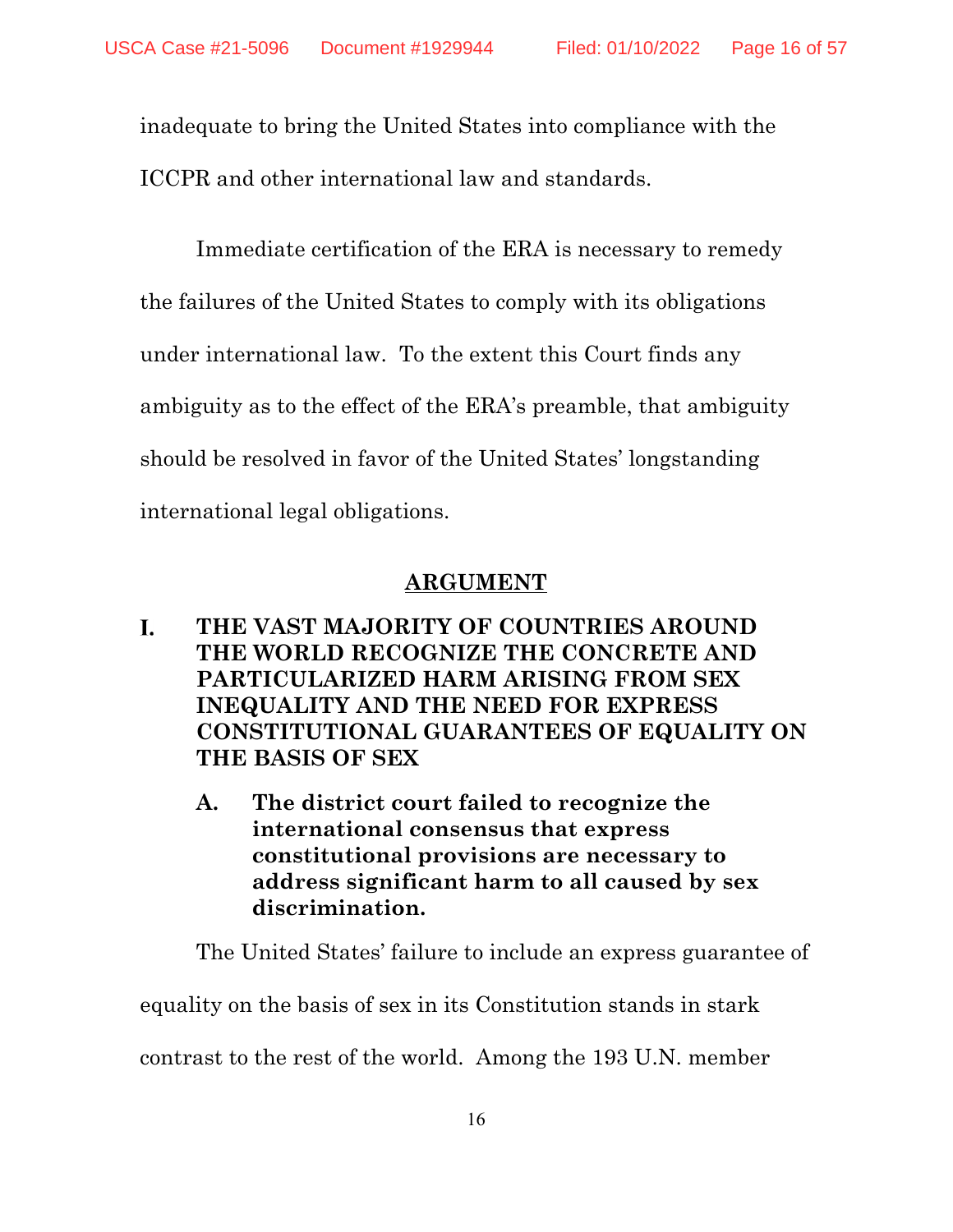$\overline{a}$ 

states, 85 percent guarantee equality or nondiscrimination based on sex and/or gender in their constitutions.9 Only sixteen other nations grant constitutional equality or nondiscrimination to all citizens without expressly mentioning gender or sex.10

Indeed, recognizing the concrete harms caused by sex inequality, recently adopted constitutions worldwide have been nearly unanimous in guaranteeing equality on the basis of sex.<sup>11</sup> Ninety-four percent of constitutions adopted since 1970 have included a constitutional guarantee of equality on the basis of sex,

<sup>10</sup> *Does the Constitution Explicitly Guarantee Equality or Non-Discrimination Across Sex and/or Gender?*, WORLD POL'Y ANALYSIS CTR., https://www.worldpolicycenter.org/datatables/policy/does-the-constitution-explicitly-guarantee-equalityor-non-discrimination-across-sex-and-or-gender (last visited June 26, 2020). These nations include Belarus, Costa Rica, El Salvador, Indonesia, Ireland, Jordan, Latvia, Lebanon, Monaco, Norway, Seychelles, Singapore, Tonga, United Arab Emirates, Uruguay, and Yemen. *Id.* In addition, certain nations have no constitutional guarantee of equality or nondiscrimination, including Australia, The Bahamas, Barbados, Brunei, Denmark, Kiribati, Nauru, and Saudi Arabia. *Id.*

<sup>9</sup> JODY HEYMANN, ALETA SPRAGUE & AMY RAUB, ADVANCING EQUALITY 49 (2020).

<sup>11</sup> *See* HEYMANN ET AL., *supra* note 9, at 50-51.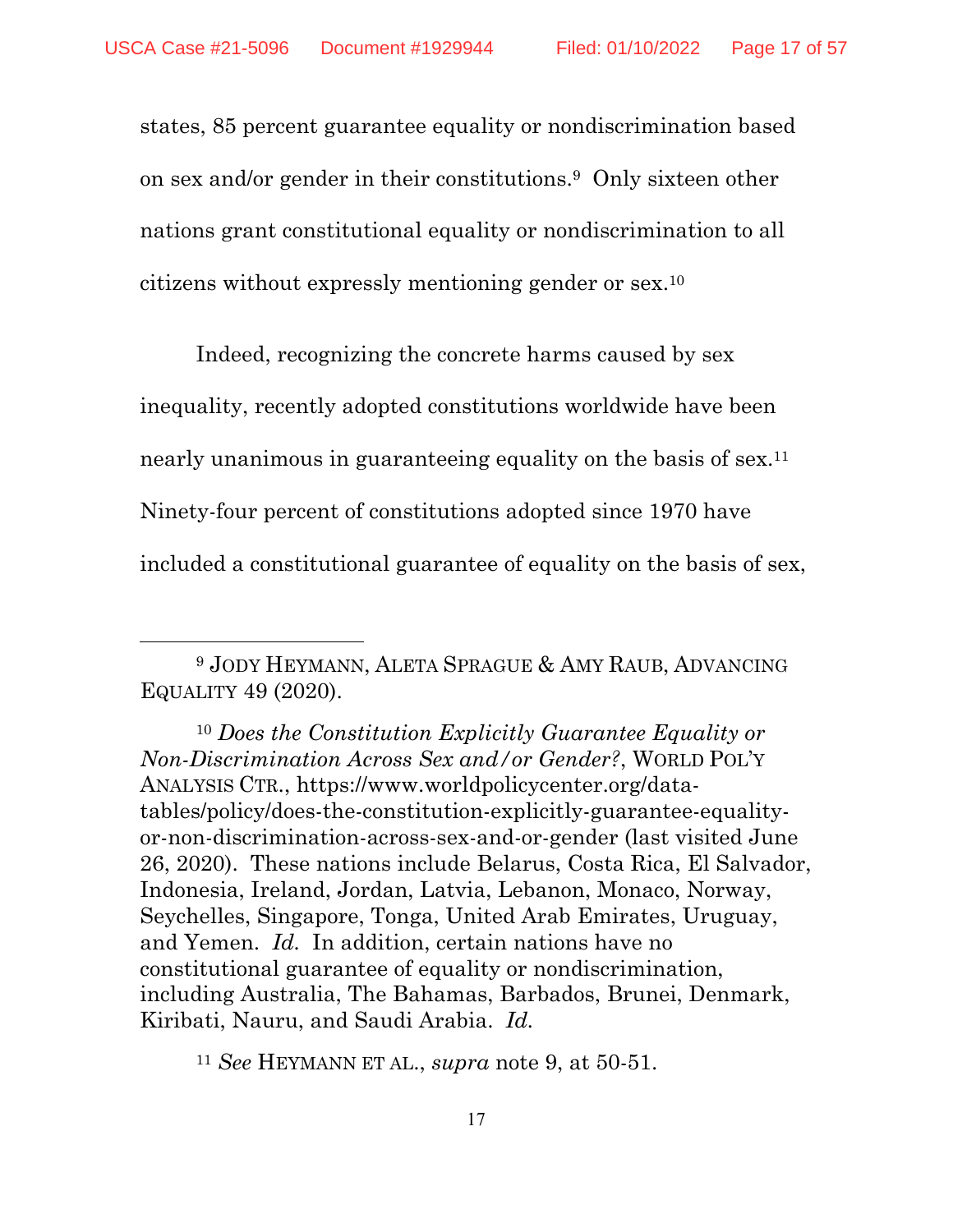including all of those adopted since 2000.12 Many nations have also amended an older constitution and added guarantees of constitutional equality on the basis of sex, including France, Germany, and Luxembourg.13

While the Equal Protection Clause of the Fourteenth Amendment has been interpreted to apply to sex discrimination, it does not serve as a constitutional guarantee of equality on the basis of sex. Courts analyzing a law discriminating on the basis of sex apply only intermediate scrutiny, as opposed to strict scrutiny, which does not provide the same level of protection as an express constitutional provision guaranteeing equality for women and girls.

Perhaps recognizing that enforcing sex equality through the Fourteenth Amendment leaves its citizens at a significant

 $12 \, Id.$ 

<sup>13</sup> *Id.* at 58; Julie C. Suk, *An Equal Rights Amendment for the Twenty-First Century: Bringing Global Constitutionalism Home*, 28 YALE J.L. & FEMINISM 381, 385 (2017).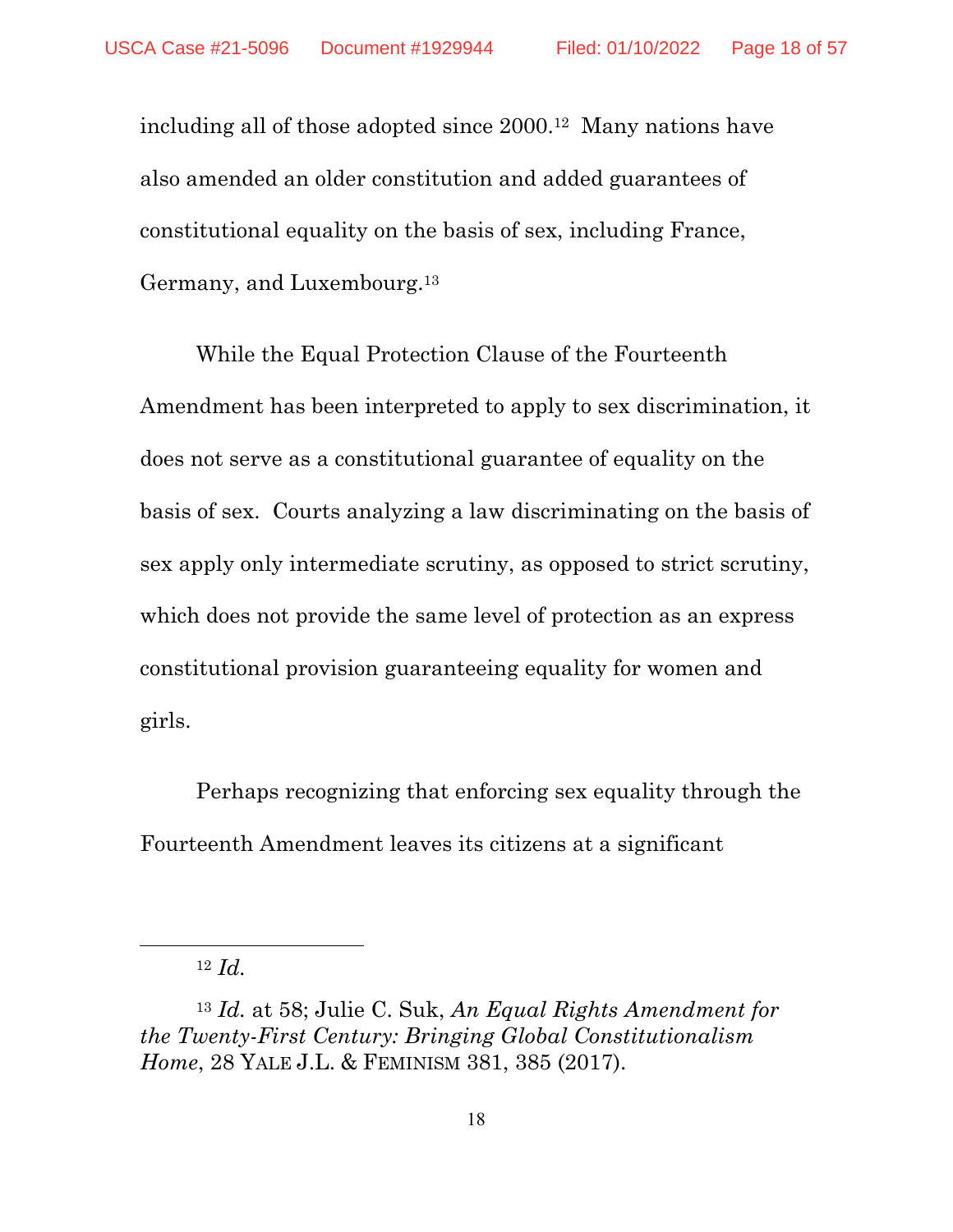disadvantage, the government claimed below that it is sufficient that the states may address sex discrimination in their own constitutions.14 But an incomplete patchwork of state-based action does not alter the reality that the United States is a global outlier. In most other countries, a woman or girl's rights do not depend on which state she happens to reside in. An American woman or girl should enjoy the same rights and protections whether she lives in Virginia or Illinois (which have passed statelevel constitutional sex equality amendments) or Alabama, Louisiana, South Dakota, or Tennessee (which lack state-level constitutional sex equality guarantees and which all intervened below to block equal rights).

Moreover, given the pervasive nature of inequality, the refusal of certain states to provide protections on the basis of sex undermines the efforts of states that do provide such protections. For example, the failure of certain states to prohibit female genital mutilation ("FGM") results in perpetrators transporting

<sup>14</sup> *See* Def's Mot. Dismiss 10-11.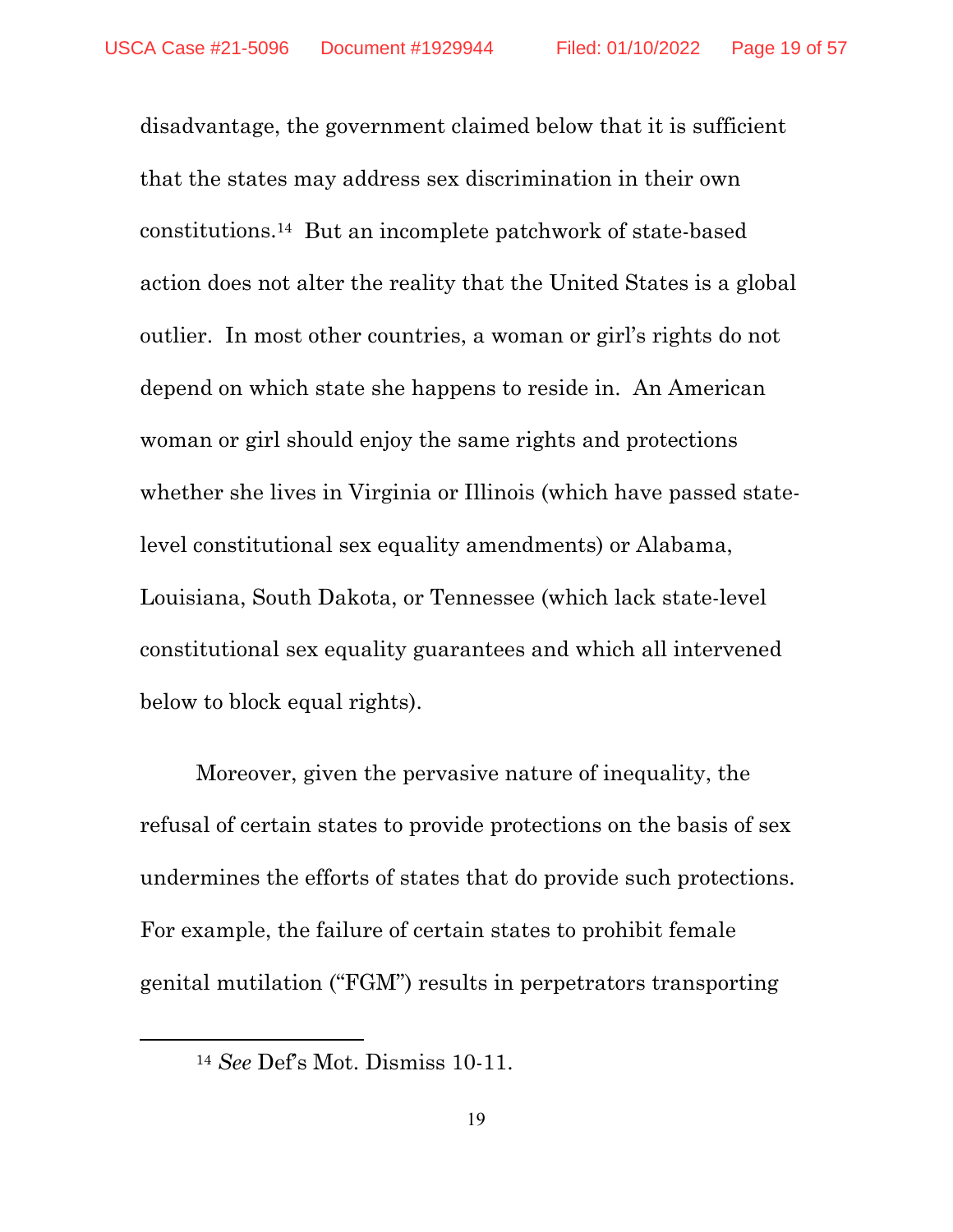girls from states with protections to states that lack them.15 These harms are not theoretical or abstract. *Cf. Massachusetts v. E.P.A.*, 549 U.S. 497, 519 (2007) (Because "Massachusetts cannot invade Rhode Island to force reductions in greenhouse gas emissions" and given its "stake in protecting its quasi-sovereign interests, the Commonwealth is entitled to special solicitude in our standing analysis.").

A constitutional mandate of equality is an effective remedy to very real injuries suffered by the Plaintiff-Appellants. Based on the experience of the *amici*, the district court's claim that Plaintiff-Appellants have not suffered a concrete injury is meritless. Now that the ERA has been ratified, it is time for the United States to guarantee all its citizens the same rights on the basis of sex afforded to the vast majority of women and girls around the world*.*

## **B. Constitutional sex equality provisions around the world have facilitated the elimination of**

<sup>15</sup> *See United States v. Nagarwala*, 350 F. Supp. 3d 613, 615- 16 (E.D. Mich. 2018) (noting that victims subjected to FGM at a Michigan clinic had been brought from Minnesota and Illinois).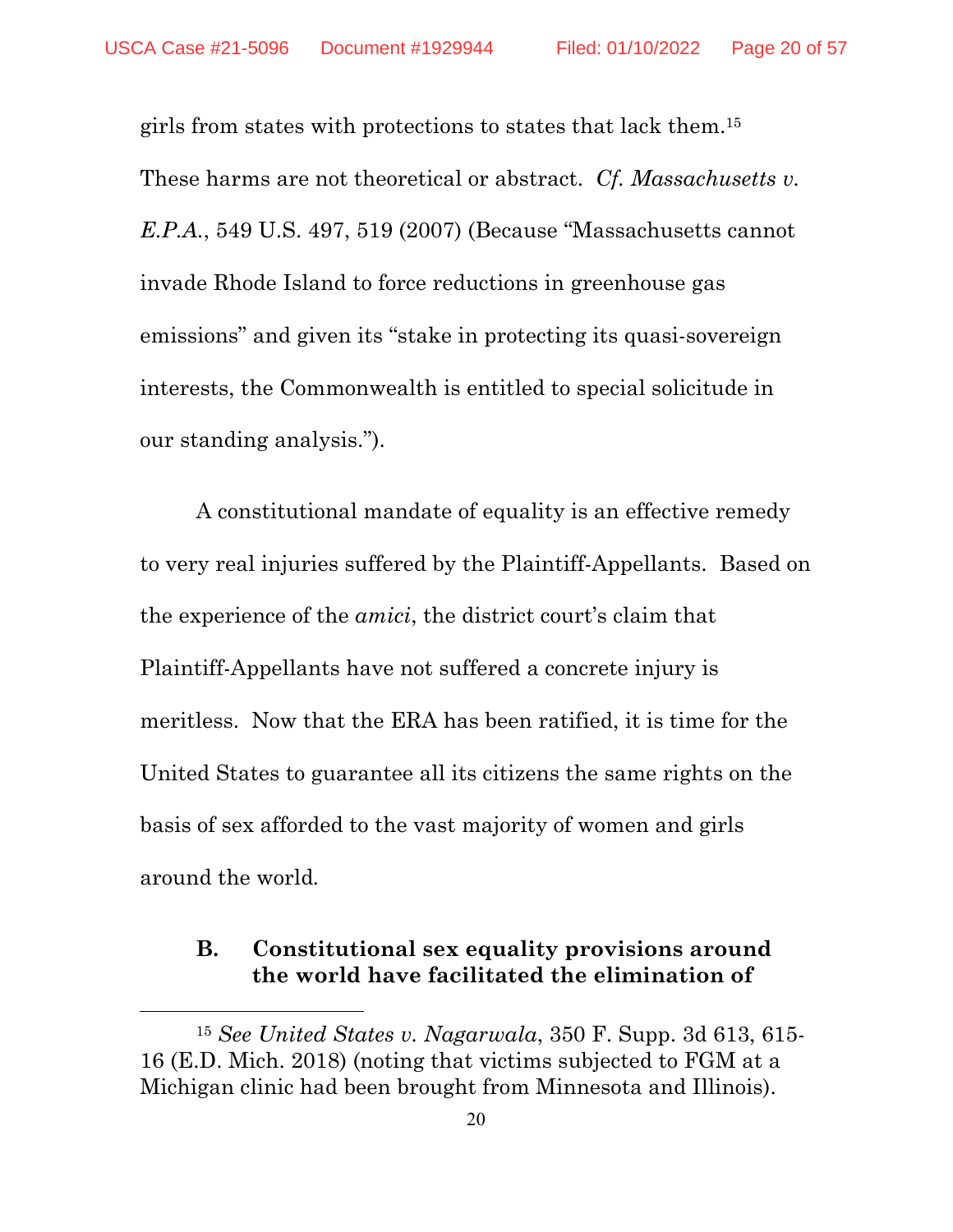## **discriminatory laws and the implementation of affirmative measures to prevent discrimination and violence against women and girls.**

Constitutional guarantees of equality on the basis of sex have been effective in combating gender-based violence and discrimination. These equality guarantees eliminated many laws that discriminated against women and girls. In addition, these provisions provide an avenue for the implementation of affirmative laws that prevent future discrimination and violence. While not providing a precise guide to how the ERA will impact United States law, these global examples provide insight into the types of protections that could be achieved.

#### 1. *Elimination of discriminatory laws*

Countries with constitutional guarantees of equality on the basis of sex have eliminated laws that historically discriminated against women and girls. For example, the Court of Appeal in Tanzania upheld a decision finding the Law of Marriage Act, which allows girls of fifteen to be married off with parental consent, while boys must be eighteen years old, to be unconstitutional and in violation of Article 13 of Tanzania's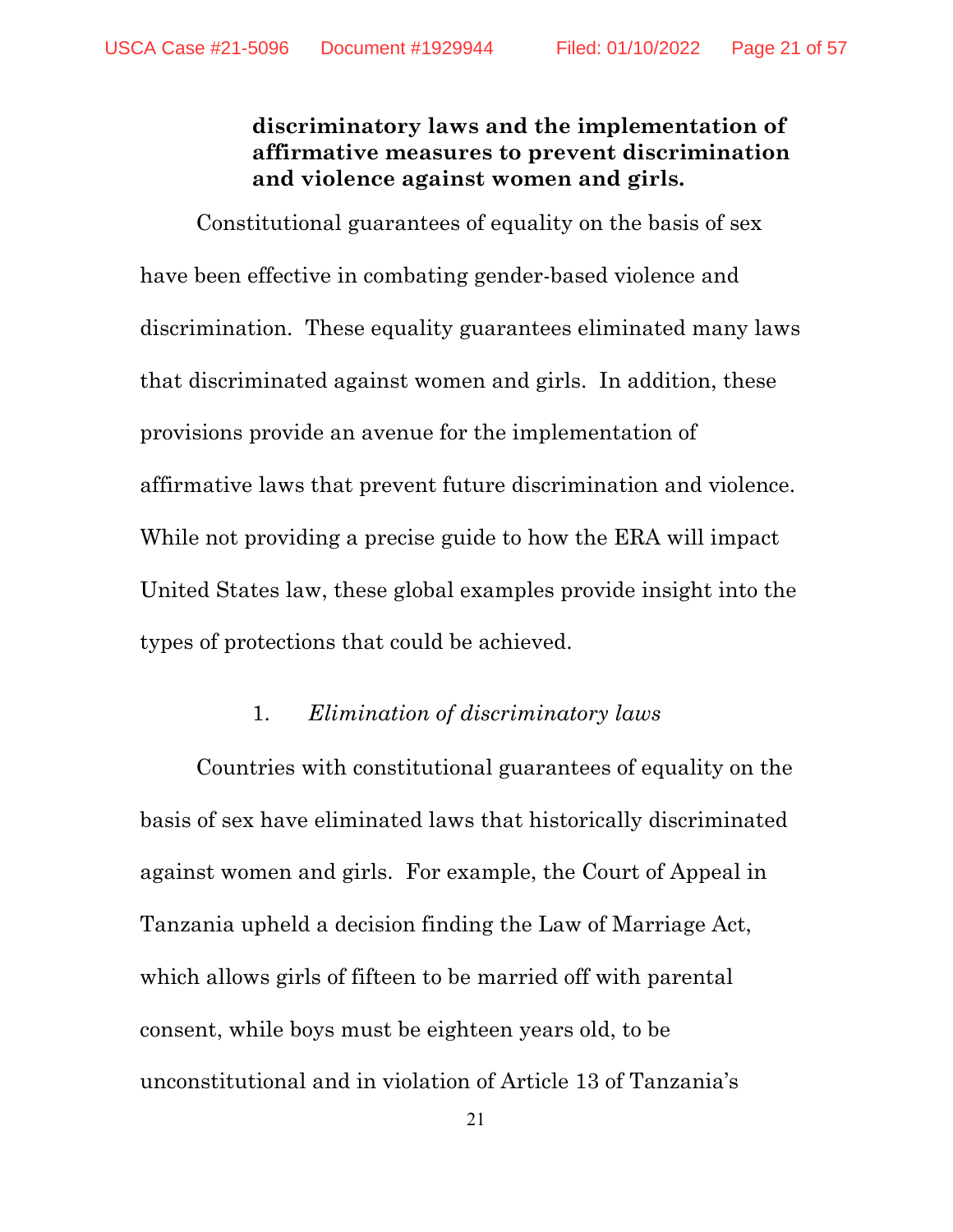Constitution, which guarantees equality on the basis of sex.16

Similarly, a marital rape exception to Nepal's criminal rape law

was invalidated under Nepal's constitutional sex equality

provision.17 And, over the past four decades, ten national supreme

courts have relied on constitutional equality provisions to

 $\overline{a}$ 

invalidate sex-based qualifications in national citizenship laws.18

<sup>16</sup> *Attorney General v. Rebeca Z. Gyumi*, Civil Appeal No. 204 of 2017, CA 348 (Oct. 23, 2019) (Tanz.), https://tanzlii.org/tz/judgment/court-appeal-tanzania/2019/348.

<sup>17</sup> *Forum for Women, Law and Development, Thapathali v. His Majesty's Government*, Writ No. 55 of 2058 BS (2001-02) (SC) (Nepal), https://www.globalhealthrights.org/wpcontent/uploads/2013/10/The-Forum-for-Women-Law-and-Development-Nepal-2002.pdf.

<sup>18</sup> *See Benner v. Canada (Sec'y of State)*, [1997] 1 S.C.R. 358, ¶ 10 (Can.); Saikō Saibansho [Sup. Ct.] June 6, 2008, Hei 6 (Gyo-Tsu) no. 135, 62 Saikō Saibansho Minji Hanreishū [Minshū] Majority § 2 (Japan) (translated at http://www.courts.go.jp/app/hanrei\_en/detail?id=955); Bundesverfassungsgericht (BVerfG) [Federal Constitutional Court] May 21, 1974, 37 Entscheidungen des Bundesverfassungsgerichts [BVerfGE] 217 (Ger.); Corte cost., 28 Gennaio 1983, Giur. it. 1983, I, 91 (It.); *Attorney General v. Unity Dow*, (1992) 103 I.L.R. 128, 131 (Bots.); *Rattigan and Others v. Chief Immigration Officer*, 1995(2) SA 182 (ZS) (Zim.); *Meera Gurung v. Her Majesty's Gov't, Dep't of Central Immigration, Ministry of Home Affairs*, Dec'n No. 4858 2051, ¶ 14 (S. Ct. 1994) (Nepal); *Benin Constitutional Court Decision*, DCC 14-172 (Sept.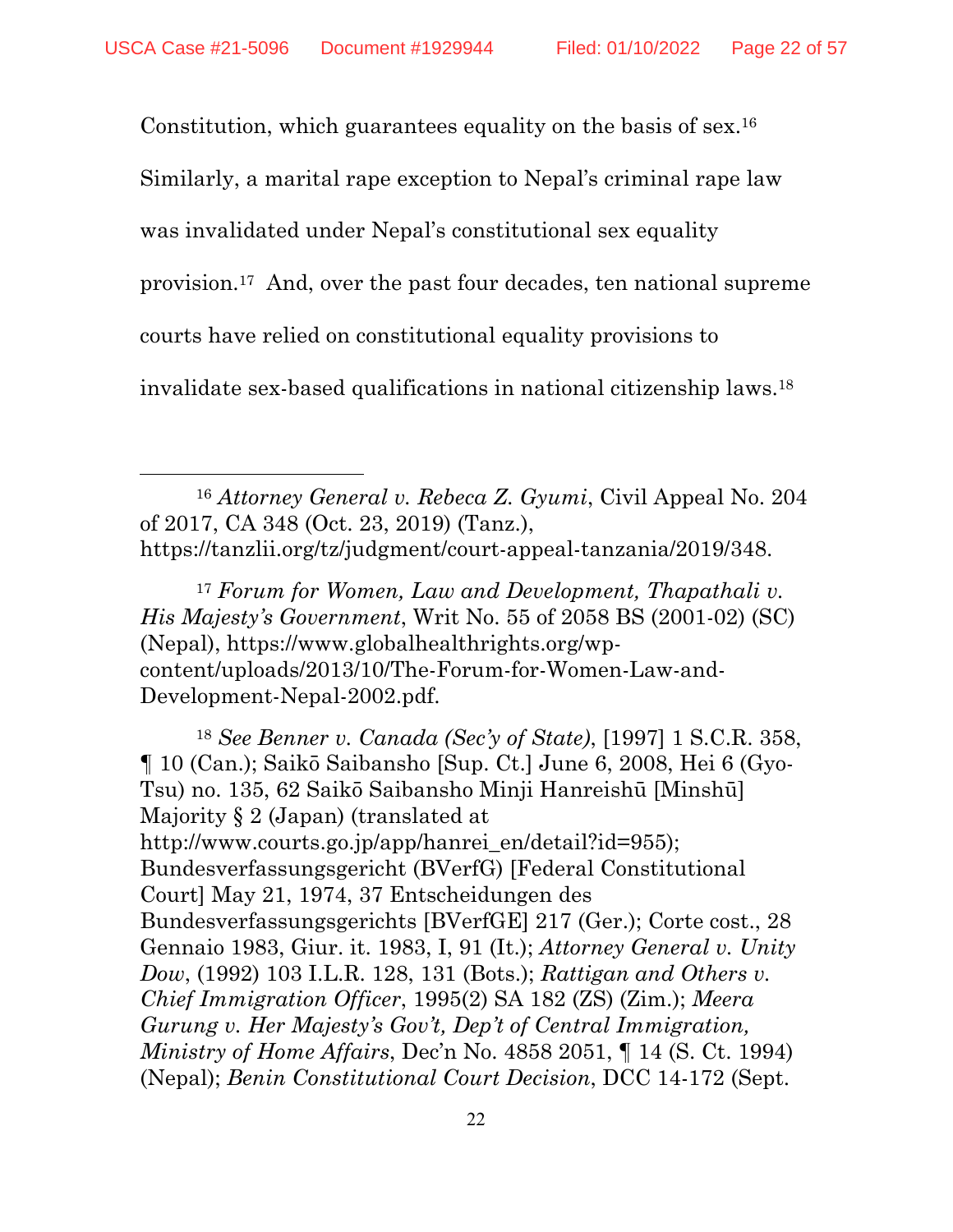In addition, constitutional guarantees of equality for women have enabled the elimination of laws that discriminated against pregnant women.19 Germany's Constitutional Court relied on the country's gender equality provision to strike down laws that insufficiently protected pregnant women from being fired.20

These examples demonstrate the positive impact that constitutional sex equality provisions have had in other countries. The adoption of the ERA will have a similarly positive effect in the United States because, contrary to the district court's curt dismissal of the idea that Plaintiff-Appellant states and their citizens have suffered harm, painful and systemic gender inequality still exists in the United States. A 2016 report by the United Nations Working Group on Discrimination against women and girls concluded: "[W]omen in the United States do not take

<sup>16, 2014);</sup> *Romein v. Adv. General for Scotland*, [2016] CSIH 24 (Scot.).

<sup>19</sup> *See also* the Constitutional Court of Colombia's decision to affirm the right to health coverage for a miscarriage. HEYMANN ET AL., *supra* note 9 at 53.

<sup>20</sup> Suk, *supra* note 13, at 410.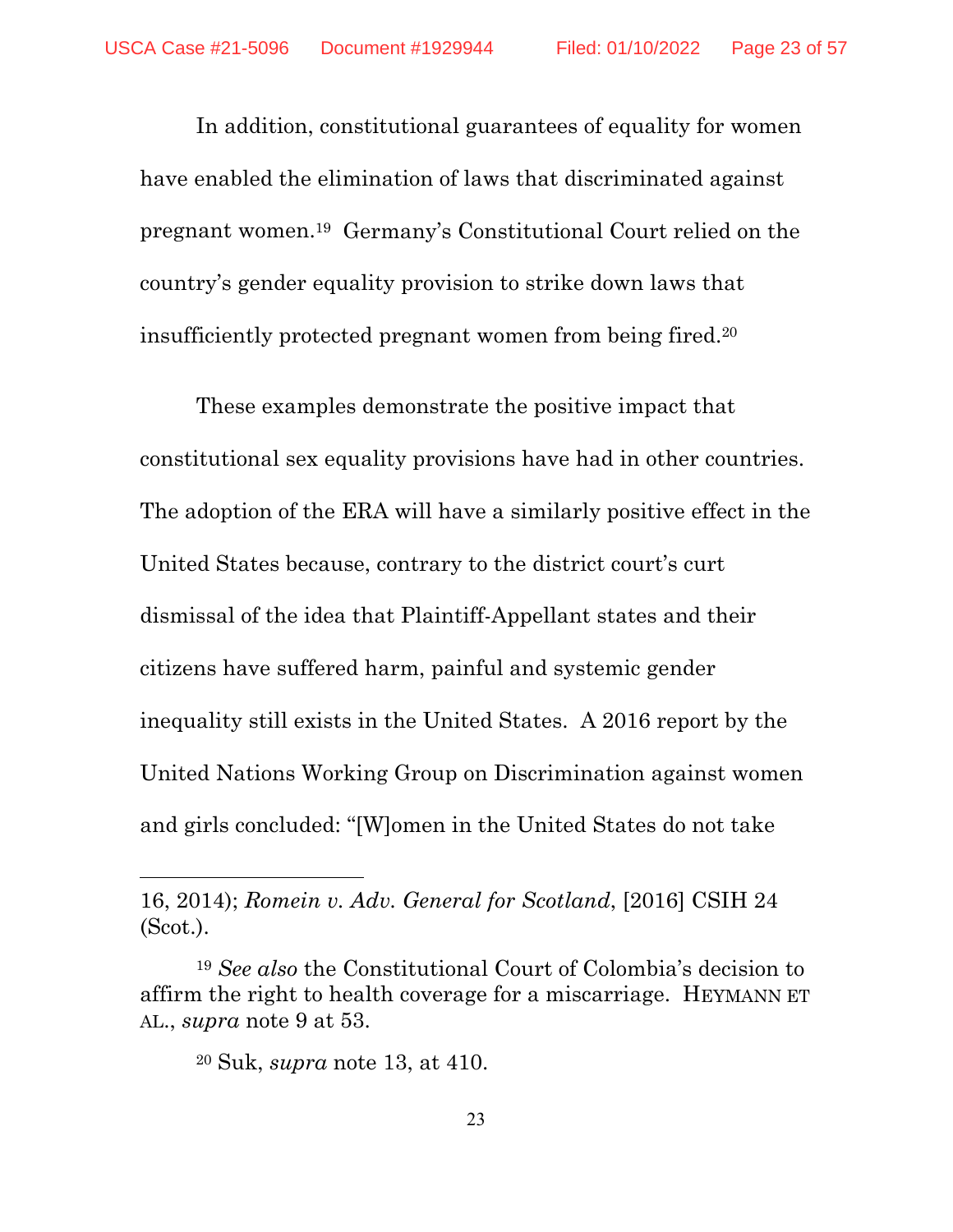$\overline{a}$ 

their due place as citizens of the world's leading economy . . . . [W]omen are left behind in terms of international standards as regards their public and political representation, their economic and social rights and their health and safety protections."21

## 2. *Affirmative measures to prevent discrimination*

Countries with constitutional guarantees of sex equality have used such guarantees to uphold and implement laws that prevent future discrimination on the basis of sex.22 Without a dedicated constitutional provision and guarantee of sex equality supporting analogous remedial and preventative legislation within the United States, Plaintiff-Appellants risk having their legislative efforts invalidated by the courts. Constitutional authority to pass such laws is critical to ending gender-based

<sup>21</sup> HUMAN RIGHTS COUNCIL, REPORT OF THE WORKING GROUP ON THE ISSUE OF DISCRIMINATION AGAINST WOMEN IN LAW AND IN PRACTICE ON ITS MISSION TO THE UNITED STATES OF AMERICA **184** (2016), https://undocs.org/A/HRC/32/44/Add.2 [hereinafter HUMAN RIGHTS COUNCIL REPORT]. The report recommended that the United States adopt a constitutional sex equality amendment. *Id.*   $\P$  90(b).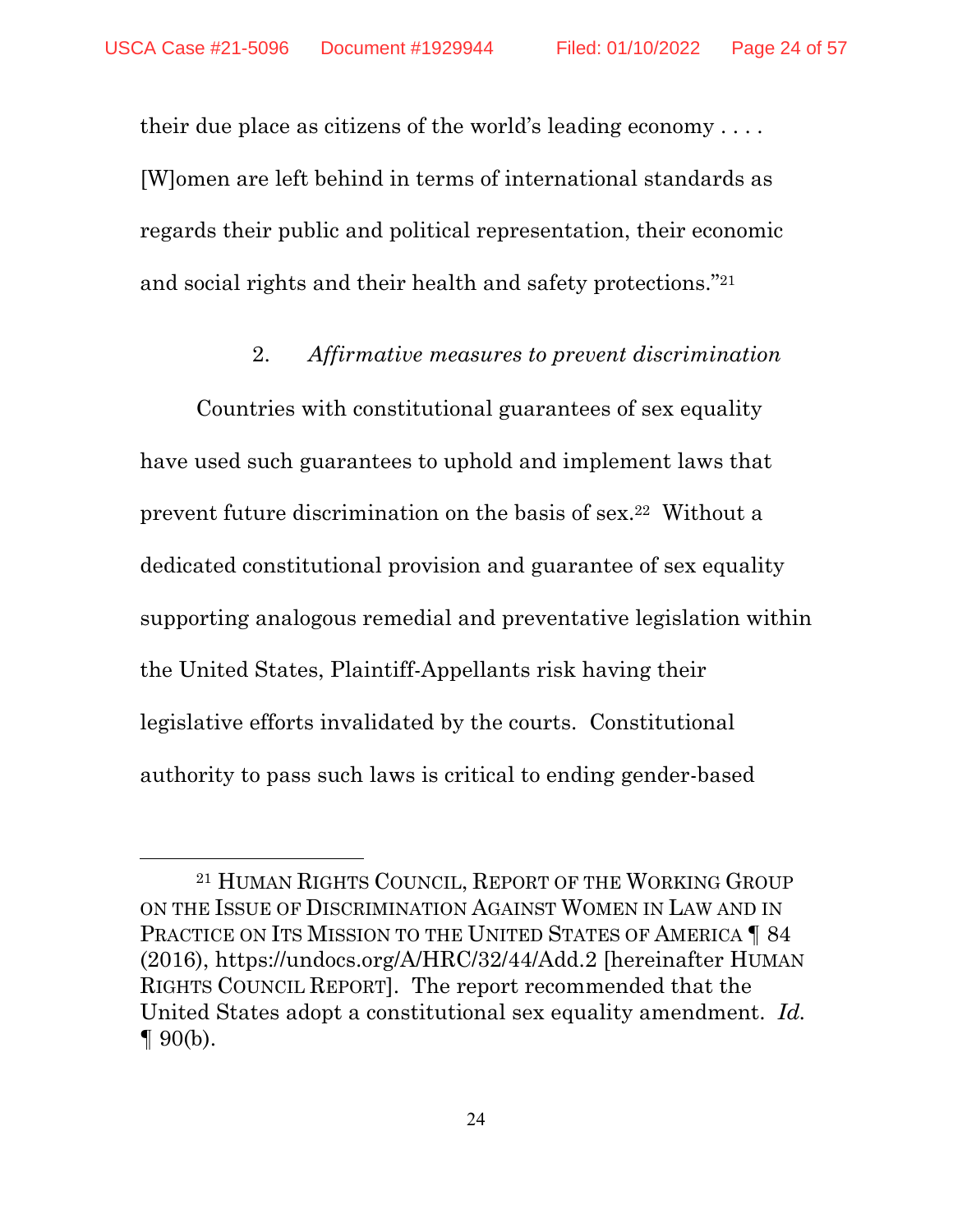violence and discrimination, particularly for marginalized populations with other intersecting vulnerabilities.

Germany and France have particularly strong track records of using their constitutional sex and/or gender equality provisions to advance new laws. For instance, the German Constitutional Court upheld a new law providing "bonus" months of parental leave if a father took leave and creating an entitlement to public daycare placement for any child older than twelve months, which it noted were measures designed to advance equal rights in practice.23 Similarly, France, relying on the "comprehensive gender equality statute" in its constitution, implemented measures to reduce the gender pay gap; reform parental leave to incentivize equal caregiving by fathers and mothers; provide aid to victims of violence against women; and institute gender balance rules in new institutional settings where they had not previously

<sup>23</sup> Suk, *supra* note 13, at 416-17; HEYMANN ET AL., *supra* note 9, at 62-63.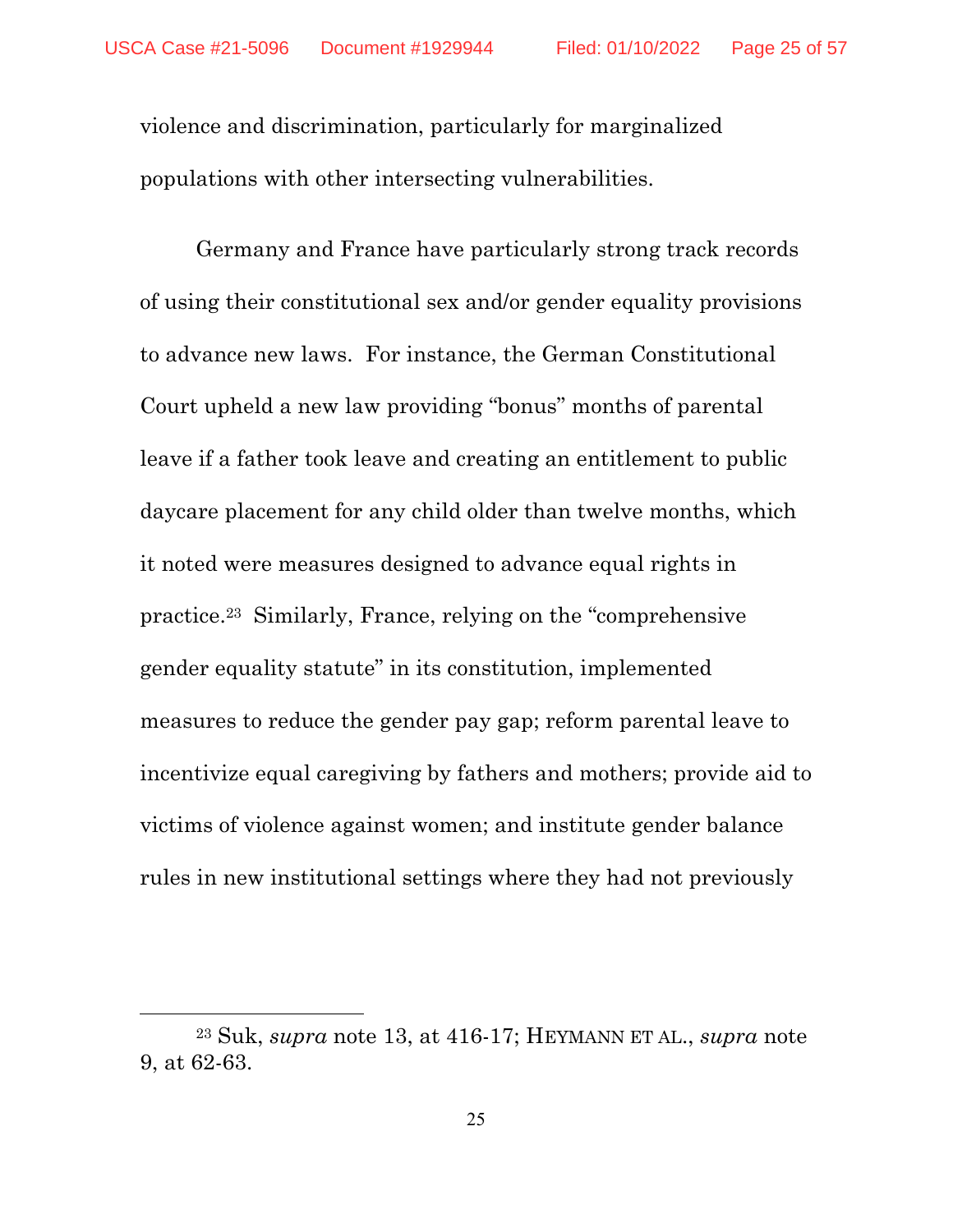applied.24 In addition, certain nations, including Spain25 and

Switzerland,<sup>26</sup> have used gender equality guarantees under the

constitution to mandate wage equality requirements.

In contrast, the United States falls behind its peers in

protecting equal workplace access for men and women.27 Thus, it

is no surprise that women have disproportionately shouldered the

24 Suk, *supra* note 13, at 429.

 $\overline{a}$ 

25 David Díaz et al., *Royal Decree-Law 6/2019, of 1 March, on Urgent Measures to Guarantee Equal Treatment and Opportunities for Women and Men in Employment and Occupation*, BAKER MCKENZIE, https://f.datasrvr.com/fr1/619/ 23682/Igualdad\_-\_Alerta\_-\_PDF\_Document\_ENG.PDF (last visited June 27, 2020).

<sup>26</sup> *See Big Firms Required to Publish Gender Pay Gap in 2021*, SWISSINFO.CH (Aug. 21, 2019, 12:03 PM), https://www.swiss info.ch/eng/gender-equality\_firms-required-to-publish-gender-paygap-in-2021/45175268.

27 For example, the United States is one of six countries *in the world* without any form of national paid leave and the only industrialized nation without it. *See* Claire Cain Miller, *The World 'Has Found a Way to Do This': The U.S. Lags on Paid Leave*, N.Y. TIMES (Nov. 23, 2021), https://www.nytimes.com/2021 /10/25/upshot/paid-leave-democrats.html (noting besides the United States, the only other countries with no national paid maternity leave are the Marshall Islands, Micronesia, Nauru, Palau, and Tonga) (citing study from *amici* The WORLD Policy Analysis Center).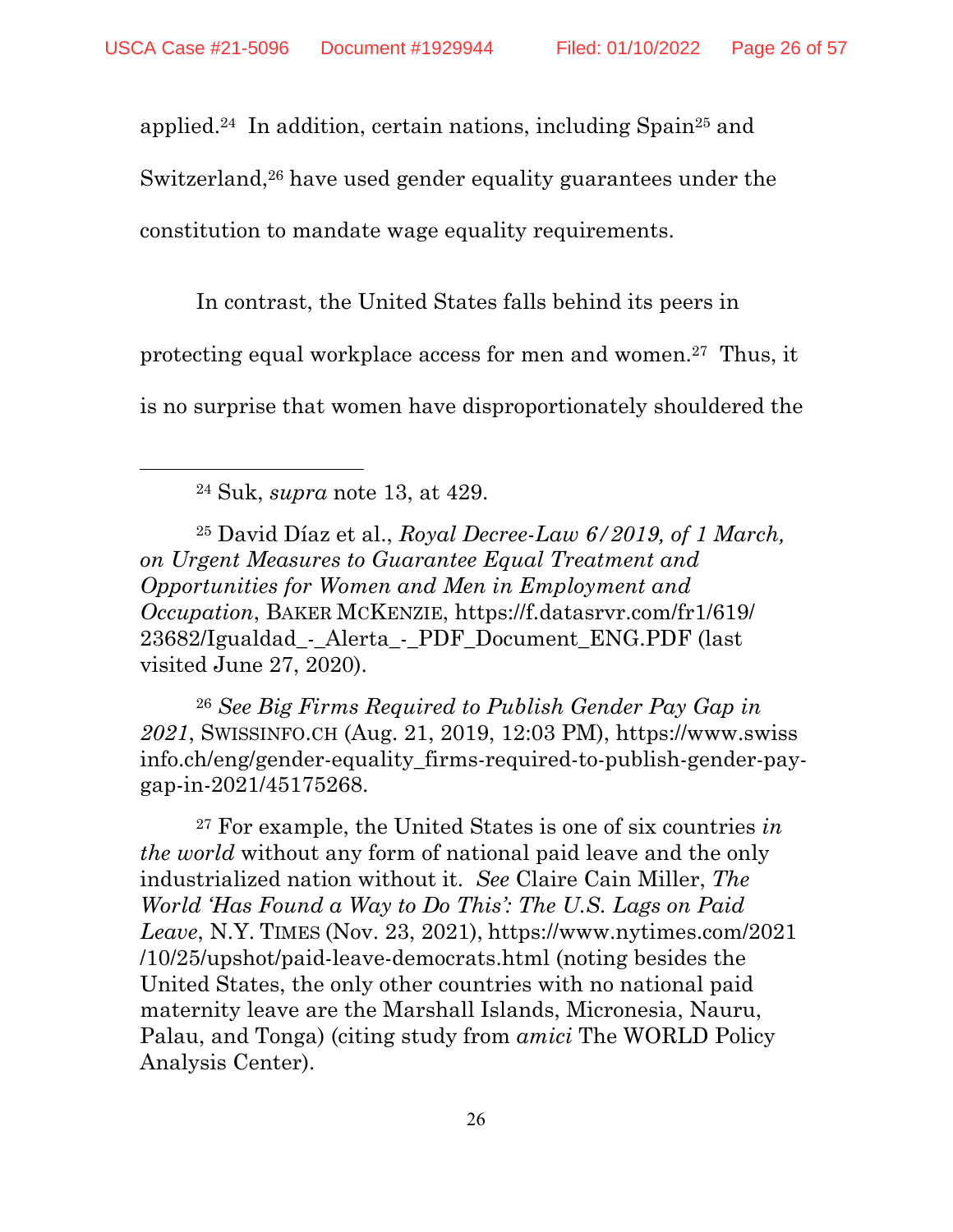$\overline{a}$ 

economic fallout of the COVID-19 pandemic. In what has been dubbed the "shecession,"28 women have lost their jobs, been forced to leave the workforce, lost productivity, and been denied promotions, all at rates much higher than their male counterparts.29 The unemployment rate for women in the United States jumped from 3.4% in February 2020 to 15.7% in April 2020,30 with one out of four of those women reporting that their job loss was due to a lack of childcare, twice the rate of the men surveyed.<sup>31</sup> By September 2020, mothers were three times more

30 Rakesh Kochhar & Jesse Bennett, *U.S. labor market inches back from the COVID-19 shock, but recovery is far from complete*, PEW RSCH. CTR. (Apr. 14, 2021), https://www.pew research.org/fact-tank/2021/04/14/u-s-labor-market-inches-backfrom-the-covid-19-shock-but-recovery-is-far-from-complete/.

31 Nicole Bateman and Martha Ross, *Why has COVID-19 been especially harmful for working women?*, THE BROOKINGS INST.

<sup>28</sup> *COVID-19 is reversing the important gains made over the last decade for women in the workforce* - PwC Women in Work Index, PRICEWATERHOUSECOOPERS (Feb. 3, 2021), https://www.pw c.com/gx/en/news-room/press-releases/2021/women-in-work-index-2021.html.

<sup>29</sup> Olivia Rockeman, *The First Female Recession Threatens to Wipe Out Decades of Progress for U.S. Women*, BLOOMBERG NEWS (Oct. 1, 2020), https://www.bloomberg.com/news/articles/2020-09- 30/u-s-recovery-women-s-job-losses-will-hit-entire-economy.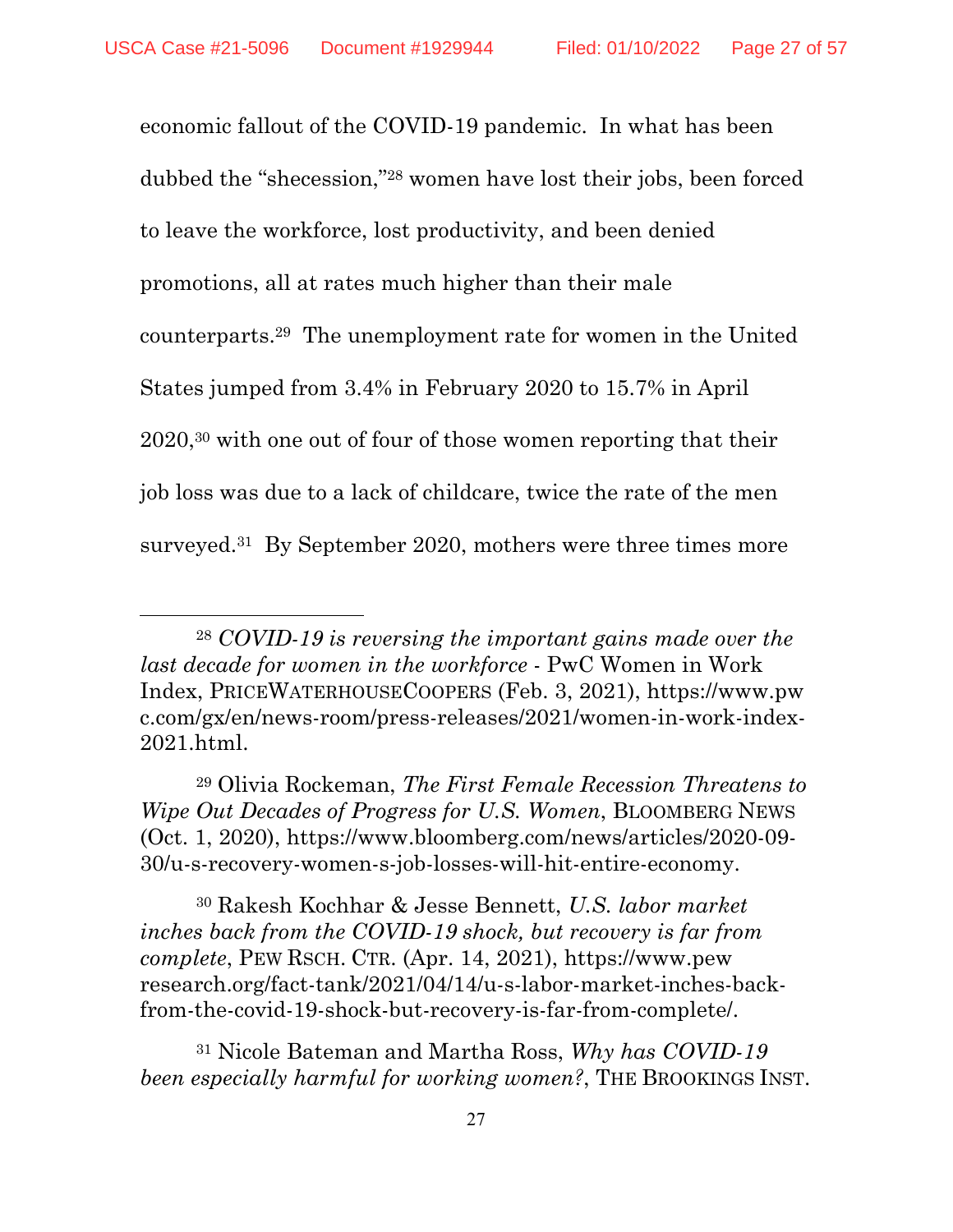$\overline{a}$ 

likely than fathers to have lost jobs in the pandemic.<sup>32</sup> By February 2021, the female workforce participation rate had fallen to 57%, the lowest level since 1988.33 These effects have been most acutely felt by low-income women and women of color, who are left far behind other groups in financial recovery and returning to the workforce,34 and who—even before the pandemic—were subjected to greater economic inequality due to intersectional systemic racism and sexism.35 A 2021 report found

32 Tim Henderson, *Mothers Are 3 Times More Likely Than Fathers to Have Lost Jobs in Pandemic*, THE PEW CHARITABLE TRS. (Sept. 28, 2020), https://www.pewtrusts.org/en/research-andanalysis/blogs/stateline/2020/09/28/mothers-are-3-times-morelikely-than-fathers-to-have-lost-jobs-in-pandemic.

33 Clare Ewing-Nelson, *Another 275,000 Women Left the Labor Force in January*, NAT'L WOMEN'S L. CTR. (Feb. 2020), https://nwlc.org/wp-content/uploads/2021/02/January-Jobs-Day-FS.pdf.

34 Megan Cassella, *The pandemic drove women out of the workforce. Will they come back?*, POLITICO (July 22, 2021, 4:30 AM), https://www.politico.com/news/2021/07/22/coronaviruspandemic-women-workforce-500329.

35 Robin Bleiweis, Jocelyn Frye & Rose Khattar, *Women of Color and the Wage Gap*, CTR. FOR AM. PROGRESS (Nov. 17, 2021),

<sup>(</sup>Oct. 2020), https://www.brookings.edu/essay/why-has-covid-19 been-especially-harmful-for-working-women/.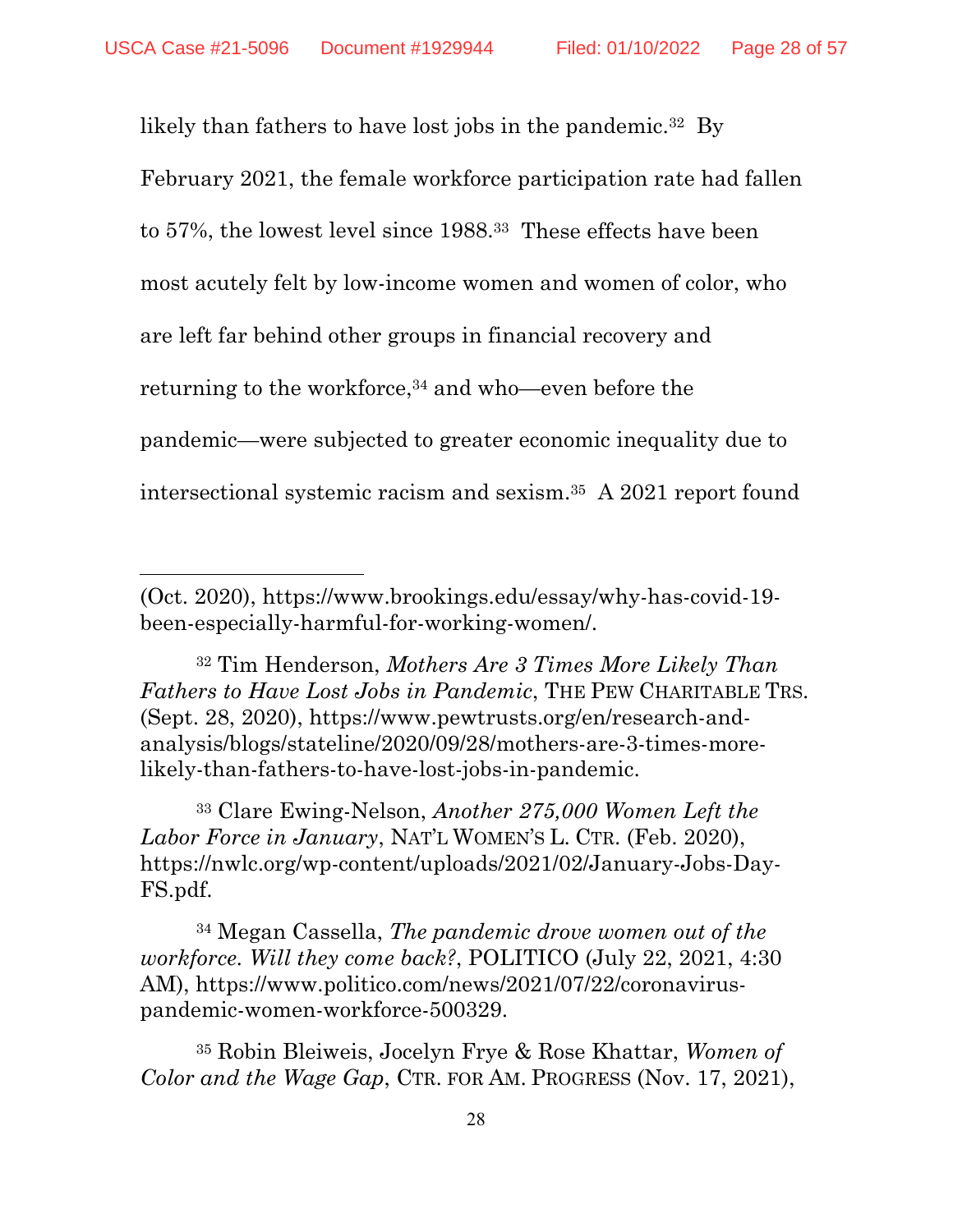that in order to "undo the damage caused by COVID-19 to women in work - even by 2030, progress towards gender equality needs to be twice as fast its historical rate."36 American women entered the pandemic without constitutional equality and the fundamental workplace and care protections that it demands, and thus lacked the legal recourse, support, and resources needed to avoid this devastating economic regress.

While Plaintiff-Appellants have implemented statewide sex discrimination laws, the American workforce crosses state lines. The growing acceptance of remote work during the pandemic has only accelerated this trend. Without a constitutional gender equality provision, Plaintiff-Appellants and their residents who work in other states are exposed to heightened risks of sex discrimination but have few if any avenues of recourse if they are the victims of discrimination.

https://americanprogress.org/article/women-of-color-and-the-wagegap/.

<sup>36</sup> PRICEWATERHOUSECOOPERS, *supra* note 28.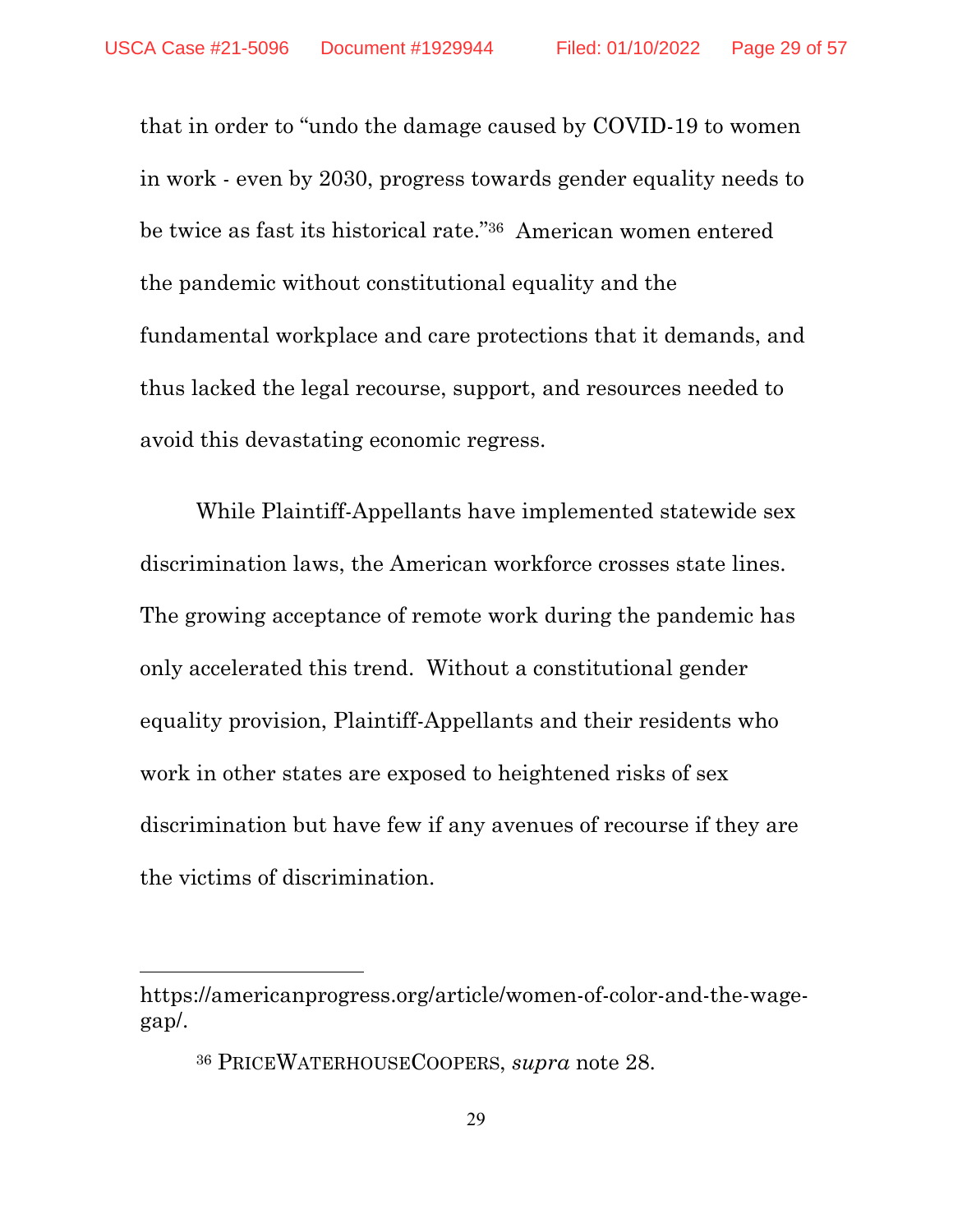Finally, growing evidence indicates that since the pandemic began, intimate partner violence in the United States has become more pervasive and severe.<sup>37</sup> Police departments report that as a result of COVID-related lockdowns across the United States, reports of domestic violence increased substantially—including by 18% in San Antonio, 22% in Portland, Oregon, and 10% in New York City.<sup>38</sup> One study found that at Brigham and Women's Hospital in Boston, injuries consistent with domestic abuse in 2021 exceeded the totals for 2018 and 2019 combined.39 And yet, survivors of intimate partner violence cannot sue their attackers in federal court for damages or other relief because the Supreme Court has ruled that Congress lacks the constitutional authority to provide such a cause of action.40 Nor will many of those

<sup>37</sup> Jeffrey Kluger, *Domestic Violence Is a Pandemic Within the COVID-19 Pandemic*, TIME (Feb. 3, 2021, 11:15 AM), https://time.com/5928539/domestic-violence-covid-19/.

<sup>38</sup> *Id.* 

<sup>39</sup> *Id.* 

<sup>40</sup> *See United States v. Morrison*, 529 U.S. 598 (2000); *see also Lenahan v. United States*, Case 12.626, Inter-Am. Comm'n H.R., Report No. 80/11 ¶ 162 (2011). In *Lenahan*, the Inter-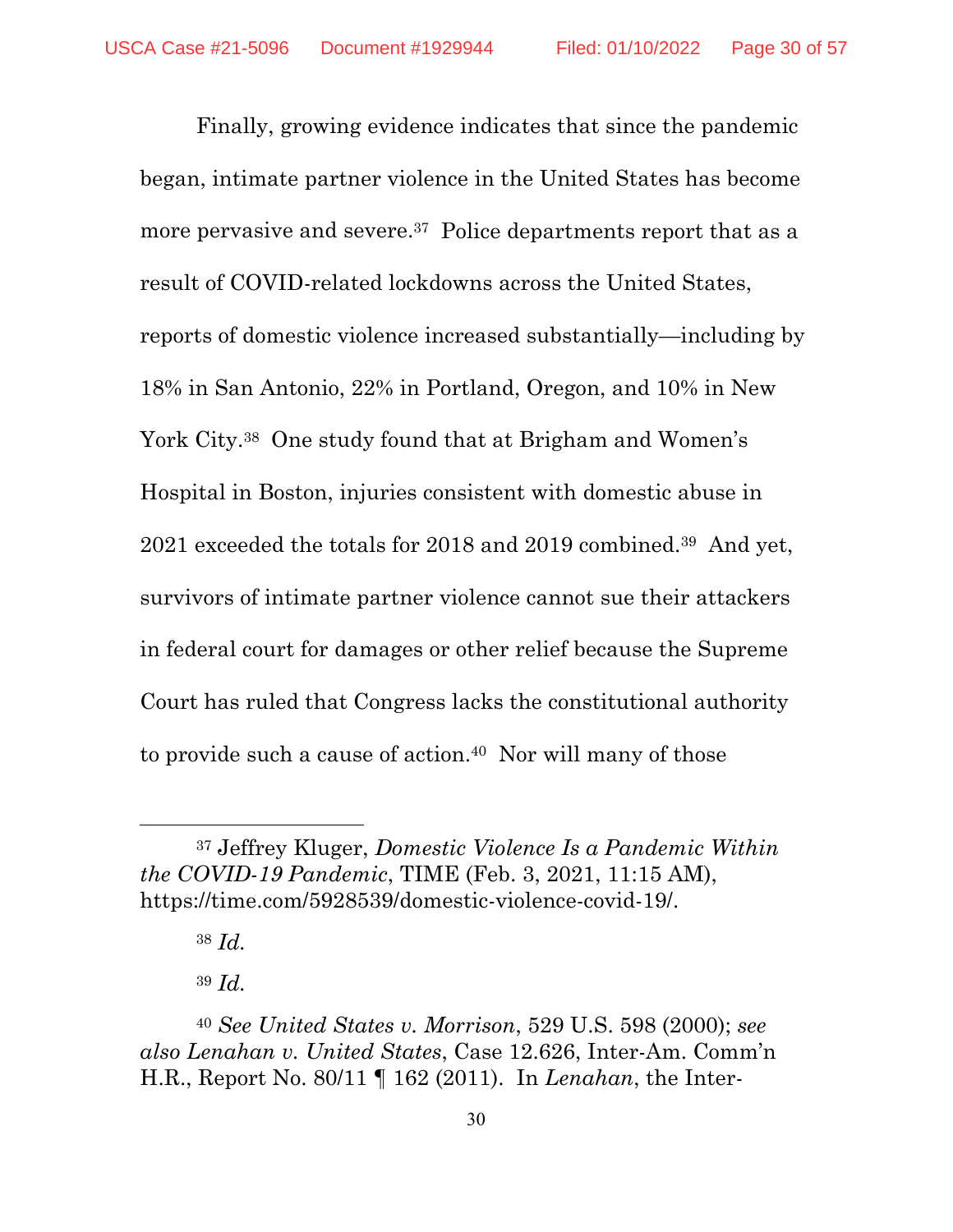$\overline{a}$ 

survivors have a state court remedy. Certification of the ERA will potentially empower Congress to provide women and girls, including survivors of domestic violence, with additional and necessary pathways to justice.

### 3. *The ERA's potential impact in the United States*

The ERA could provide women and girls in the United States with protections from gender-based violence, discrimination, and inequality that currently do not have a clear constitutional basis, including laws relating to child marriage, domestic violence, pregnancy discrimination, and parental rights, among others.

Current provisions of the Constitution are inadequate to protect these rights, and states and their residents have suffered accordingly. Courts considering Equal Protection Clause

American Commission on Human Rights found that the United States failed to protect Jessica Lenahan and her children—who, despite Lenahan's repeated requests that the police enforce a restraining order, were abducted and killed by Lenahan's abusive husband—in violation of the equality clause of the American Declaration of the Rights and Duties of Man and the United States' due diligence obligation to prevent and respond to violence against women.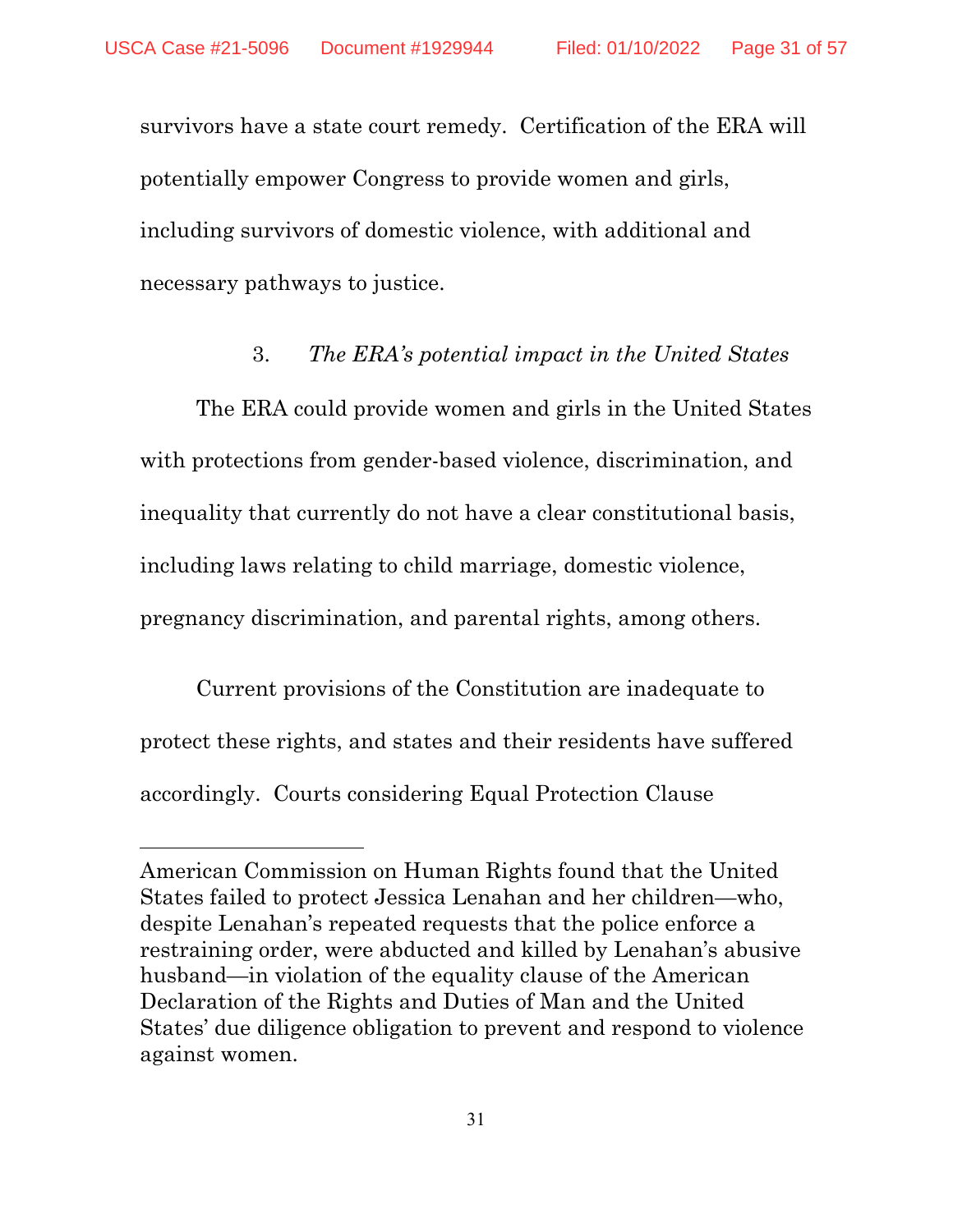challenges to laws alleged to discriminate on the basis of sex apply an intermediate scrutiny standard, which is more permissive, and less predictable, than the standard of review for laws that differentiate based on other traits, such as race, religion, and national origin (strict scrutiny). One study found that the probability of success for a litigant alleging discrimination is only 47% under intermediate scrutiny; under strict scrutiny, the probability of success rises to 73%.41 The study also highlighted the lack of predictability of the intermediate scrutiny standard (as opposed to the rational basis and strict scrutiny standards) and concluded that the indeterminacy of the intermediate scrutiny standard of review left considerable room for ideological impact.42 Moreover, courts applying intermediate scrutiny often analyze government interests in terms of whether the interest is in defense of an "archaic" gender stereotype about male versus

<sup>41</sup> Lee Epstein, Andrew D. Martin, Lisa Baldez & Tasina Nitzschke Nihiser, *Constitutional Sex Discrimination*, 1 TENN. J.L. & POL'Y 11, 49-50 (2004).

<sup>42</sup> *Id.*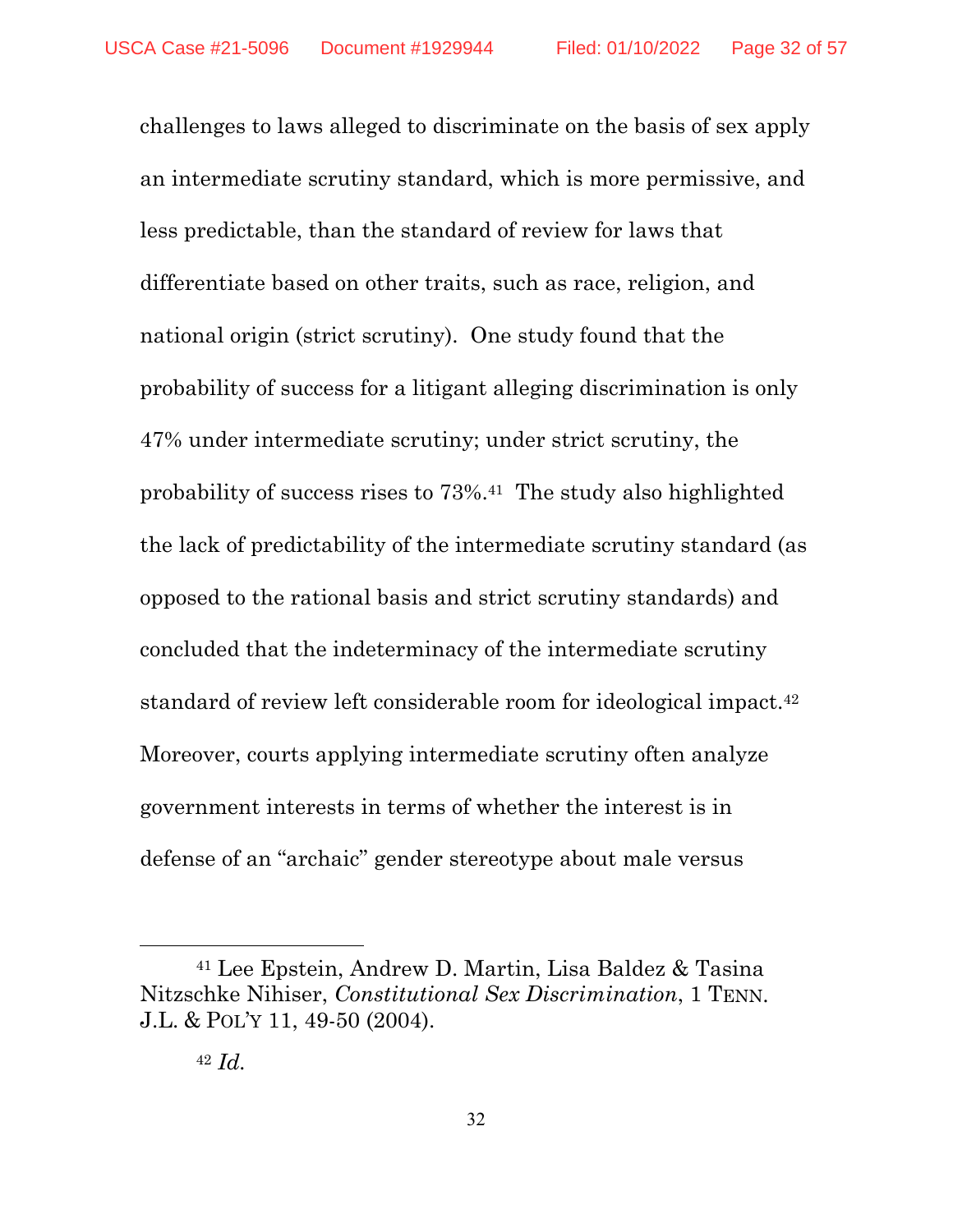female roles in society.43 "[I]t follows that present-day

'stereotypes' were once well-accepted truths that could be invoked to justify gender-based discrimination"; how those stereotypes are defined at any one time, or by any one person, can vary greatly.<sup>44</sup> That intermediate scrutiny is both more permissive and more amorphous makes it easier for state and federal governments to defend laws discriminating against women and girls, hindering the ability to achieve gender equality on a national basis.

<sup>44</sup> *Id.* 

<sup>43</sup> *See* Lindsey Sacher, *From Stereotypes to Solid Ground: Reframing the Equal Protection Intermediate Scrutiny Standard and Its Application to Gender-Based College Admissions Policies*, 61 CASE W. RES. L. REV. 1411, 1421 (2011). We also note that the failure to adopt the ERA affects American men in addition to women. For example, in *Nguyen v. INS*, 533 U.S. 53 (2001), the son of a United States citizen challenged the federal law's requirement that an unwed father (but not an unwed mother) had to declare financial support in writing as a condition to giving citizenship to a child born abroad. The Court held that the law does not violate the equal protection guarantee of the United States Constitution. *Id*. at 61-71. In her dissenting opinion, Justice O'Connor wrote, "[i]ndeed, the majority's discussion may itself simply reflect the stereotype of male irresponsibility that is no more a basis for the validity of the classification than are stereotypes about the 'traditional' behavior patterns of women." Id. at 94 (O'Connor, J. dissenting).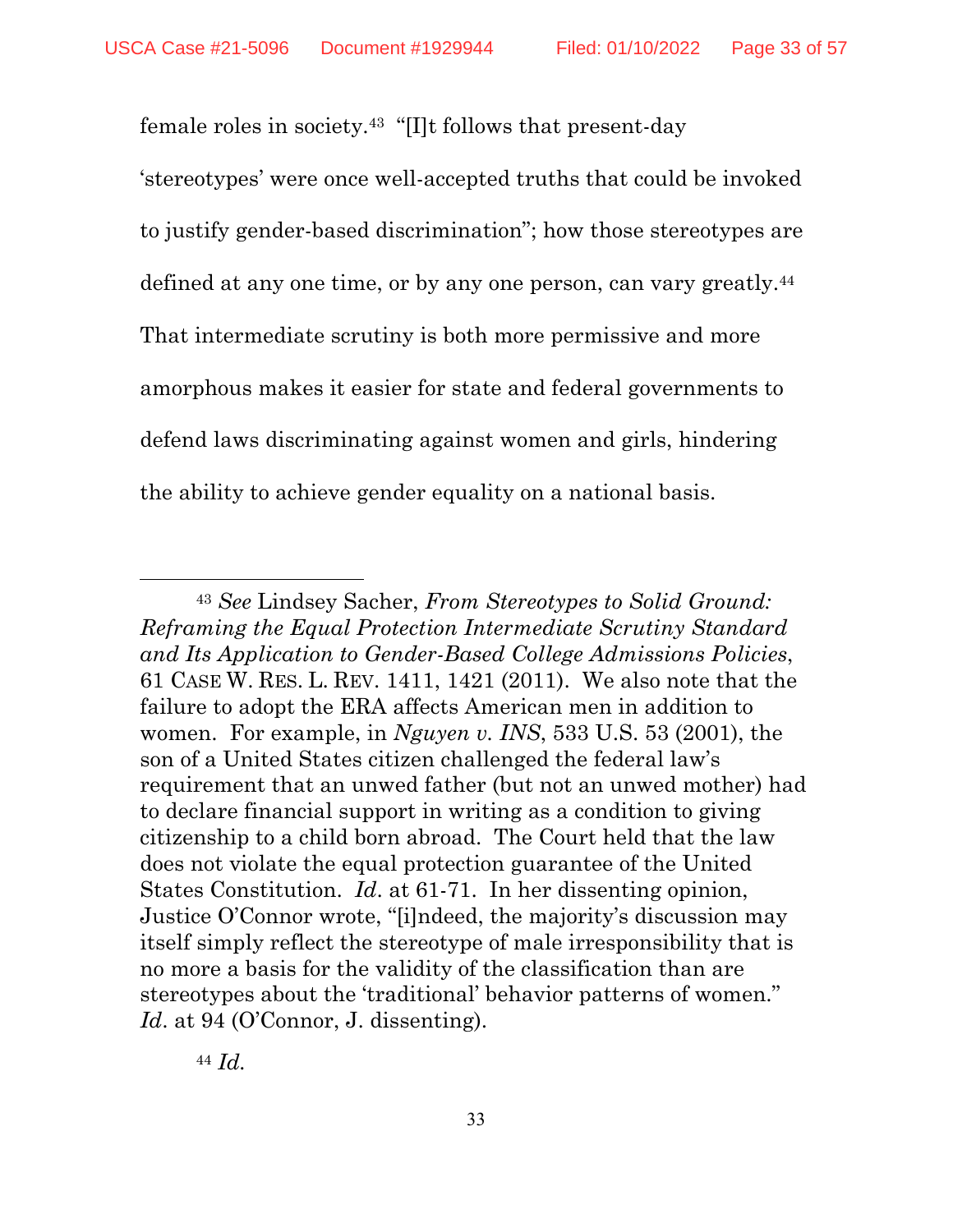Advocates have been forced to rely on other constitutional provisions, such as the Commerce Clause, to extend protections to women and girls. However, current constitutional jurisprudence poses an obstacle to this approach. For example, the Eastern District of Michigan held that neither the Commerce Clause nor the Necessary and Proper Clause could support a federal law criminalizing FGM, ending the prosecution of a doctor for allegedly performing female genital mutilation on nine children.45 The Supreme Court similarly invalidated the portion of the Violence Against Women Act of 1994 that provided a civil remedy for victims of gender-motivated violence on the basis that Congress lacked the authority to enact this provision under the Constitution.46

Tiers of scrutiny and commerce clause jurisprudence are not just legal concepts. They affect the day-to-day lives of women and girls. The limitations of intermediate scrutiny of laws that

<sup>45</sup> *United States v. Nagarwala*, 350 F. Supp. 3d 613, 630-31 (E.D. Mich. 2018).

<sup>46</sup> *United States v. Morrison*, 529 U.S. at 617-18, 627.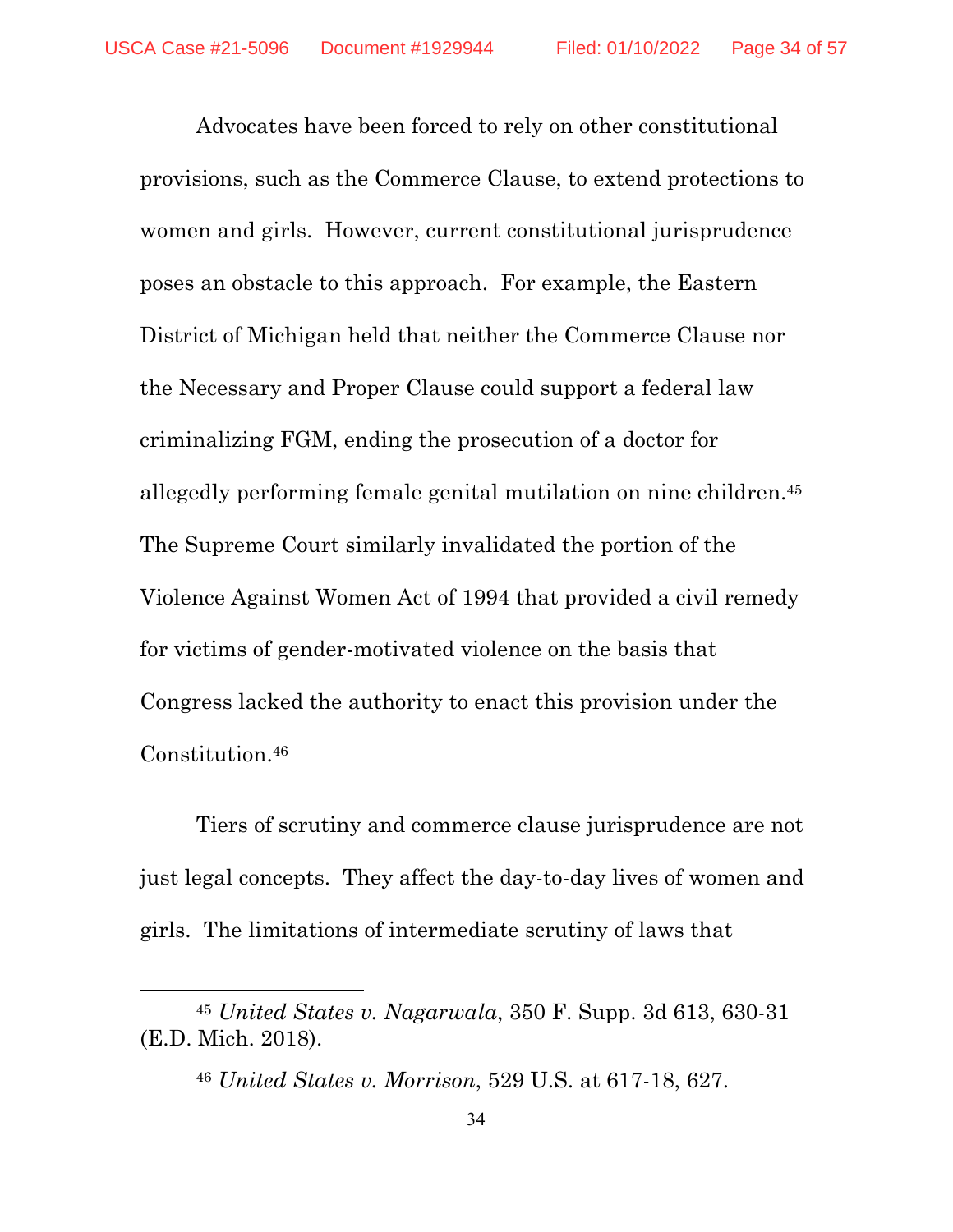$\overline{a}$ 

discriminate on the basis of sex and the limitations of the Constitution have fostered continued human rights violations and have blocked the enforcement of Congress' crucial protective action. A young American girl should not have to fear FGM simply because she was born in one of the eleven states that have not yet criminalized this practice.47 Nor should she be forced into child marriage in the forty-four states that still allow marriage under the age of eighteen (including some that allow child marriage at any age at all)<sup>48</sup> in violation of international law.

Rather than grapple with these painful realities, the district court tried to reframe the alleged injuries as "abstract" by collapsing the standing and merits inquiries. The court claimed that because "Article V makes no mention of the Archivist or

<sup>47</sup> *See US Laws against FGM – State by State,* EQUALITY NOW (Feb. 2, 2021), https://www.equalitynow.org/us\_laws\_ against fgm state by state.

<sup>48</sup> *See United States' Child Marriage Problem: Study Findings*, UNCHAINED AT LAST (Apr. 2021), https://www.unchained atlast.org/united-states-child-marriage-problem-study-findingsapril-2021/. After this study was completed, Rhode Island and New York outlawed marriage before eighteen without exception.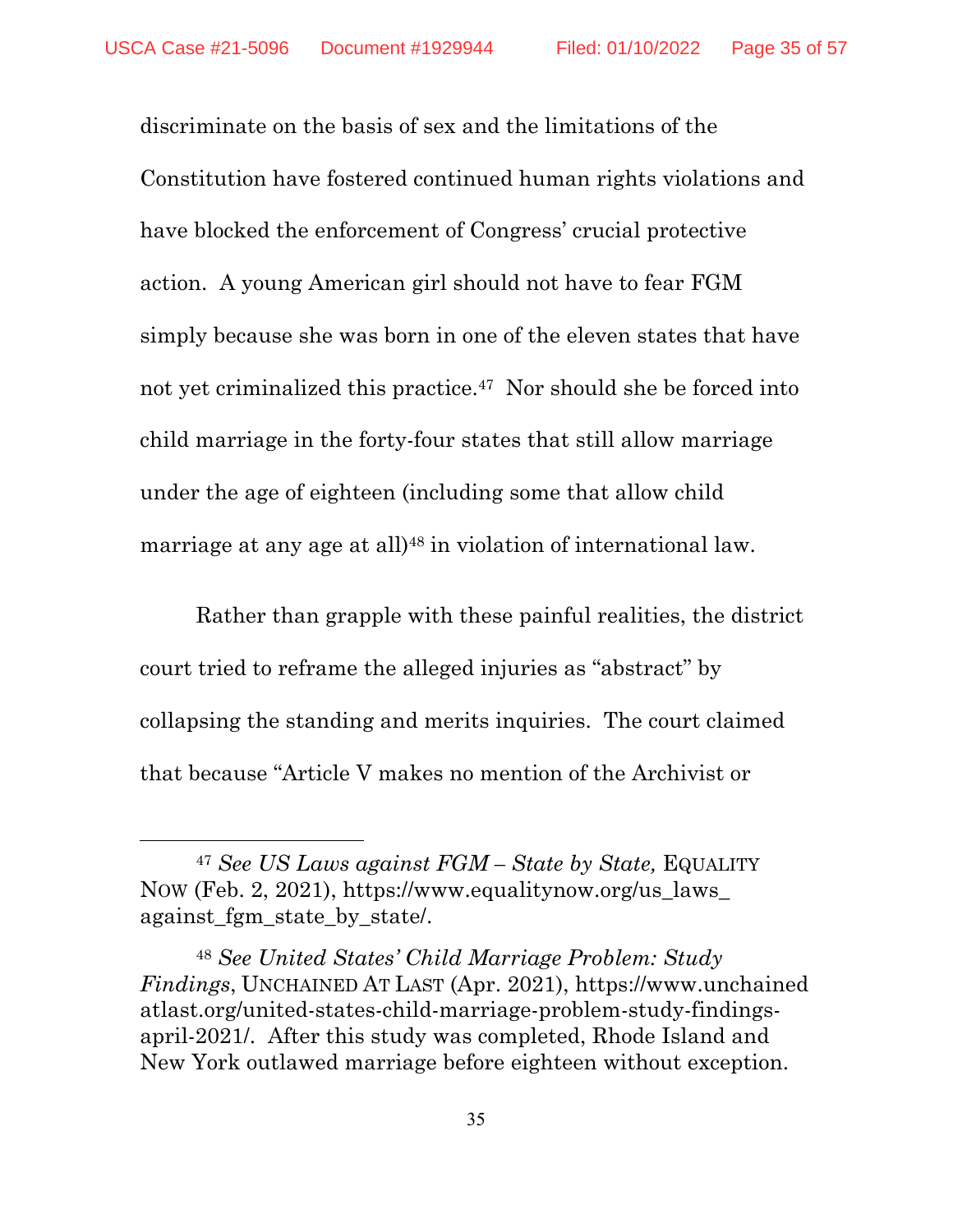publication of an amendment," the Archivist's failure to publish and certify the ERA "has no legal effect"—and thus does not harm the Plaintiff-Appellants—because constitutional amendments are self-ratifying.49 Except, apparently, when a court decides that a particular amendment is not, in fact, self-executing because the "longstanding practices of our government" instruct otherwise. Whatever this Court concludes about the district court's treatment of the ERA's ratification deadline, that conclusion has no bearing on *standing*, which is, "[a]t bottom," a question about whether "petitioners have 'such a personal stake in the outcome of the controversy as to assure that concrete adverseness which sharpens the presentation of issues."<sup>50</sup> Plaintiff-Appellants have such a stake in protecting their citizens from the myriad of

<sup>49</sup> *See Commonwealth v. Ferriero*, 525 F. Supp. 3d 36, 47 (D.D.C. 2021) (internal quotation marks omitted).

<sup>50</sup> *Massachusetts v. E.P.A.*, 549 U.S. 497, 517 (2007) (quoting *Baker v. Carr*, 369 U.S. 186, 204 (1962)).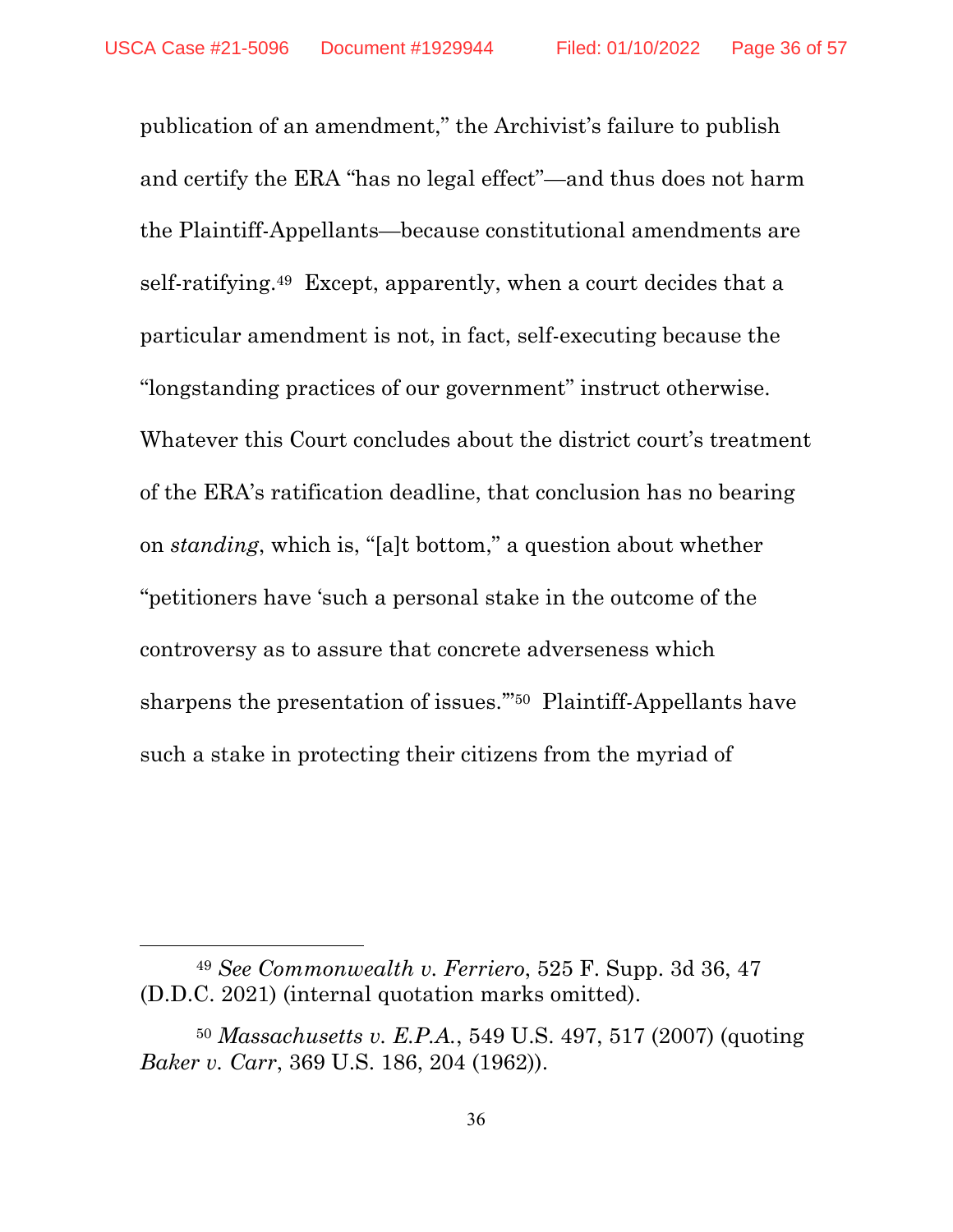exploitive or violent practices that remain lawful in their neighboring states.51

The district court also found that Plaintiff-Appellants lacked standing because they alleged only a "generalized grievance" that was "common to all members of the public."52 It held that *Massachusetts v. EPA* was of no help because it implicated Massachusetts' "particularized injury in its capacity as a landowner—namely, loss of its coastal land."53 In other words, Massachusetts gets to sue for injury to its *coastal property* because it has more coastline than, say, Colorado, but not to protect its *female citizens* because Massachusetts and Colorado break down rather evenly across gender lines.<sup>54</sup> But just because the harm

<sup>51</sup> As the district court conceded, "[s]tates are not normal litigants for the purposes of invoking federal jurisdiction." *Ferriero*, 525 F. Supp. 3d at 48 (quoting *Massachusetts v. E.P.A.*, 549 U.S. at 518).

<sup>52</sup> *Ferriero*, 525 F. Supp. 3d at 48. <sup>53</sup> *Id.*

<sup>54</sup> The court pressed the idea that standing can only lie where there is an injury to a State's "sovereign interests" "wholly apart" from the interests of "private parties," belying the reality that sovereigns are legal fictions composed, not of their coastal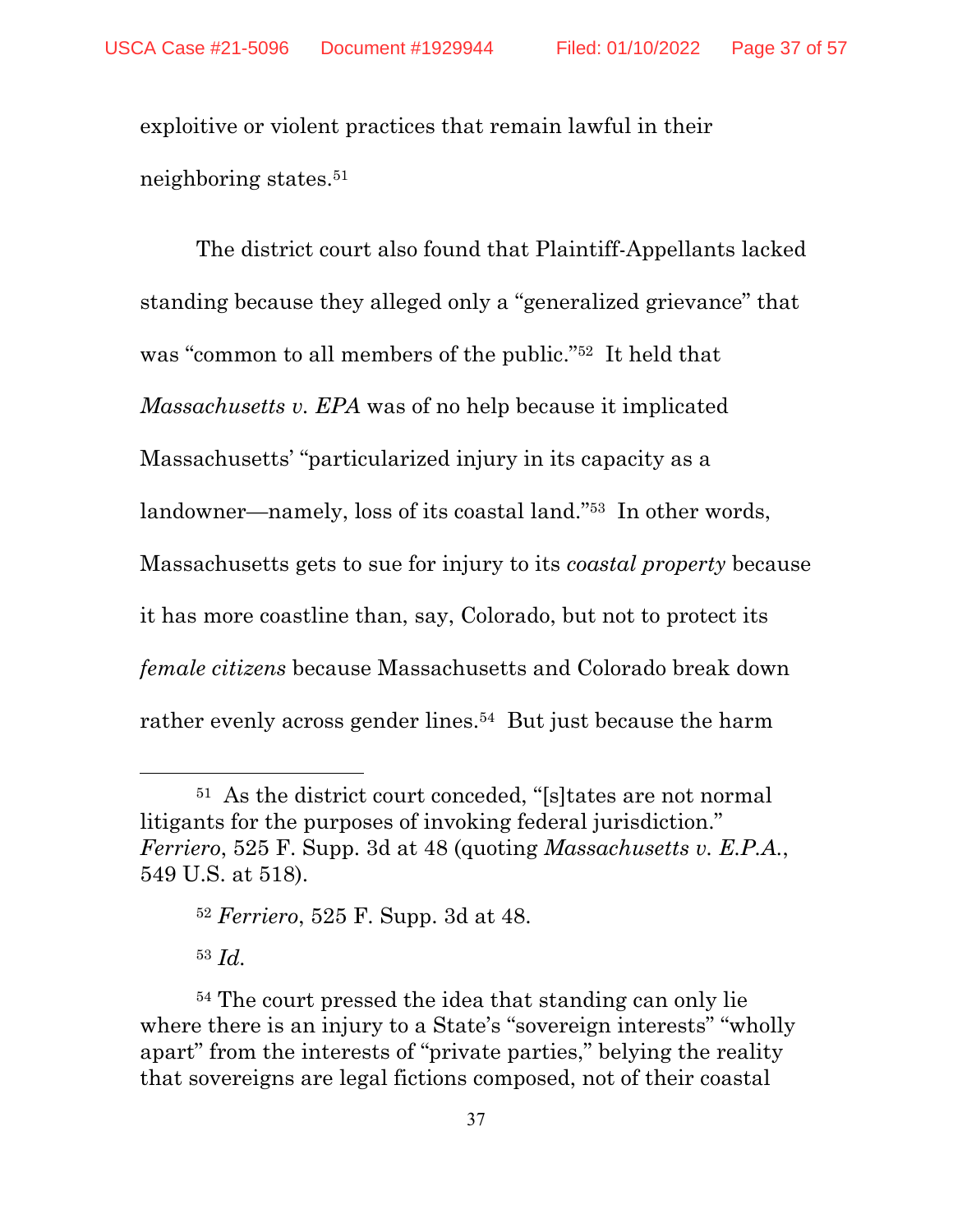alleged herein is "widely shared does not minimize [an individual state]'s interest in the outcome of this litigation."55

If Massachusetts possesses a "sovereign interest" sufficient to challenge the EPA's enforcement of a single section of a law *passed by Congress* dealing with new motor vehicle emissions—a tiny category of emissions among a number of other factors contributing to climate change and thus to Massachusetts's loss of coastline—then surely the Plaintiff-Appellants have a "sovereign interest" in the certification of a constitutional amendment *Plaintiff-Appellants themselves ratified* that would immediately grant equality to over 50% of their citizens and influence innumerable state and federal laws. A woman or girl should never hear that her national government cannot protect her from genital mutilation, or child marriage, or intimate partner violence because that's just "private conduct," with an "attenuated effect

land, but of their people. *See id.* at 46. Surely, a state has a "sovereign interest" in protecting roughly half of its population from discrimination and sex-based violence.

<sup>55</sup> *Massachusetts v. EPA*, 549 U.S. at 522.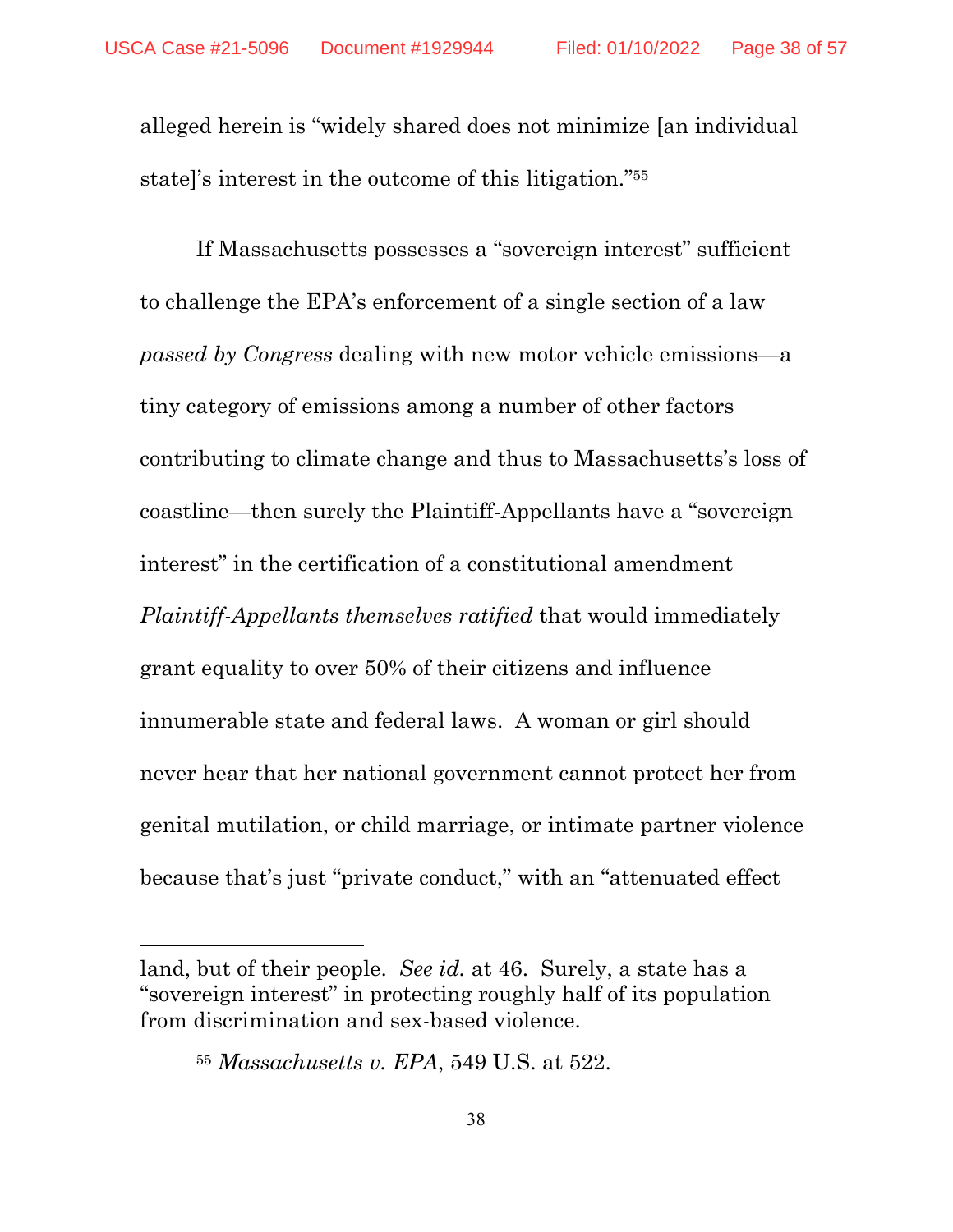upon interstate commerce."56 The district court's claim that the

injury to Plaintiff-Appellants is "abstract" shows a complete

disregard for the life-altering and detrimental sex-based

discrimination, including violence, that too many people in the

United States still face.57

 $\overline{a}$ 

#### **THE UNITED STATES IS REQUIRED TO ADOPT THE**  II. **ERA TO COMPLY WITH ITS TREATY COMMITMENTS**

<sup>56</sup> *United States v. Morrison*, 529 U.S. at 599, 615; *cf. Gonzales v. Raich*, 545 U.S. 1, 22 (2005) ("[W]e have no difficulty concluding that Congress had a rational basis for believing that failure to regulate the intrastate manufacture and possession of marijuana would leave a gaping hole in the CSA.").

57 A recent study, for example, found that nearly 300,000 children were legally married in the U.S. between 2000 and 2018. A few were as young as ten. The majority were girls wed to adult men an average of four years older. *See* UNCHAINED AT LAST, *supra* note 48. Girls who marry before the age of sixteen are 31% more likely to live in poverty and 50% more likely to drop out of school. Eighteen out of twenty women wed as children reported experiences of physical, sexual, or emotional abuse by their husbands during their marriage. *See Child Marriage in the United States: A Synthesis of Evidence on the Prevalence & Impact,* ICRW (Aug. 2020), https://www.icrw.org/wpcontent/uploads/2020/08/child-marriage-in-the-US-prevalenceimpact\_8-2020\_ICRW.pdf.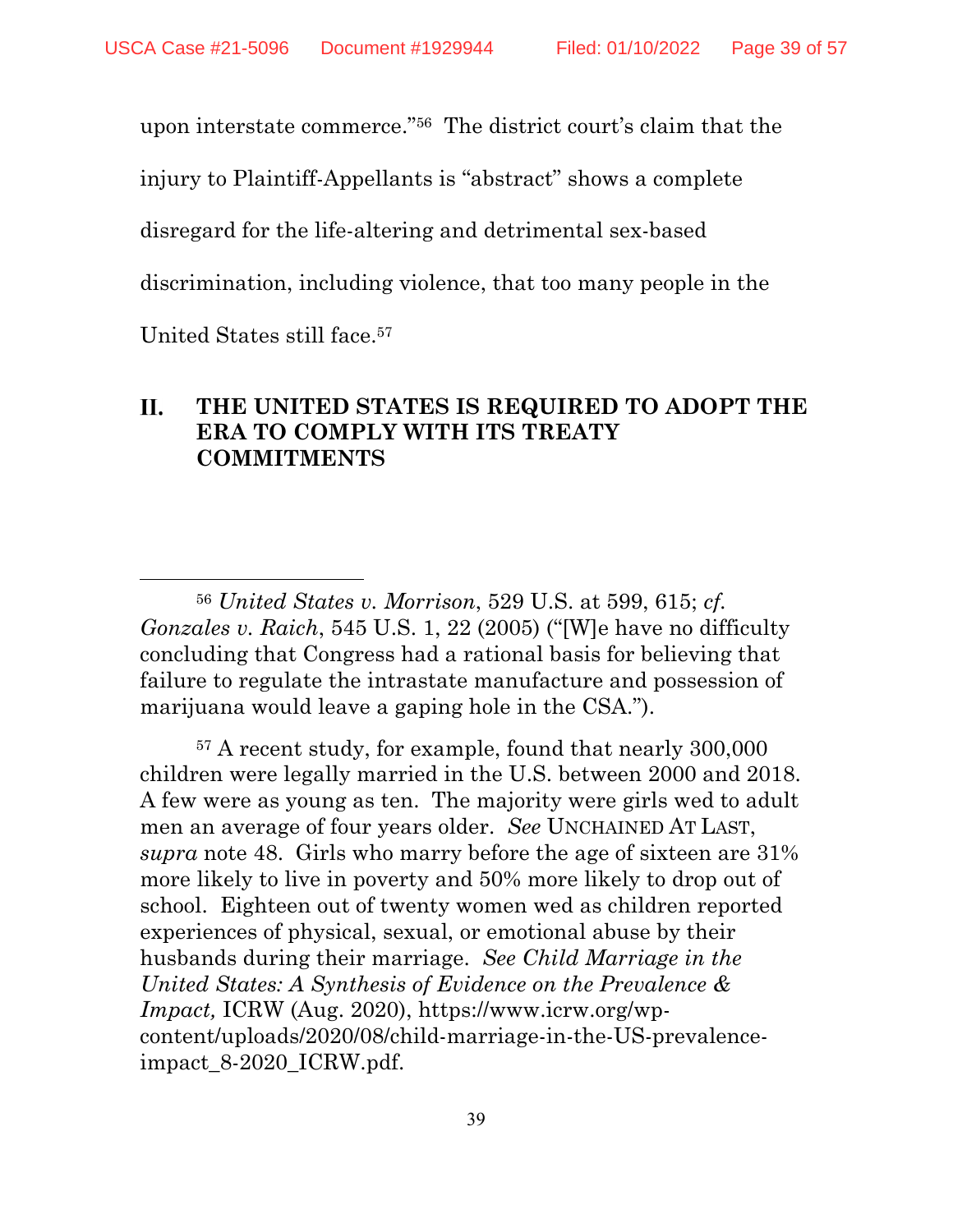On March 24, 1992, the United States Senate ratified the International Covenant on Civil and Political Rights ("ICCPR").58 The ICCPR requires the United States to ensure equal enjoyment of civil and political rights and to prevent sex discrimination and gender-based violence to ensure equal enjoyment of those rights. Article 2(1) of the ICCPR guarantees individuals a wide range of civil and political rights without discrimination on the basis of sex.59 Article 2 also states that "[w]here not already provided for by existing legislative or other measures, each State Party to the [ICCPR] undertakes to take the necessary steps, in accordance with its constitutional processes and with the provisions of the [ICCPR], to adopt such laws or other measures as may be necessary to give effect to the rights recognized in the [ICCPR]."60

Article 3 of the ICCPR requires the United States to "ensure the equal right of men and women to the enjoyment of all civil and

<sup>58</sup> S. Rep. No. 102-23, at 1 (1992).

<sup>59</sup> International Covenant on Civil and Political Rights, art. 2, Mar. 23, 1976, 99 U.N.T.S. 171 [hereinafter ICCPR]. <sup>60</sup> *Id.*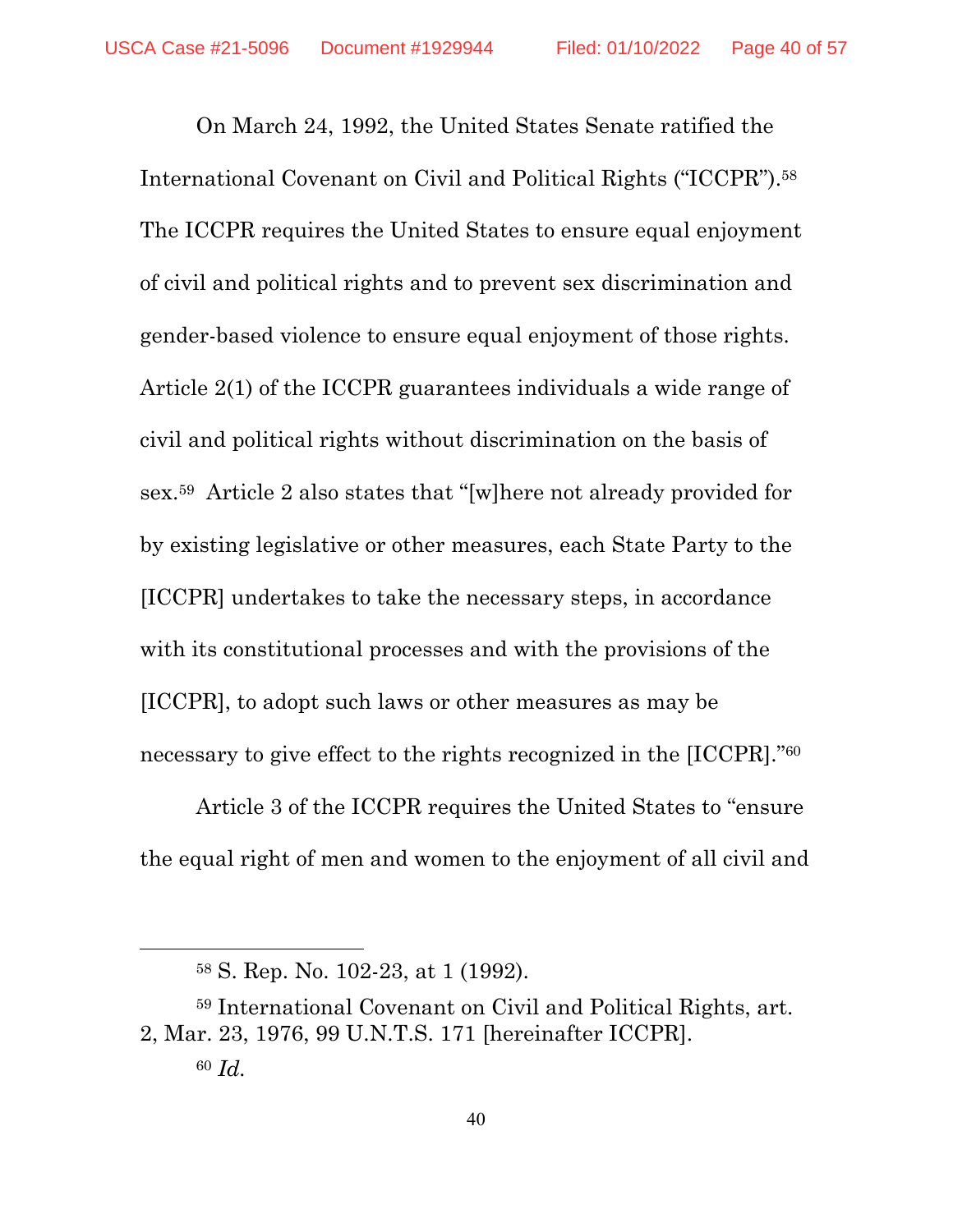political rights set forth" in the treaty.61 Accordingly, the treaty requires the United States to "take all steps necessary, including the prohibition of discrimination on the ground of sex, to put an end to discriminatory actions."62 In addition to these two provisions, Article 26 of the ICCPR explicitly requires that "the law shall prohibit any discrimination" on the ground of sex. Further, the ICCPR also guarantees citizens' rights to protection from sexual and gender-based violence,<sup>63</sup> which requires that parties must take all "necessary steps" to eliminate gender-based violence.64

Together, these provisions require the United States to adopt a constitutional sex equality amendment. Sex equality is

<sup>61</sup> *Id.* art. 3.

<sup>62</sup> *See* HUMAN RIGHTS COMMITTEE, GENERAL COMMENT NO. 28, EQUALITY OF RIGHTS BETWEEN MEN AND WOMEN (ARTICLE 3), U.N. DOC. CCPR/C/21/REV.1/ADD.10, ¶ 4 (Mar. 29, 2000).

<sup>63</sup> Sexual and gender-based violence are forms of sex-based discrimination prohibited by the ICCPR under Articles 2, 3, and 26. *Id.* at ¶ 11.

<sup>64</sup> ICCPR, *supra* note 59, art. 3.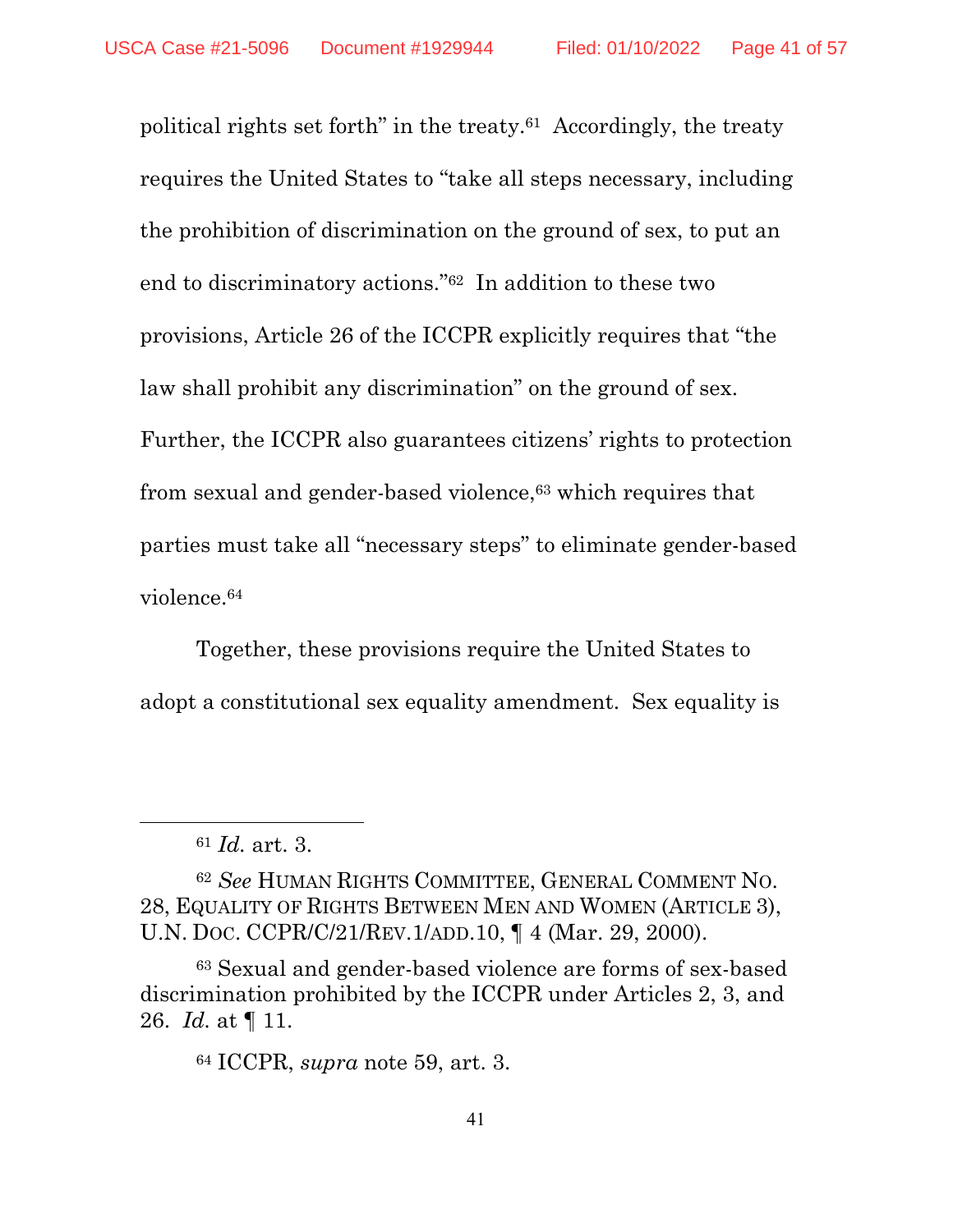$\overline{a}$ 

"not already provided for" in the United States Constitution.65 And as explained above in section I.B.3, the intermediate scrutiny regime the United States currently uses is woefully insufficient "to put an end to discriminatory actions."66 Indeed, the Human Rights Committee, the United Nations treaty-monitoring body that oversees State party implementation of the ICCPR, has observed that "many [U.S.] federal laws which address sexdiscrimination are limited in scope and restricted in implementation."67 The Committee thus recommended to the United States that it bring itself into compliance with the ICCPR

<sup>65</sup> *Id.* at art. 2. Indeed, Justice Scalia expressly stated that the Constitution does not prohibit discrimination on the basis of sex. *See* S. Todd Rogers, *The Originalist*, LEGALLY SPEAKING (Jan. 2011), https://podcast.uctv.tv/webdocuments/legallyspeaking/11\_01LegallySpeaking\_Scalia.pdf (stating, in an interview, "Certainly the Constitution does not require discrimination on the basis of sex. The only issue is whether it prohibits it. It doesn't. Nobody ever thought that that's what it meant. Nobody ever voted for that.").

<sup>66</sup> HUMAN RIGHTS COMMITTEE, GENERAL COMMENT NO. 28, *supra* note 62, at ¶ 4.

<sup>67</sup> HUMAN RIGHTS COMMITTEE, CONCLUDING OBSERVATIONS OF THE HUMAN RIGHTS COMMITTEE, U.N. DOC. CCPR/C/USA/CO/3, ¶ 28 (Sept. 15, 2006).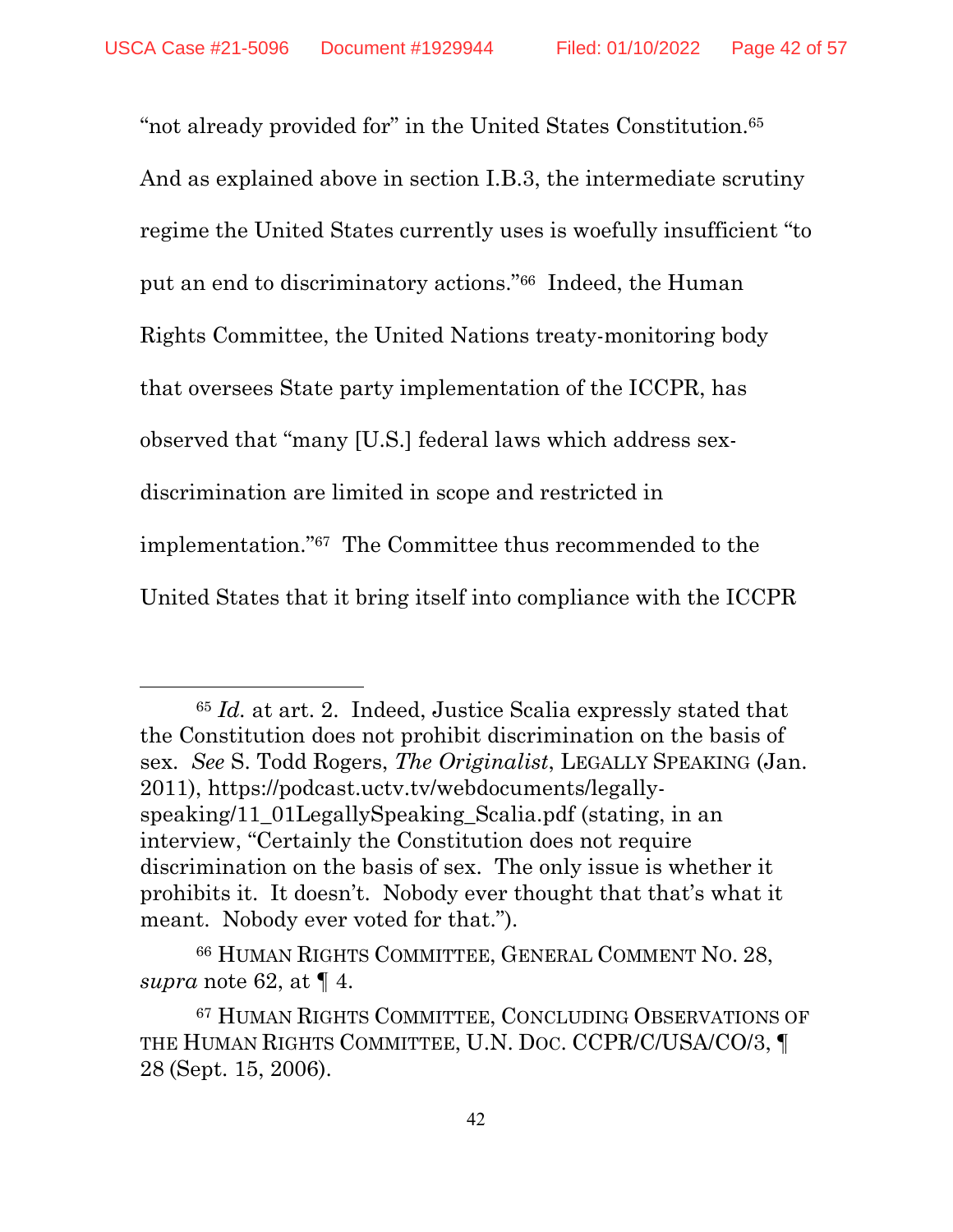by taking all steps "to ensure the equality of women before the law and equal protection of the law."68 However, the United States' current constitutional doctrine is an obstacle to the passage of laws designed to rectify gender inequality.<sup>69</sup>

In its motion to dismiss below, the government asserted that it is sufficient that states address sex discrimination in their own constitutions. But state-level efforts do not satisfy the *United States'* obligations as a nation under the ICCPR, including the Article 26 requirement that the law guarantee to all persons equal and effective protection against discrimination.

#### III. **THE UNITED STATES SHOULD ADOPT THE ERA TO COMPLY WITH INTERNATIONAL LAW AND HUMAN RIGHTS STANDARDS**

The Convention on the Elimination of All Forms of

Discrimination against Women ("CEDAW") is the chief binding

<sup>68</sup> *Id.*

<sup>69</sup> *See supra* Section I.B.3. In a recognition of these obstacles, the United Nations Working Group on Discrimination against women and girls recommended that the United States adopt a constitutional equal rights amendment. *See* HUMAN RIGHTS COUNCIL REPORT, *supra* note 21, ¶¶ 23, 24, 90(b).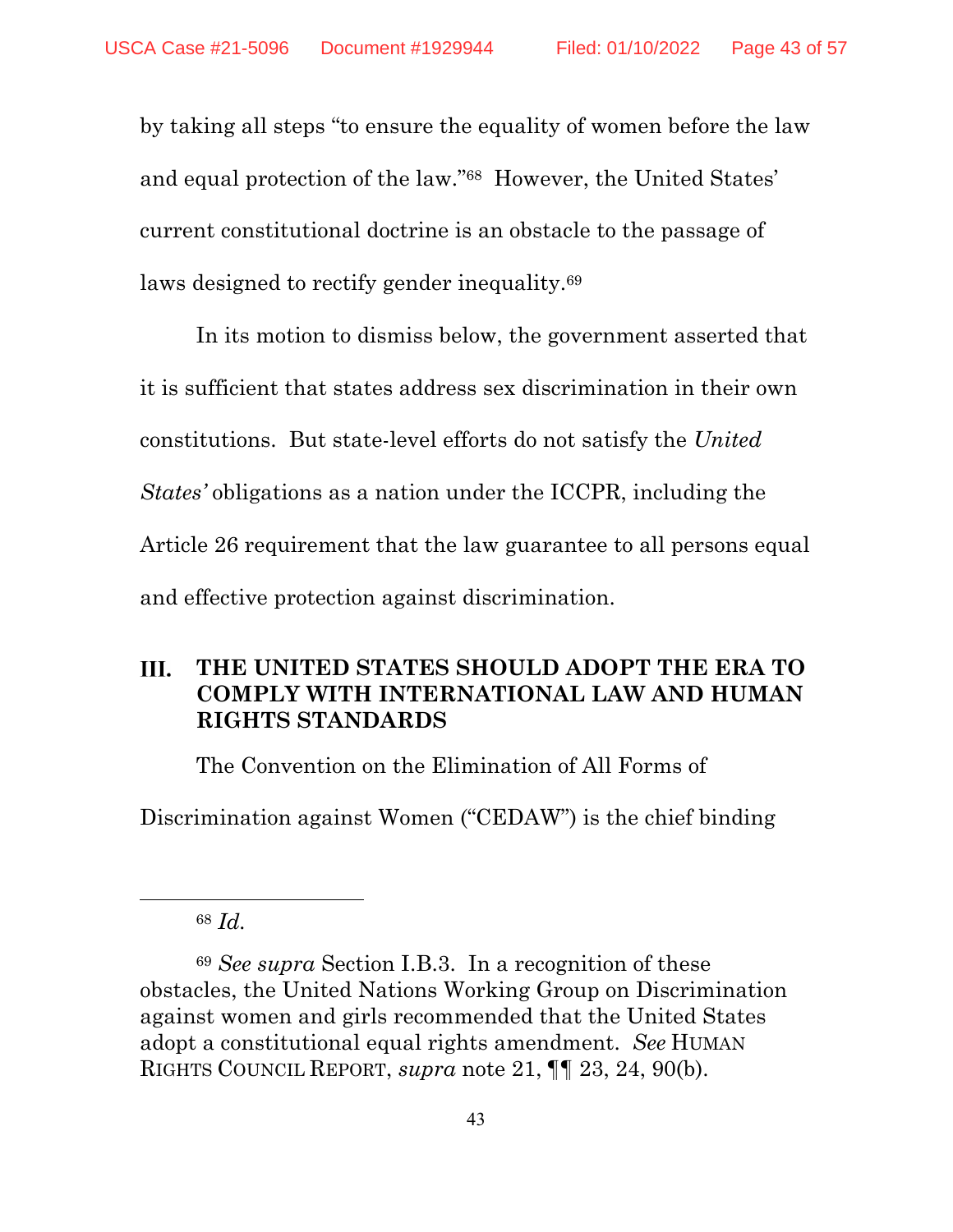global women's rights treaty. The United States is among only a small handful of U.N. members (Iran, Palau, Somalia, Sudan, and Tonga) that have not ratified CEDAW.70

President Jimmy Carter signed CEDAW on July 17, 1980,<sup>71</sup> and the United States' National Strategy on Gender Equity and Equality supports the ratification of CEDAW and supports the ERA. International law obliges States not to undermine the object or purpose of treaties they have signed, even if they have not yet ratified such treaties.72 Therefore, under international law, the United States has the obligation not to defeat the object and purpose of CEDAW, which would also be consistent with its

<sup>70</sup> *See, e.g.*, Convention on the Elimination of All Forms of Discrimination against Women, Dec. 18, 1979, 1249 U.N.T.S. 13 (entered into force Sept. 3, 1981), https://treaties.un.org/Pages/Vie wDetails.aspx?src=TREATY&mtdsg\_no=IV-8&chapter=4&clang= \_en.

<sup>71</sup> *Id.*

<sup>72</sup> *See* Vienna Convention on the Law of Treaties art. 18, May 23, 1969, 1155 U.N.T.S. 331 (Treaty signatories are "obliged to refrain from acts which would defeat the object and purpose" of a treaty. (article 18)). The United States signed the Vienna Convention on April 24, 1970. https://treaties.un.org/pages/View DetailsIII.aspx?src=TREATY&mtdsg\_no=XXIII-1&chapter=23& Temp=mtdsg3&clang=\_en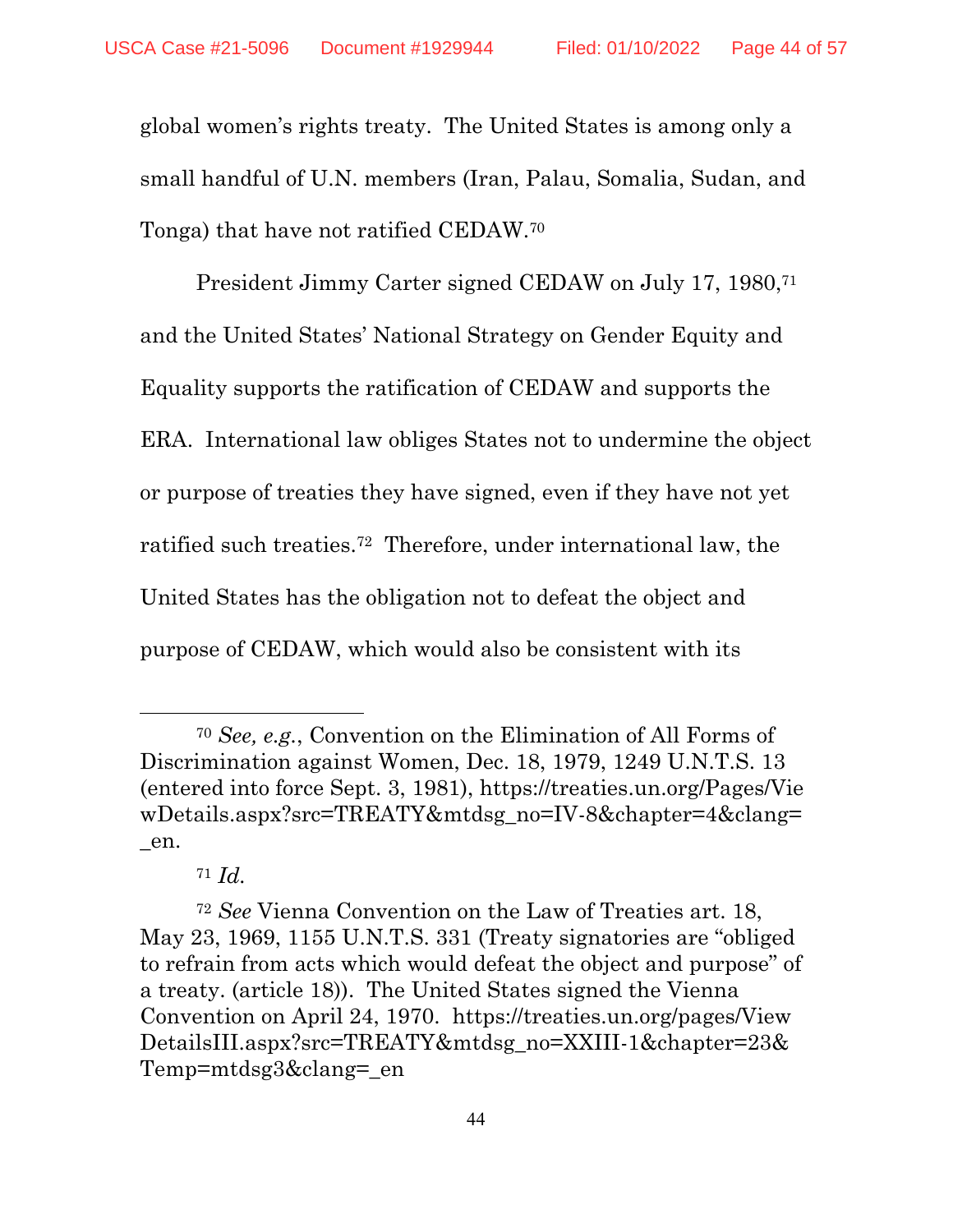$\overline{a}$ 

national strategy. By failing to adopt the ERA, the United States violates a core provision of CEDAW: the Article 2 directive to pursue the elimination of discrimination by all means necessary, including "undertak[ing]. . . [t]o embody the principle of the equality of men and women *in their national constitutions* or other appropriate legislation if not yet incorporated therein."73 Moreover, in 1995, the United States joined 188 other countries in adopting the Beijing Declaration and Platform for Action, a U.N. resolution adopted to advance the implementation of CEDAW that specifically calls on countries to "[p]rovide constitutional

<sup>73</sup> *Id.* (emphasis added). For the countries that have ratified CEDAW, Article 2 has been an important legal tool for protecting women from discrimination. For example, in 2021, the High Court of Kenya relied on Article 2 to dismiss a challenge to the country's Prohibition of Female Genital Mutilation Act, noting that Article 2 obligates Kenyan officials to "condemn discrimination against women in all its forms," including by abolishing existing "customs and practices which constitute discrimination against women." *Tatu Kamau v. Attorney General & 2 others* (2021), Pet. No. 244 of 2019, (H.C.K.), http://kenyalaw. org/caselaw/cases/view/209223/.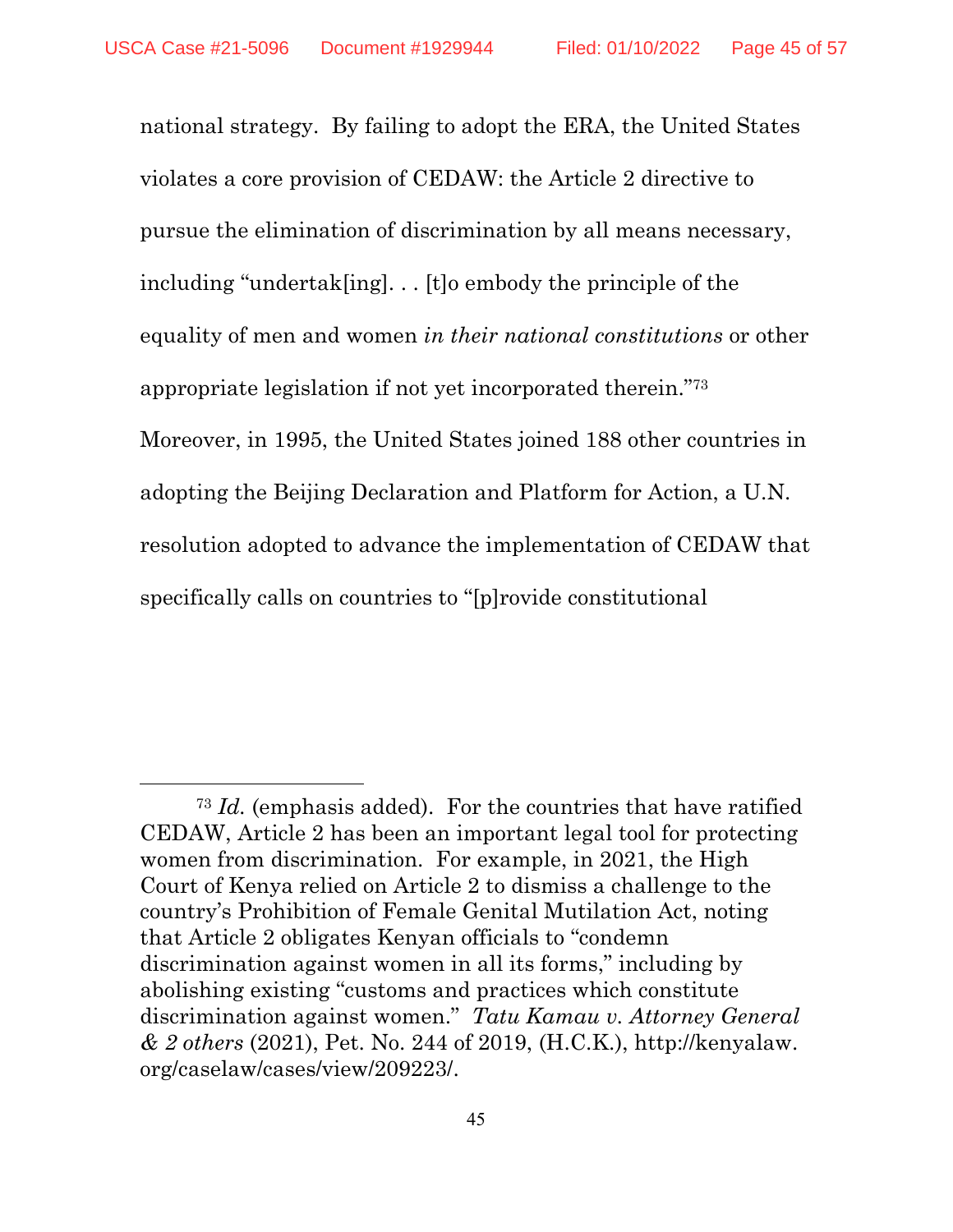guarantees and/or enact appropriate legislation to prohibit discrimination on the basis of sex for all women and girls."<sup>74</sup>

Adding to ICCPR's and CEDAW's clear expression of a global commitment to and requirement to uphold sex equality, a broad array of other sources of international law, including agreements, customary international law,75 and decisions of international tribunals, evince a global recognition of sex equality as a fundamental human right.

International agreements include, *inter alia*, the Universal Declaration of Human Rights, which was adopted unanimously by all U.N. members, including the United States, in 1948 and provides that "[e]veryone is entitled to all the rights and freedoms set forth in this Declaration, without distinction of any kind such

<sup>74</sup> Beijing Declaration and Platform for Action, U.N. Doc. A/CONF. 177/20, Ch. II, ¶ 232(b) (Sept. 15, 1995).

<sup>75</sup> *See* Catharine A. MacKinnon, *Creating International Law: Gender as Leading Edge*, 36 HARV. J.L. & GENDER 105, 118-19 n.43 (2013) (noting a "building" "international consensus" that sex discrimination and gender crimes violate customary international law); *see generally Al-Bihani v. Obama*, 619 F.3d 1, 13 n.2 (D.C. Cir. 2010) (Kavanaugh, J., concurring in the denial of rehearing en banc).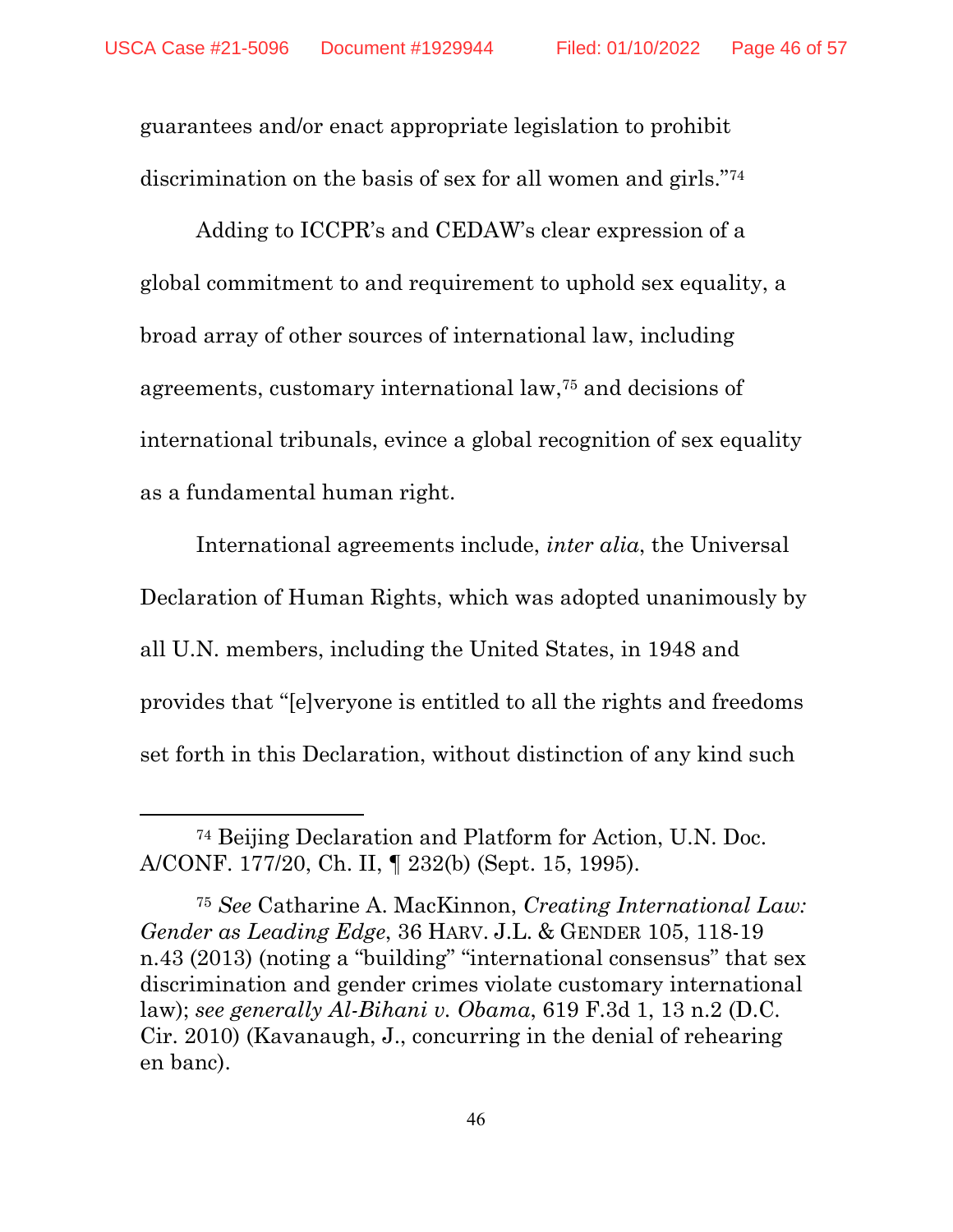as . . . sex."76 The American Convention on Human Rights, a regional treaty signed by the U.S. in 1977, requires State parties to "undertake to . . . ensure to all persons subject to their jurisdiction the free and full exercise of those rights and freedoms, without any discrimination for reasons of . . . sex."<sup>77</sup>

Adopting the ERA would be a significant step toward aligning U.S. law with the overwhelming consensus of international law, which it supports and to which it is bound, including through ratifying the ICCPR, signing CEDAW and the American Convention on Human Rights, and adopting the Beijing Platform for Action, among others. The United States must no longer stand apart in failing its citizens by denying them the fundamental right to equality on the basis of sex in its Constitution.

<sup>76</sup> Universal Declaration of Human Rights, G.A. Res. 217A (III) at 71, U.N. Doc. A/218 (Dec. 10, 1948).

<sup>77</sup> American Convention on Human Rights art. 1(1), Nov. 22, 1969, 1144 U.N.T.S. 143.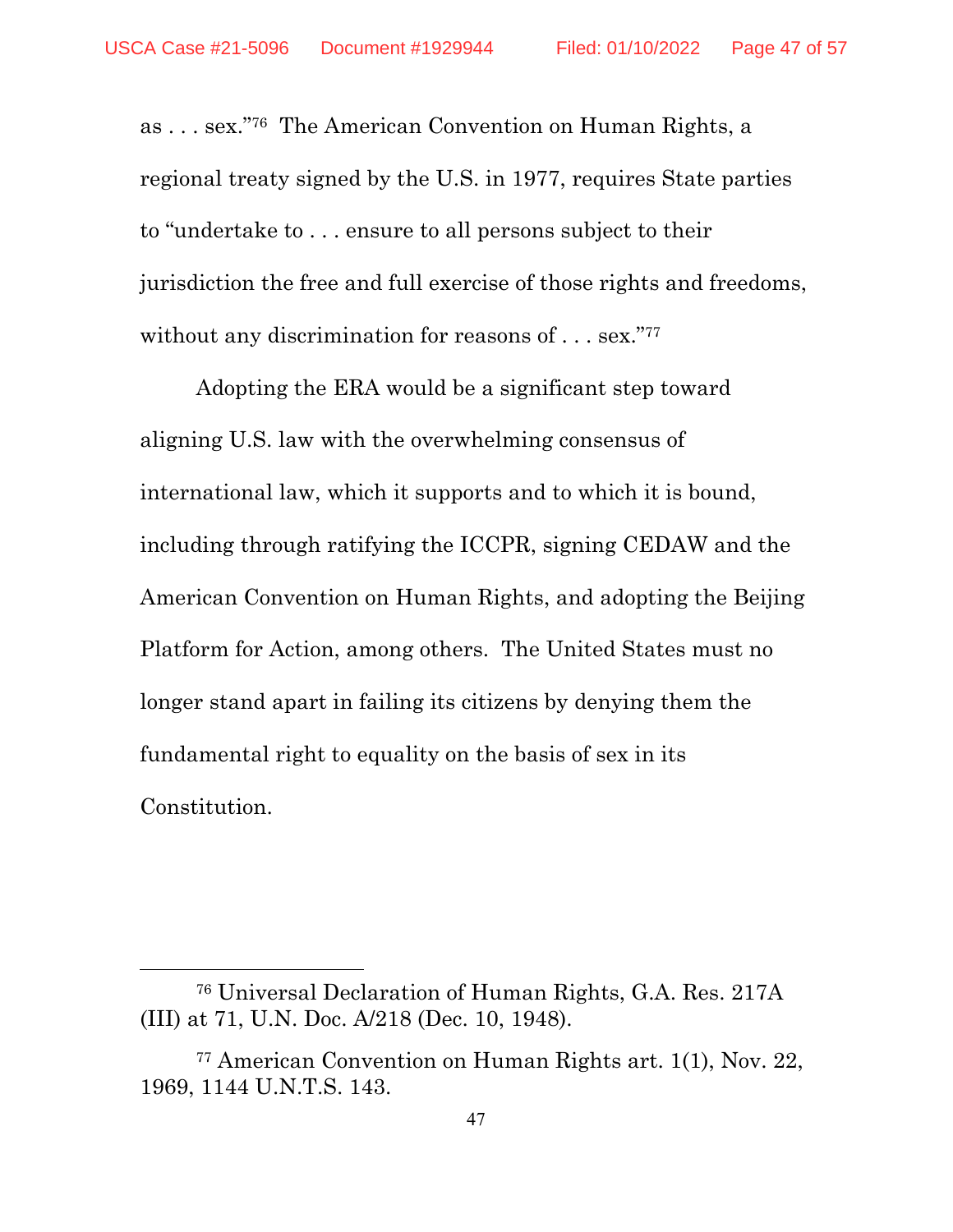### **CONCLUSION**

For the foregoing reasons, as well as those set forth in the Plaintiff-Appellants' briefs on appeal, *amici curiae* respectfully request that this Court reverse the judgment of the district court.

Dated: January 10, 2022

Respectfully Submitted,

/s/ Jesse Solomon Jesse Solomon Amelia T.R. Starr Margarita Clarens Alexa B. Lutchen Courtney Daukas Davis Polk & Wardwell LLP 901 15th Street NW Washington, D.C. 20005 (202) 962-7138 jesse.solomon@davispolk.com

*Counsel for* Amici Curiae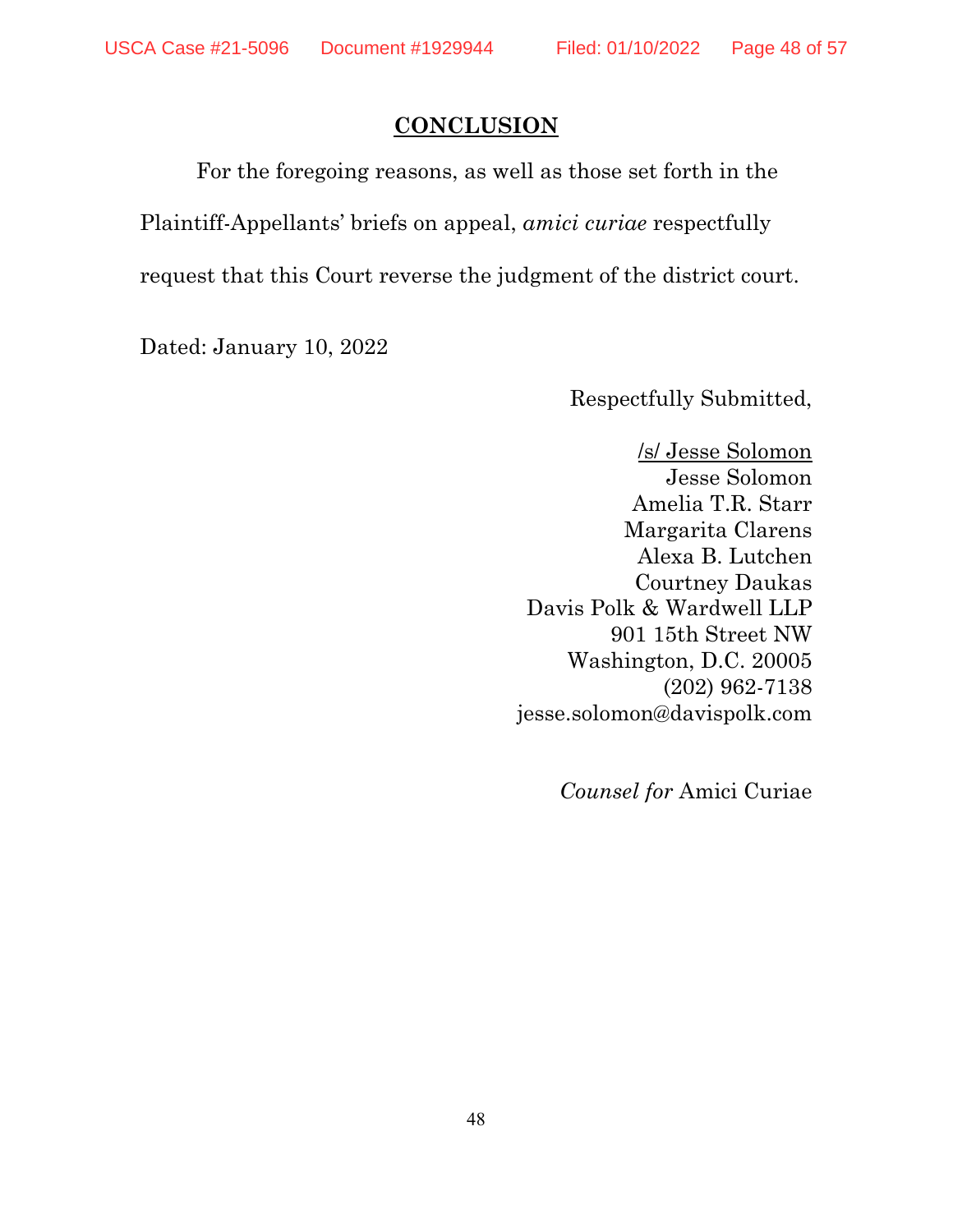### **CERTIFICATE OF COMPLIANCE**

As required by Rule 32(g) of the Federal Rules of Appellate Procedure, I certify that this brief complies with the type-volume limitation of Rules 29(a)(5) and 32(a)(7)(B)(i) of the Federal Rules of Appellate Procedure because, excluding the parts of the document exempted by Fed. R. App. P. 32(f), this brief contains 6500 words, as calculated by the Microsoft Word 2016 software used to prepare the brief.

I further certify that the attached brief complies with the typeface requirements of Fed. R. App. P. 32(a)(5) and the type style requirements of Fed. R. App. P. 32(a)(6), because it has been prepared in a proportionally spaced typeface using Microsoft Word 2016, 14-point Century Schoolbook font.

> /s/ Jesse Solomon Jesse Solomon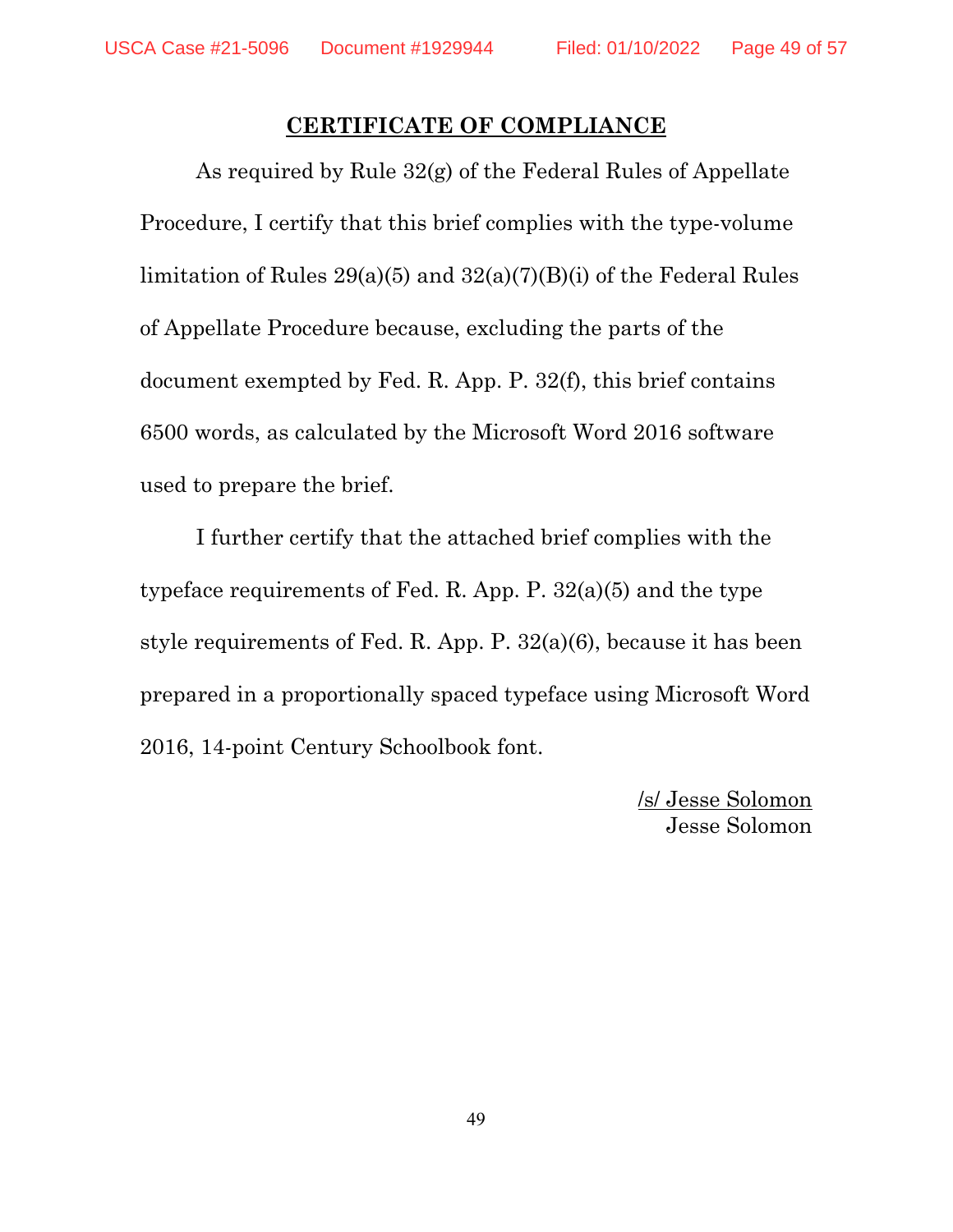## **CERTIFICATE OF SERVICE**

I hereby certify that I electronically filed the foregoing with the Clerk of the Court for the United States Court of Appeals for the D.C. Circuit by using the appellate CM/ECF system on January 10, 2022. Participants in the case who are registered CM/ECF users will be served by the CM/ECF system. Executed this 10th of January 2022.

> /s/ Jesse Solomon Jesse Solomon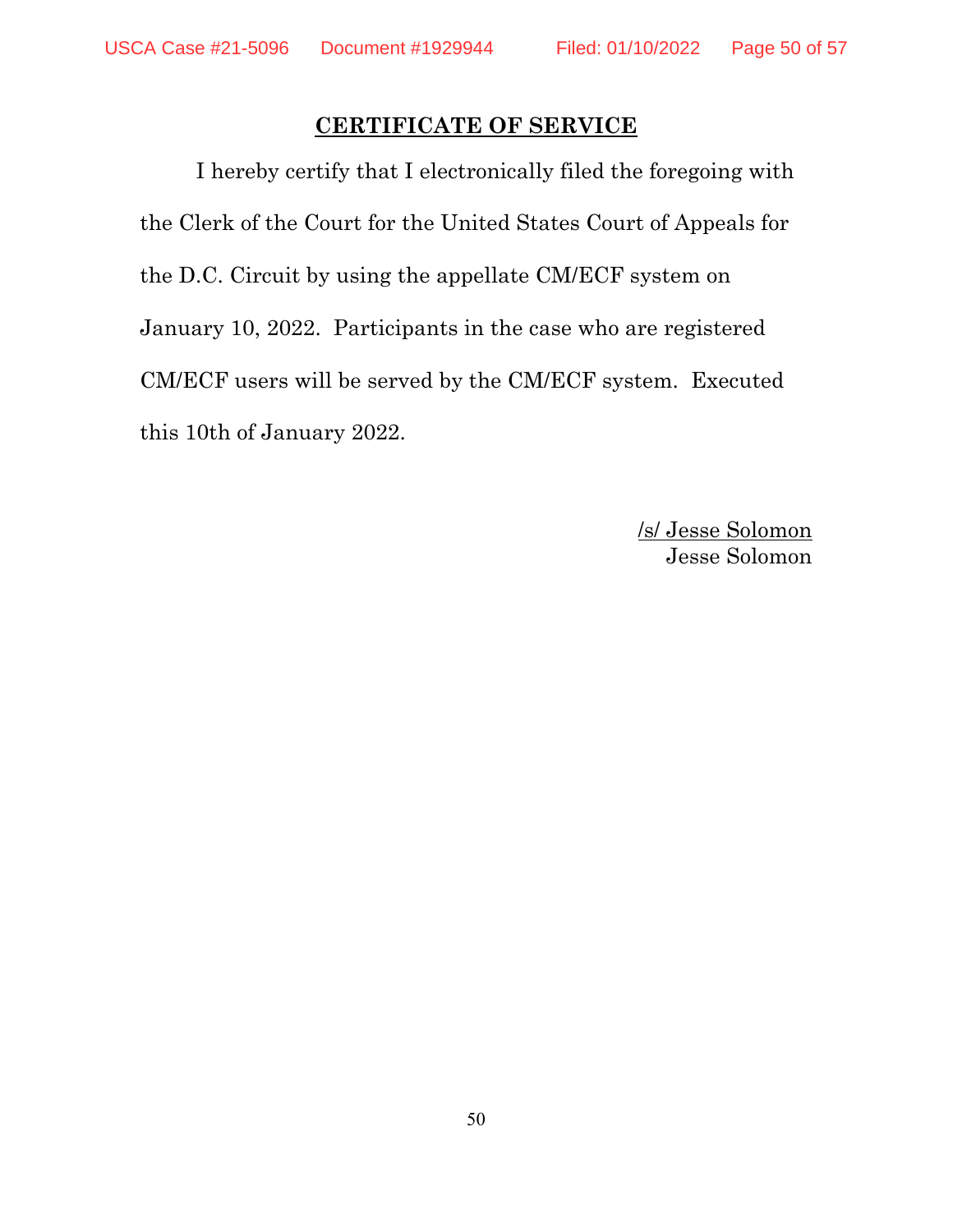#### **APPENDIX A**

**Equality Now** is an international human rights organization, incorporated in New York, as well as in London and Nairobi, and with an office in Beirut and a global presence, working for the protection and promotion of the rights of women and girls worldwide with a network of individuals and organizations around the world. Founded in 1992, Equality Now has advocated for women and girls in the United States since its inception and has a long history of working to achieve legal and systemic change, including constitutional reform, which addresses violence and discrimination against women and girls worldwide. For nearly thirty years, with a team of lawyers and legal experts, Equality Now has focused on eliminating sex discriminatory laws around the globe. Equality Now is a coalition partner in the national ERA Coalition and has actively supported ratification of the Equal Rights Amendment at the state and federal levels.

The **WORLD Policy Analysis Center** ("WORLD") is a nonpartisan research institution based at the University of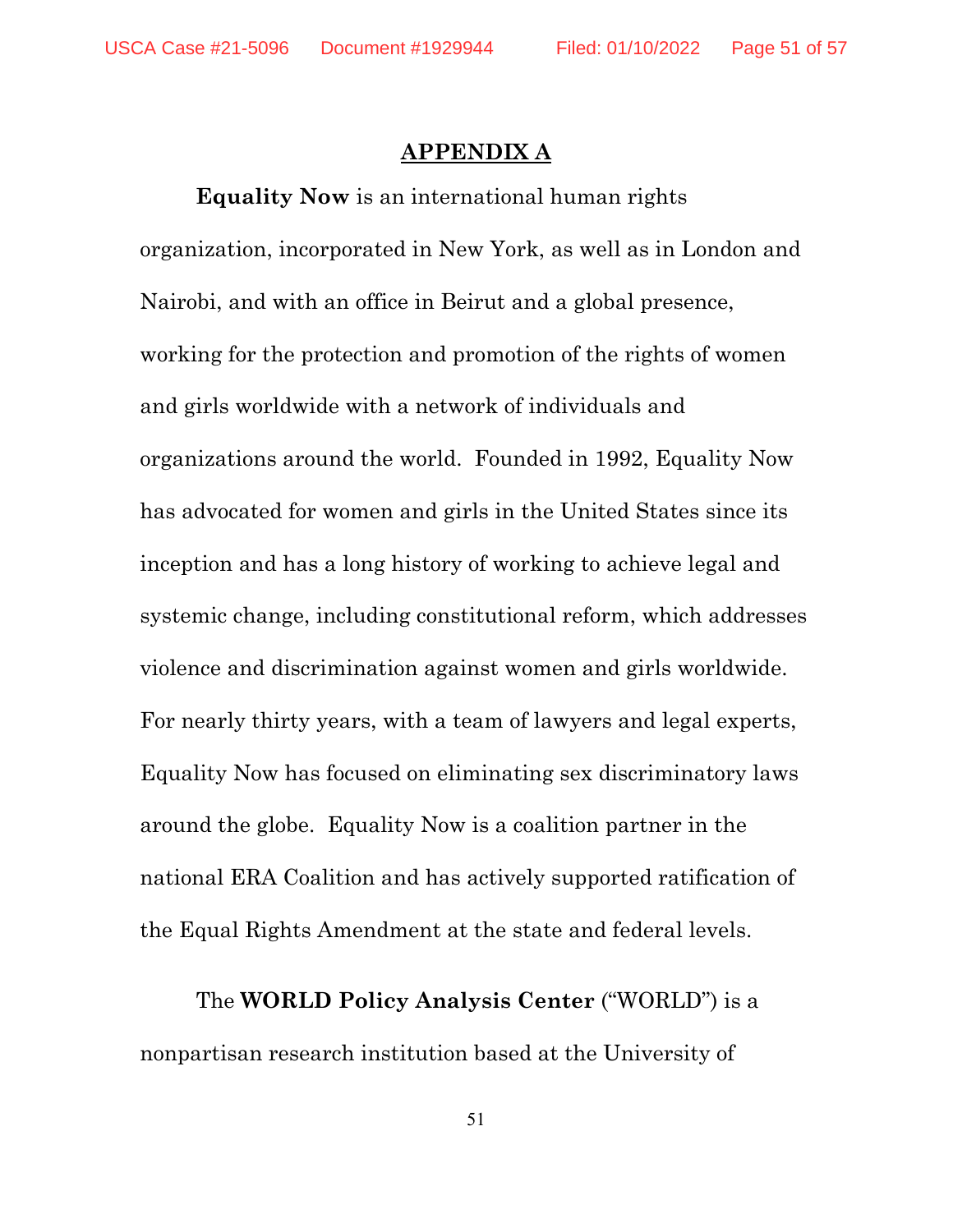California, Los Angeles. WORLD analyzes globally comparative measures of constitutional rights, laws, and policies in areas fundamental to equal opportunities, and uses this information to understand legal gaps, the impact of laws on outcomes, and feasible approaches to strengthening protections. WORLD also examines whether countries have enacted laws to realize their commitments under the Universal Declaration of Human Rights, the Sustainable Development Goals, and a wide range of other UN, ILO, and other global body treaties and agreements. WORLD has led a detailed analysis of equality provisions in the constitutions of all 193 U.N. Member States, which examines guarantees for equal rights not only on the basis of sex or gender but also on the basis of pregnancy, marital, and family status. In addition to constitutional protections, WORLD examines a wide range of laws and policies in all 193 countries in areas relevant to gender equality, equality of opportunity overall, work, health, and education.

The **Latin American and Caribbean Committee for the Defense of Women's Rights** (CLADEM), founded in 1987, is a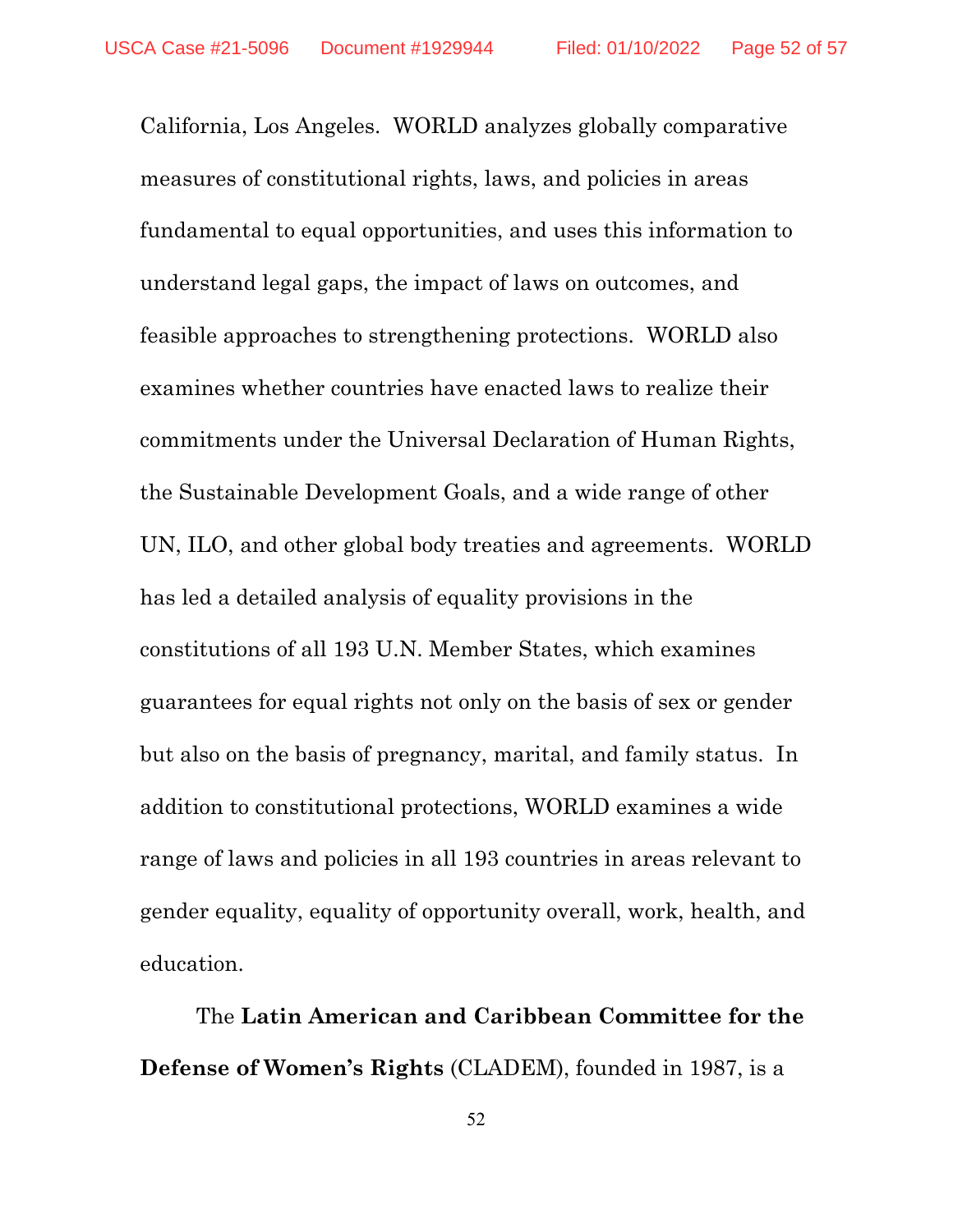feminist regional network of individuals and non-governmental organizations based in Lima, Peru with affiliates in fifteen countries working for the full enjoyment of women's rights, based on principles of equality and non-discrimination, among others. CLADEM has had consultative status with the United Nations since 1995 and was authorized to take part in activities at the Organization of American States in 2002, and has had consultative status with UNESCO since 2009. CLADEM promotes the development and adoption of international and regional human rights instruments, and it holds governments accountable for the lack of implementation of women's human rights standards by submitting reports as well as filing strategic litigation cases at the national and international levels. In March 2009, CLADEM was awarded the King of Spain Human Rights Prize and the Gruber Prize in 2010.

The **Equal Rights Trust** (the "Trust") is an independent international non-governmental organization, which exists to combat all forms of discrimination and ensure everyone can participate in society on an equal basis. The Trust works in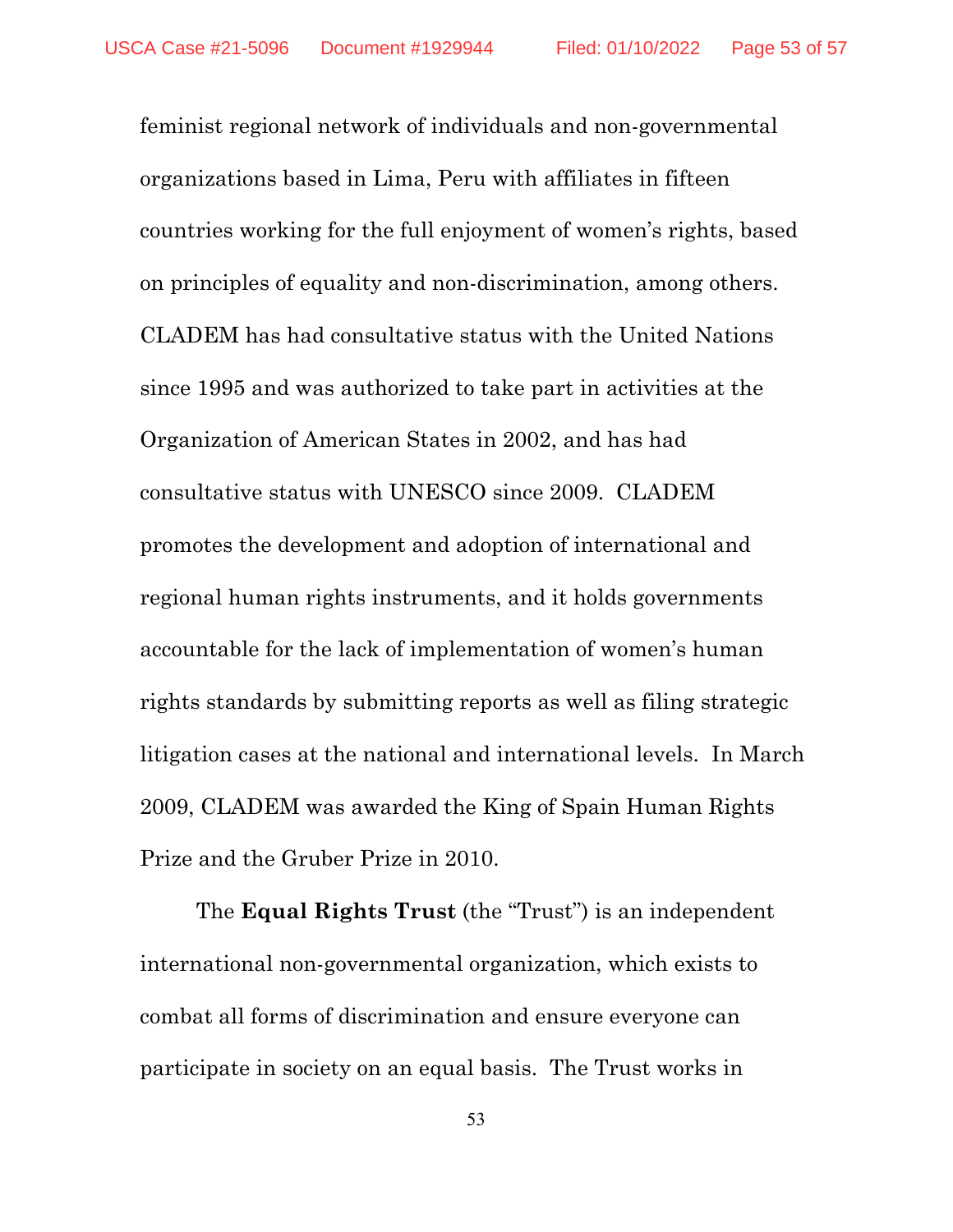partnership with civil society and lawyers to secure the adoption and implementation of equality laws. Members of the Trust's staff and board have extensive experience of engaging in litigation at the national, regional, and international levels in relation to cases that raise important legal questions on equality or nondiscrimination. In terms of the present case, the Trust has considerable expertise in the area of equality on the basis of sex, having acted as a third-party intervenor or *amicus curiae* in relevant cases before the Committee on the Elimination of Discrimination against Women (*see Cretu v. Moldova*, No. 3564/11), the European Court of Human Rights (see among others, *Volodina v. Russia*, No. 41261/7), and the Inter-American Court of Human Rights (see *Gretel Artavia Murillo et al. ("In Vitro Fertilisation") v. Costa Rica*, Case No: 12.361).

The **European Women's Lobby** ("EWL"), founded in 1990, is the largest European umbrella network of women's associations representing a total of more than 2,000 organizations in the EU coming together to campaign for their common vision of a Feminist Europe. The EWL has members in twenty-six EU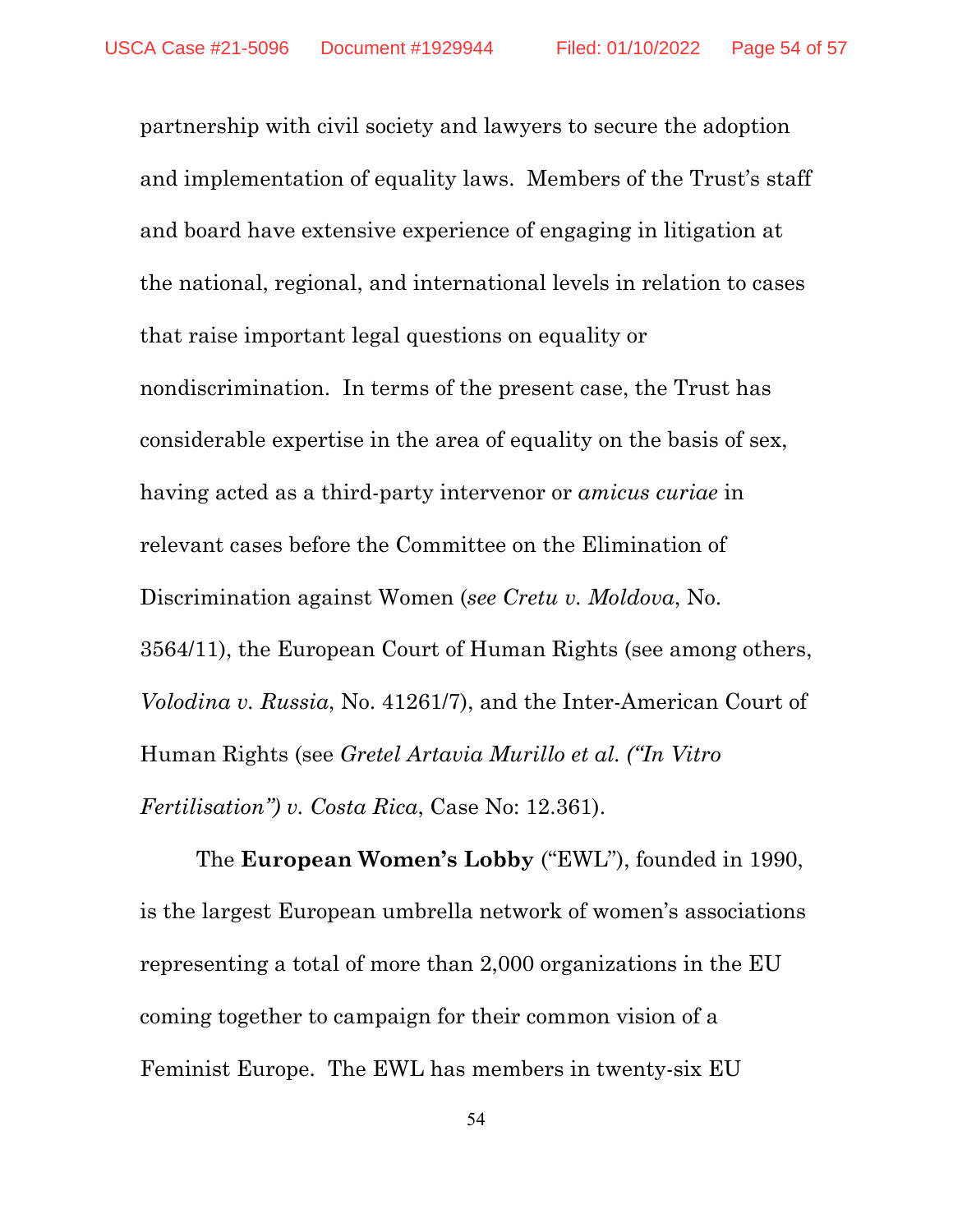Member States, three Candidate Countries, the United Kingdom, and Iceland, as well as seventeen European-wide organizations representing the diversity of women and girls in Europe. Together with our members, we aim to influence the general public and European institutions in support of women's human rights and equality between women and men.

**FEMNET**—the African Women's Development and Communication Network—is a Pan-African, membership-based feminist network based in Nairobi with over 700 members across fourty-six African countries. FEMNET envisions an African society where gender equality is achieved and women and girls enjoy all their rights and live in dignity. FEMNET exists to facilitate and coordinate the sharing of experiences, ideas, information, and strategies for human rights promotion among African women's organizations through networking, communication, capacity-building, and advocacy at the regional and international levels.

The **Arab Women Organization** ("AWO") is a women's rights organization working for the promotion of the rights of

55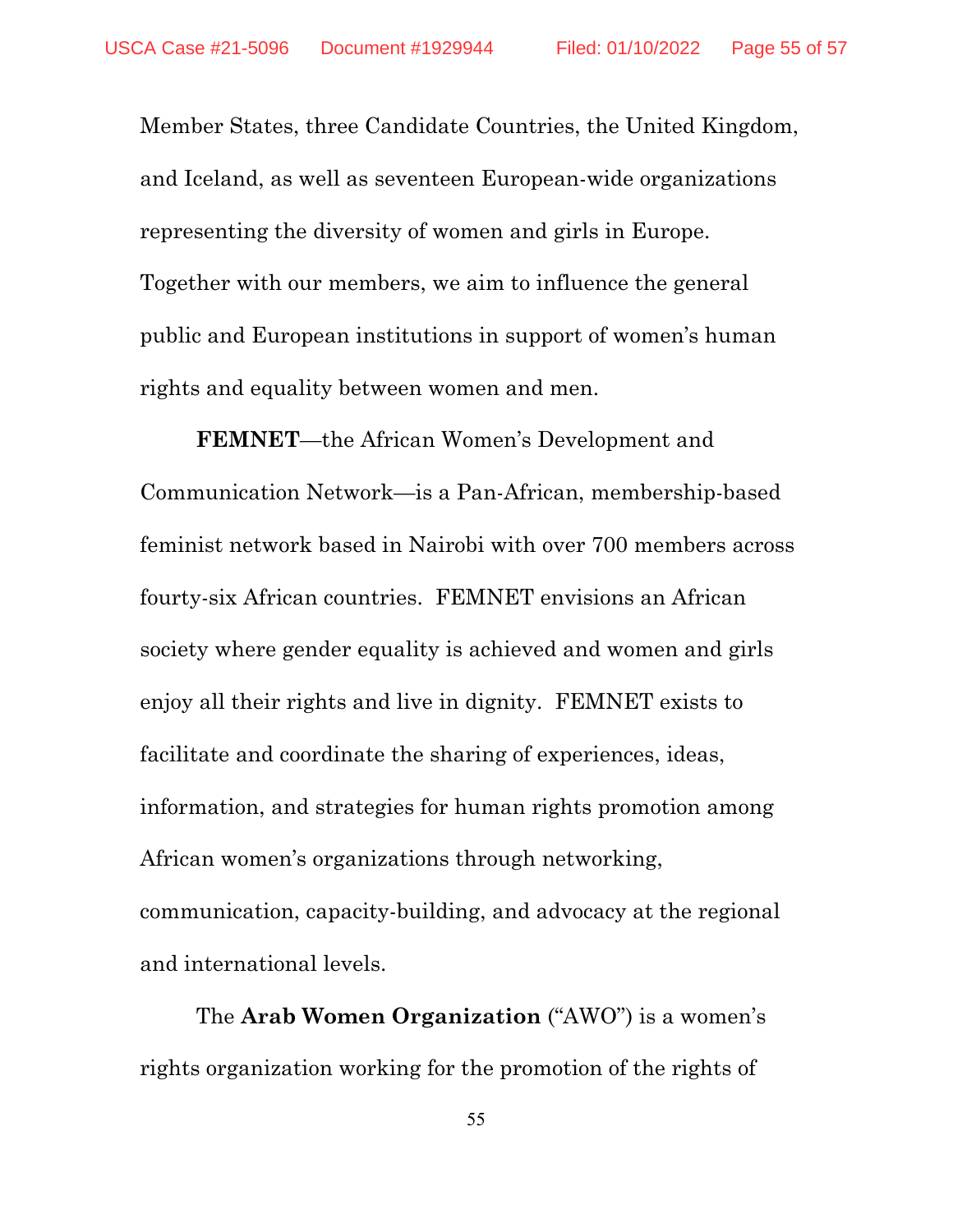women and girls with a membership network that includes eightyeight women's community-based organizations (CBOs). AWO has been working for gender equality and women's rights since 1970.

The **Sisterhood is Global Institute** is an international feminist think tank that was founded in 1984 by Robin Morgan, Simone de Beauvoir, and women from eighty countries who pledged visionary yet pragmatic action in support of women's rights, freedoms, and power. Among its many activities over the past thirty-five years, the Sisterhood is Global Institute pioneered the first Urgent Action Alerts regarding women's rights, the first Global Campaign to Make Visible Women's Unpaid Labor in National Accounts, and the first Women's Rights Manuals for Muslim Societies. It currently hosts the Donor Direct Action Fund for Women, a project working to strengthen women's rights organizations around the world by increasing their access to financial resources, political leaders, and public visibility. Donor Direct Action currently has fourteen partner grantees around the world working in Afghanistan, the Democratic Republic of Congo, El Salvador, Kenya, Latvia, Libya, Nepal, Palestine, Peru,